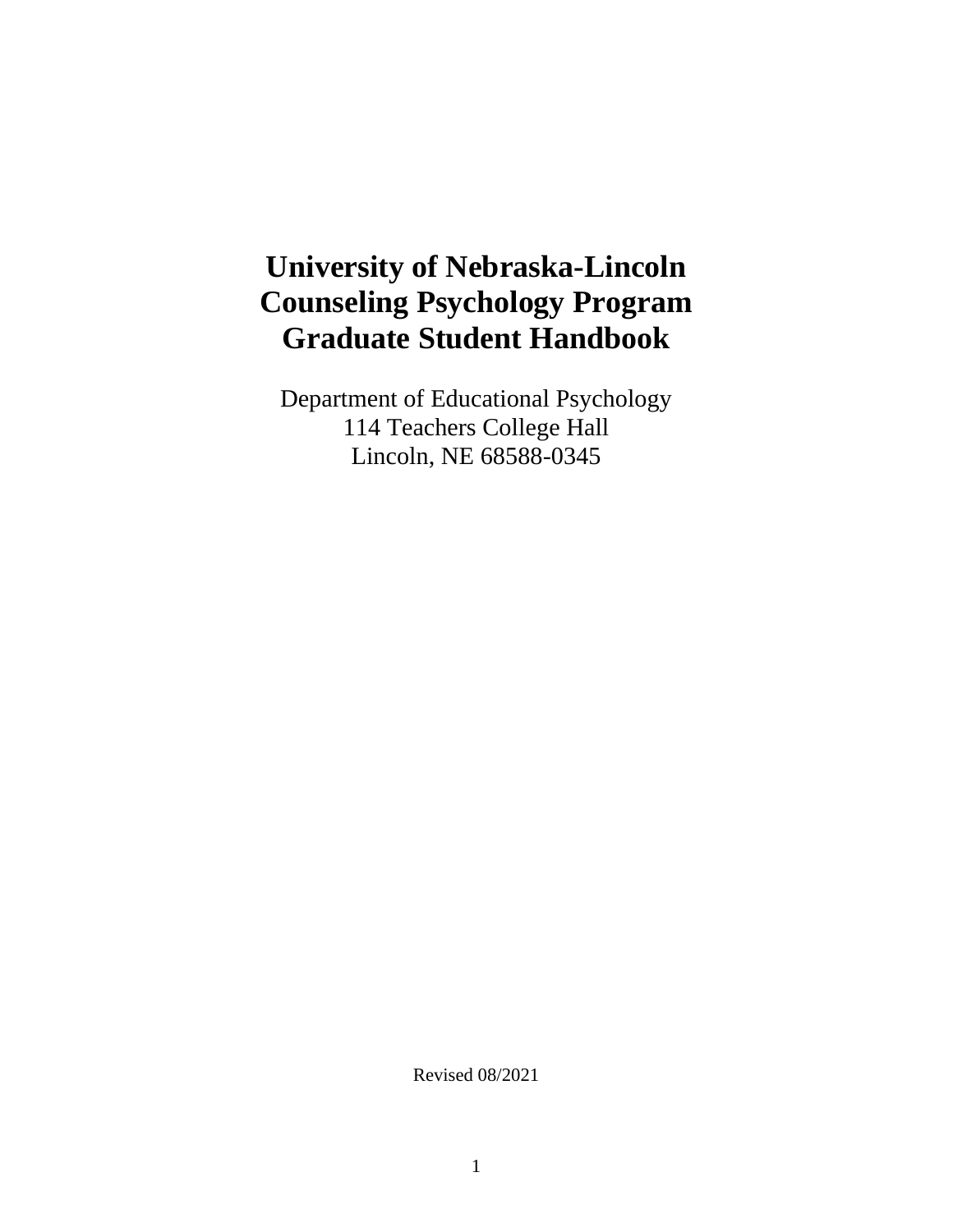## **Table of Contents**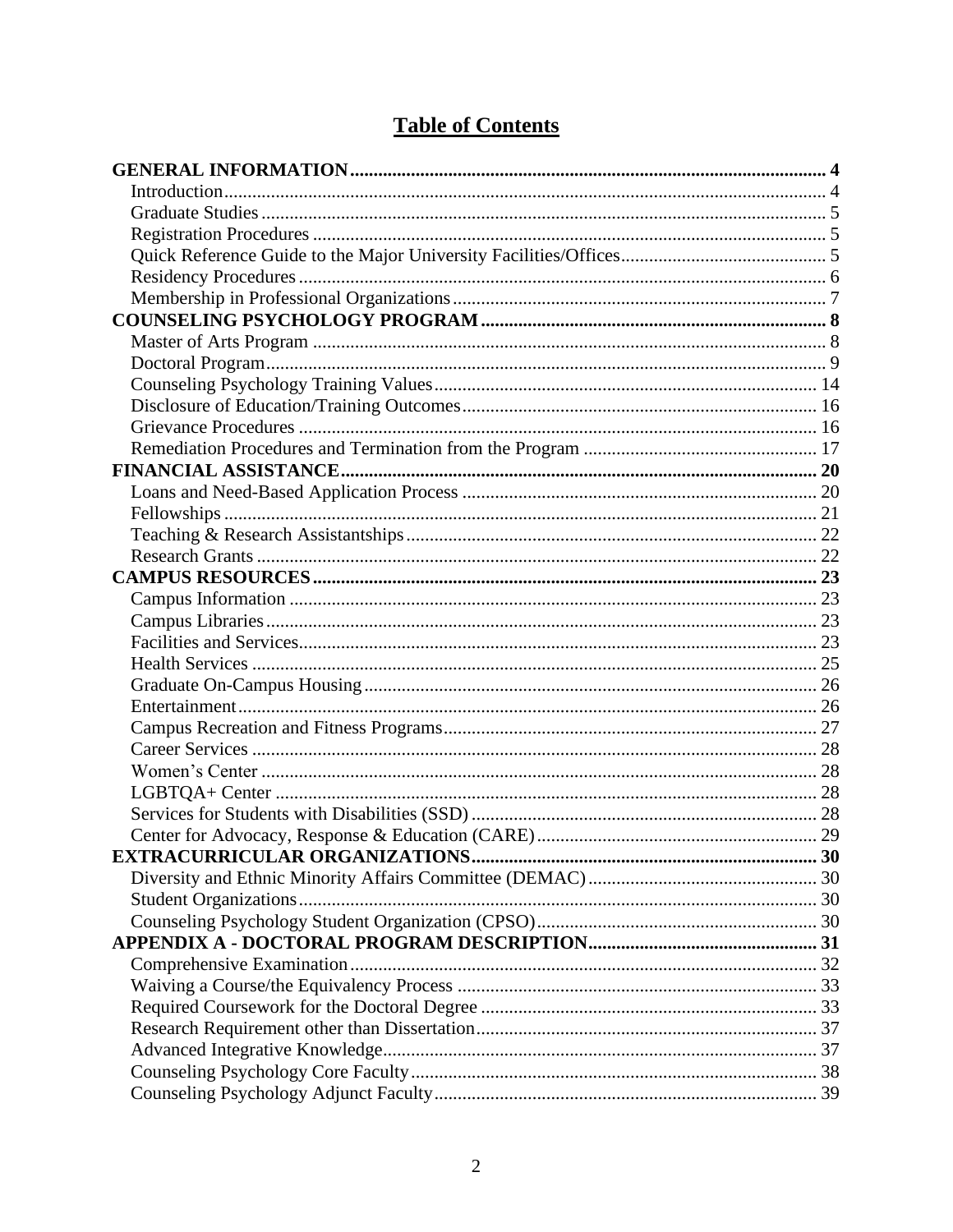| APPENDIX B - DOCTORAL POST-BACHELORS MASTER'S PROGRAM  41            |  |
|----------------------------------------------------------------------|--|
|                                                                      |  |
|                                                                      |  |
|                                                                      |  |
|                                                                      |  |
|                                                                      |  |
|                                                                      |  |
| <b>APPENDIX D - PROCEDURES AND POLICIES REGARDING COMPREHENSIVE</b>  |  |
| ASSESSMENTS OF STUDENT COMPENTENCIES WHILE ENROLLED IN THE           |  |
|                                                                      |  |
| <b>APPENDIX E - COMPETENCY BENCHMARKS IN PROFESSIONAL PSYCHOLOGY</b> |  |
|                                                                      |  |
|                                                                      |  |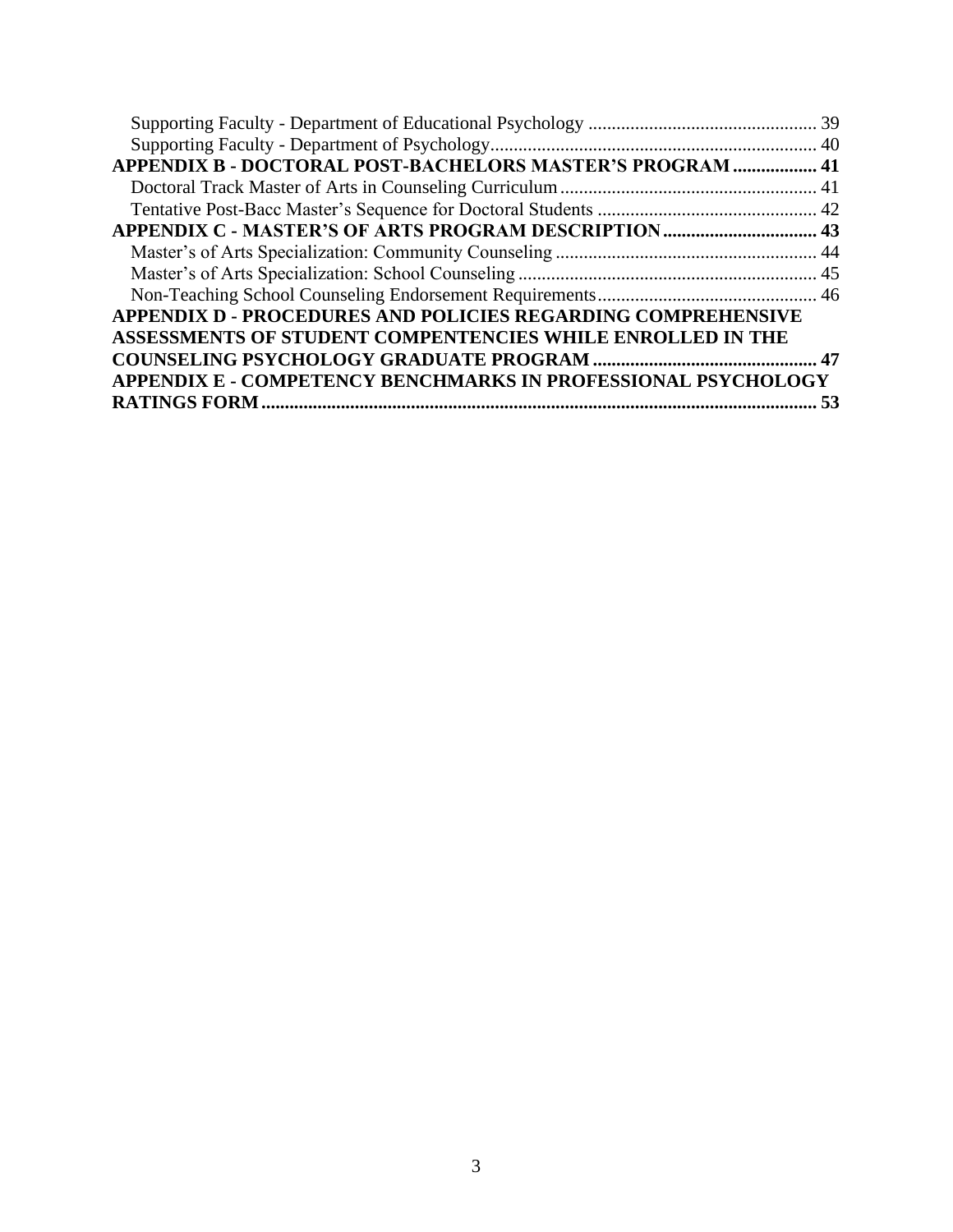## **Counseling Psychology Program University of Nebraska-Lincoln**

## **GENERAL INFORMATION**

## **Introduction**

Welcome to the University of Nebraska-Lincoln Counseling Psychology program! The University of Nebraska-Lincoln (UNL) is located in the city of Lincoln and has two campuses. The City Campus is the main campus and is home to the Colleges of Architecture, Arts and Sciences, Business Administration, Engineering and Technology, Fine and Performing Arts, Journalism and Mass Communication, Education and Human Sciences, and the University-wide Graduate College. The East Campus of UNL accommodates the Institute of Agriculture and Natural Resources, the Law College, and the College of Dentistry. Other campuses in the University of Nebraska system include the University of Nebraska at Omaha (UNO), the University of Nebraska Medical Center (UNMC) in Omaha, and the University of Nebraska at Kearney (UNK).

The Counseling Psychology program within the Department of Educational Psychology of the College of Education and Human Sciences (CEHS) is housed in Teachers College Hall on the City Campus, and offers master degrees (M.A.) in community and school counseling, as well as a doctor of philosophy (Ph.D.) degree. Admissions to all programs are handled through the Admissions Coordinator, located within the Department in 114 Teachers College Hall. The Admissions Coordinator is Edith Reza-Martinez and can be reached by phone at (402) 472-1050 or by email at [erezamartinez2@unl.edu.](mailto:erezamartinez2@unl.edu) The program address is:

> Counseling Psychology Program Department of Educational Psychology 114 Teachers College Hall University of Nebraska-Lincoln Lincoln, NE 68588-0345 Phone: (402) 472-2223

The masters program in counseling is oriented toward the practice of counseling in either community or school settings. The community counseling specialization provides a combination of clinical and research training, preparing students for work in a variety of counseling settings, as well as for continuation on to doctoral studies should one pursue this furthering of education and training. The school counseling specialization prepares individuals to work with young people in the context of elementary, middle, and/or high school settings.

The doctoral program in counseling psychology is based in the scientist-practitioner training model. The goal is to train psychologists with specialized expertise in counseling theory, research, and practice. The program provides a balanced emphasis in (a) the scientific study of counseling research and (b) on the practice of counseling and psychotherapy in diverse settings with diverse populations. Graduates of our doctoral program enter both academic settings and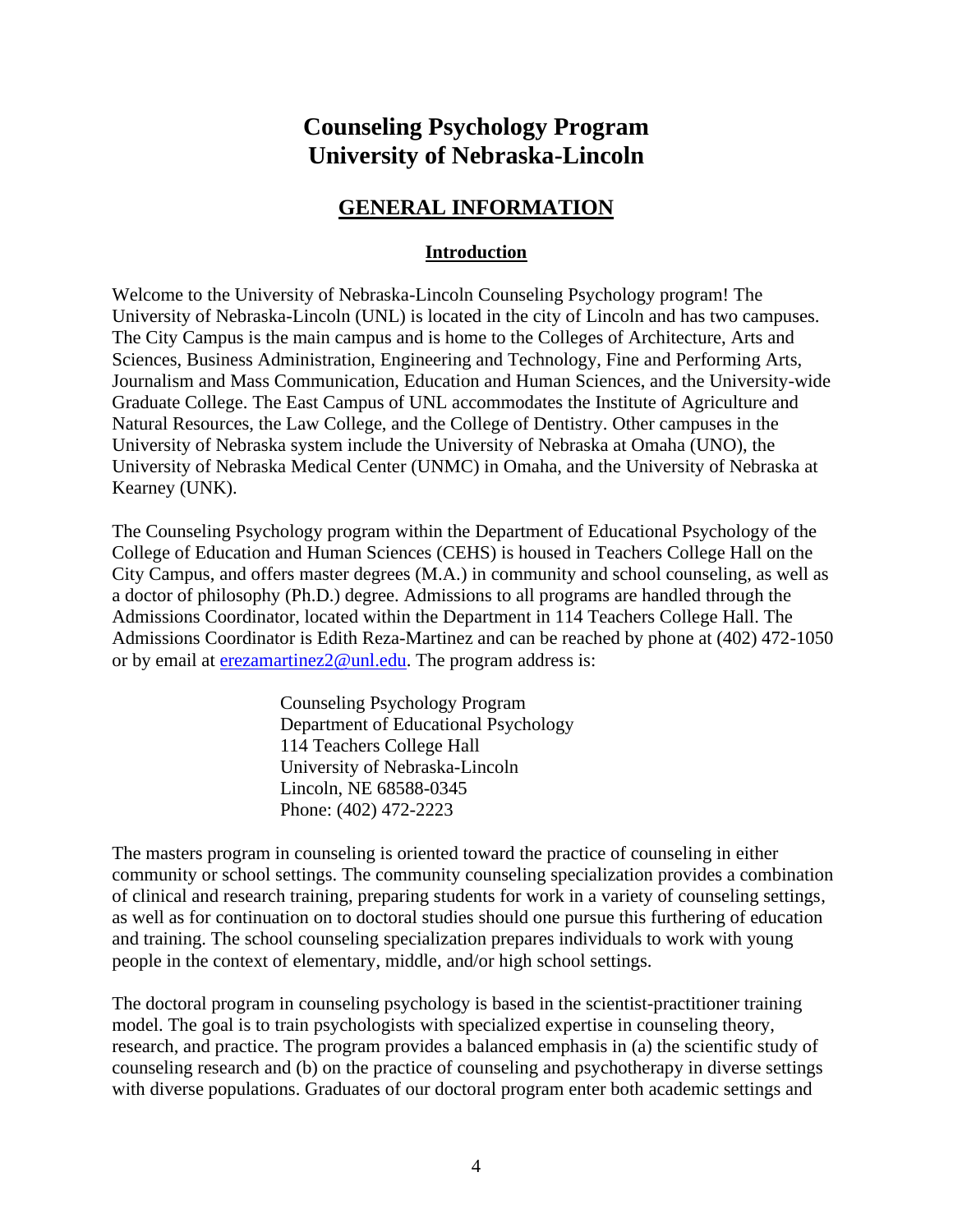professional practice arenas. The doctoral program has been fully accredited by the American Psychological Association since 1959 — as such, it is among the five oldest accredited programs in the country! The program most recently received full re-accreditation in 2013, with the next accreditation review scheduled for 2020. For information about the accreditation of our program, individuals can contact the Committee on Accreditation of the American Psychological Association by phone at (202) 336-5979, online at [www.apa.org/ed/accreditation](http://www.apa.org/ed/accreditation) or via email to [apaaccred@apa.org.](mailto:apaaccred@apa.org)

## **Graduate Studies**

The Office of Graduate Studies is the central administration office that directly oversees all graduate programs in the university. Graduate Studies plays two primary roles: (a) student advising services and (b) the establishment of standards and procedures related to fulfilling thesis and dissertation requirements. The website for Graduate Studies is [https://www.unl.edu/gradstudies/home.](https://www.unl.edu/gradstudies/home) Degree requirements for both the masters and doctoral degrees are clearly described on the Graduate Studies website [\(https://www.unl.edu/gradstudies/academics/degrees\)](https://www.unl.edu/gradstudies/academics/degrees). Thesis and dissertation guidelines are detailed available in the *Guidebook for Preparing Thesis or Dissertation (*[https://www.unl.edu/gradstudies/current/degrees/guidelines\)](https://www.unl.edu/gradstudies/current/degrees/guidelines). Becoming familiar

with Graduate Studies and its services provides a framework within which students can systematically progress toward their degree requirements at UNL. The Graduate Studies policies can be found at [https://catalog.unl.edu/graduate-professional/graduate/.](https://catalog.unl.edu/graduate-professional/graduate/)

## **Registration Procedures**

The *Schedule of Classes* is published online every semester by the Office of the University Registrar. MyRED is the University of Nebraska-Lincoln's online registration system, and this is where you can see the courses offered each term. This system allows you to register for classes, drop and add courses, see a listing of your current classes, and change grading options. MyRED is accessed at [https://myred.nebraska.edu.](https://myred.nebraska.edu/) Thorough instructions on the use of the MyRED can be found through the UNL Registrar website: [https://www.unl.edu/about\\_myred/node/1.](https://www.unl.edu/about_myred/node/1)

The Office of the University Registrar is open during fall and spring semesters Monday through Friday, 8:00 a.m. to 5:00 p.m. (CST). The UNL *Graduate Bulletin* is a helpful reference for planning your schedule, as it contains detailed information about the University, as well as course descriptions.

## **Quick Reference Guide to the Major University Facilities/Offices**

For a quick reference guide, the following is a list of the addresses and phone numbers of selected major University offices. Many of these will be discussed in more detail in subsequent sections of the *Graduate Student Handbook*. In the U.S. and Canada, all offices below can be reached by calling UNL's toll-free number [(800) 742-8800] and asking for the specific department. Most UNL offices are open between 8:00 a.m. and 5:00 p.m. (CST), Monday through Friday. All written correspondence should be addressed to the appropriate person and department, University of Nebraska-Lincoln, Lincoln, NE 68588.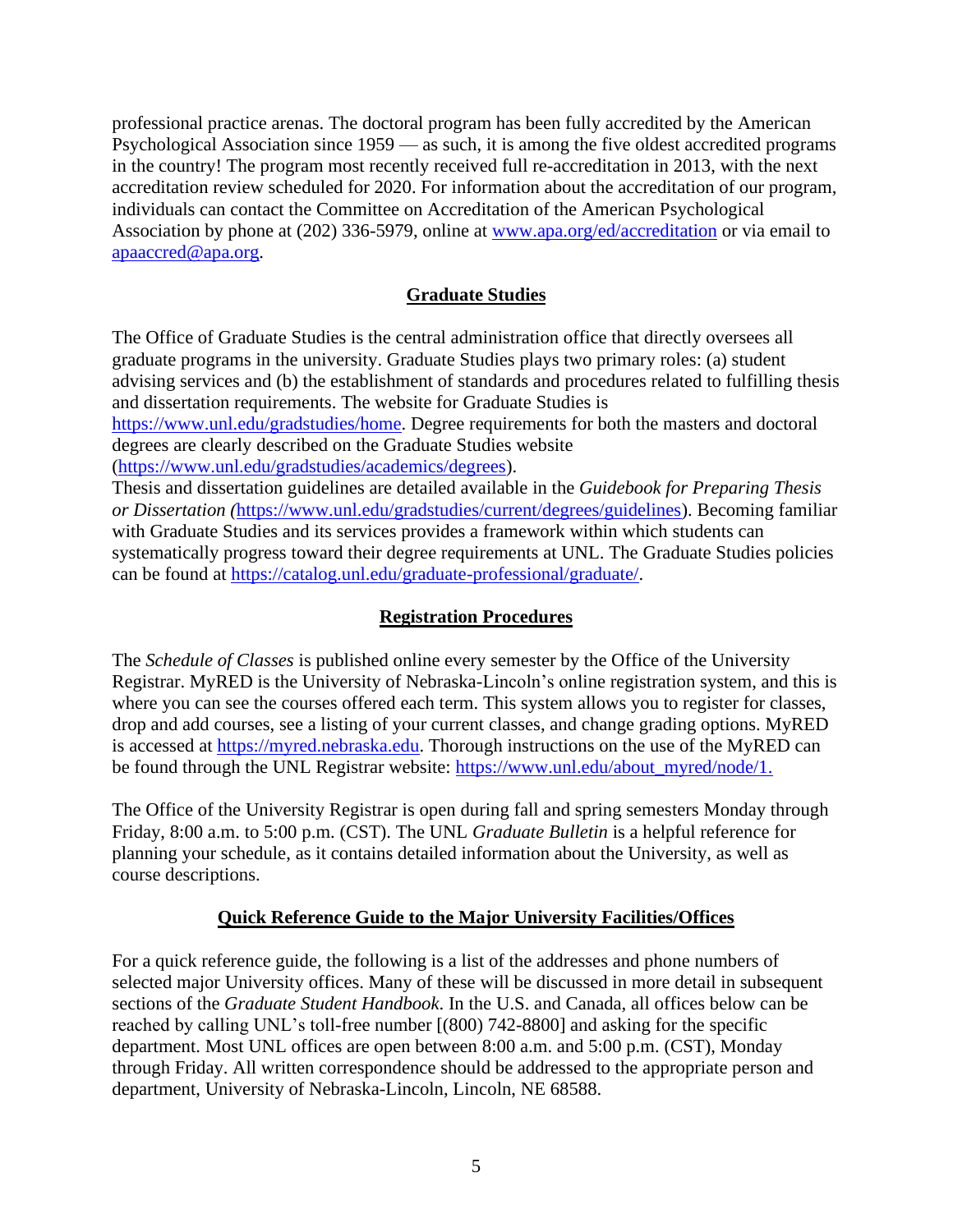**Educational Psychology Department:** Department of Educational Psychology, 114 Teachers College Hall, University of Nebraska-Lincoln, Lincoln, NE, 68588-0345; (402) 472-2223

**Graduate Studies:** 1100 Seaton Hall, P.O. Box 880619 Admissions: (402) 472-2878 General Information: (402) 472-2875

**Office of the Registrar:** 107 Canfield Administration Building, P.O. Box 880416; (402) 472- 3635

**Summer Sessions:** 208 Canfield Administration Building; (402) 472-3567

**Scholarships & Financial Aid:** 17 Canfield Administration Building, P.O. Box 880411; (402) 472-2030

**Housing Information**—Both on and off campus: UH, P.O. Box 880622, Lincoln, NE 68588- 0622; (402) 472-3561

**International Affairs:** 420 University Terrace, P.O. Box 880682; (402) 472-5358

**Jackie Gaughan Multicultural Center:** 1505 S Street, Lincoln, NE 68508; (402) 472-7211

**Equity, Access, & Diversity Programs:** 128 Canfield Administration Building, P.O. Box 880437; (402) 472-3417

**Women's Center:** 340 Nebraska Union; (402) 472-2597

**LGBTQ Student Association Resource Center:** 234 Nebraska Union; (402) 472-5644

**Services for Student with Disabilities:** 132 Canfield Administration Building, P.O. Box 880401; (402) 472-3787 or (402) 472-3785

**University Children's Center:** 2225 W St, Lincoln, NE 68503; (402) 472-2009

**University Health Center:** 550 N 19th St, Lincoln, NE 68588; (402) 472-5000

**University Counseling and Psychological Services Center**: 550 N 19th St, Lincoln, NE 68588; (402) 472-5000

**Student Legal Services:** 335 Nebraska Union; (402) 472-3350

#### **Residency Procedures**

Any nonresident student who wishes to establish residency for the purpose of paying in-state tuition must meet the requirements included in the residency policy voted on and approved by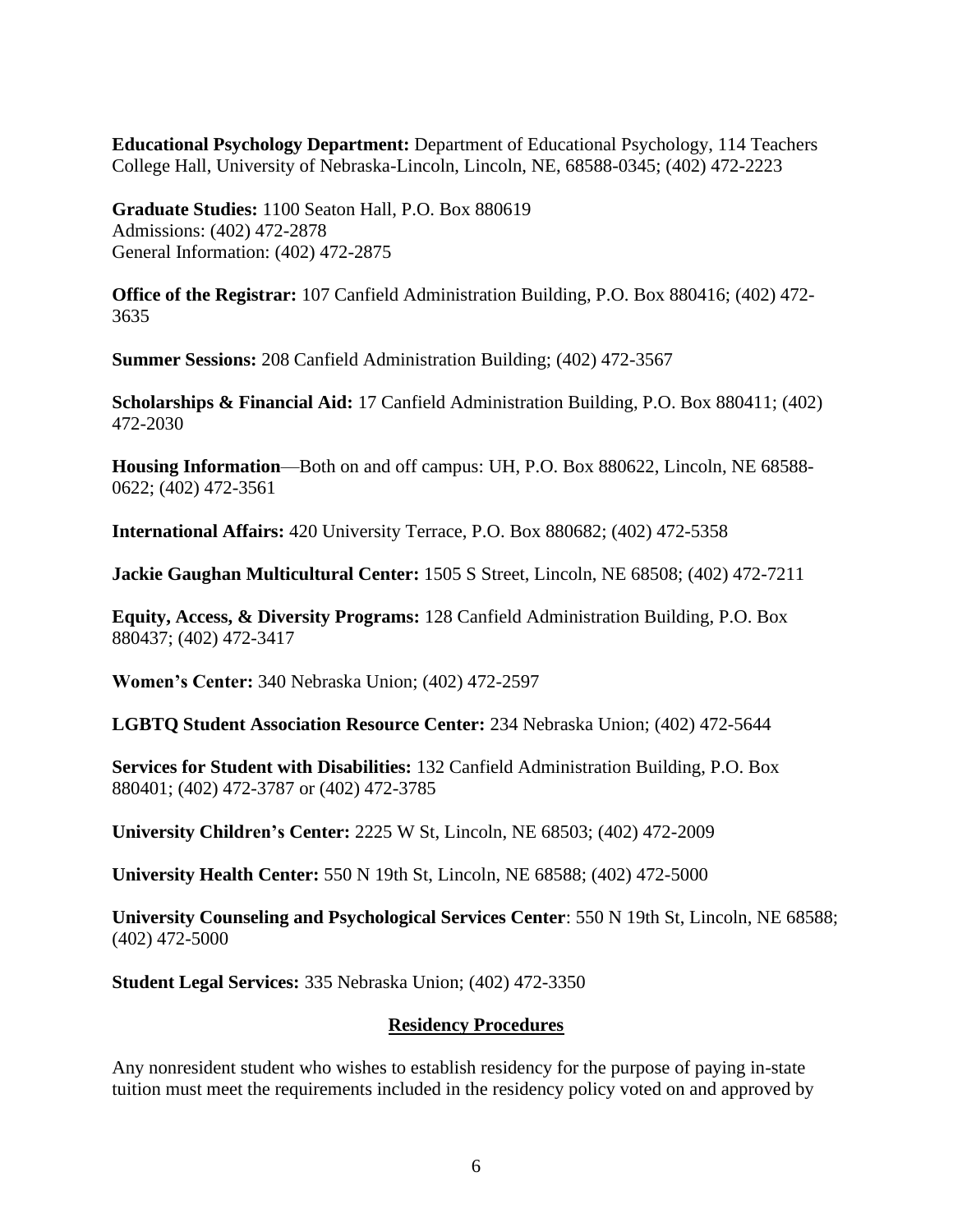the University of Nebraska Board of Regents on April 30<sup>th</sup>, 1994. Establishing residency requires 12 months residency in the state and demonstrating that you did not move to Nebraska for the sole purpose of attending an institution of higher education. Keep in mind that graduate assistantships come with tuition remission for up to 12 credit hours per semester, regardless of residency status. Additionally, some assistantships also provide up to 12 hours of tuition remission during the summer sessions. Residency application forms and additional information is available in the Office of Admissions, 106 Canfield Administration Building. Office hours are 8:00 a.m. to 5:00 p.m., Monday through Friday and 10:00 a.m. to 12:00 noon on Saturday; weekday summer hours are 7:30 a.m. to 4:30 p.m.

### **Membership in Professional Organizations**

Becoming a member of a professional association related to Counseling Psychology is highly encouraged and valuable for your training. Membership entitles you to attend local and national conferences, which serve as forums for exchanging the most current information in our fields, as well as providing an opportunity for networking with colleagues. Membership also includes subscription to newsletters and journals published by the respective association/organization. These publications can help you stay current related to issues in counseling, and provide information about continuing education opportunities (e.g., workshops, seminars, conferences) and supplemental educational resources (e.g., texts, videos, tapes). Both conferences and journals act as channels through which to enhance your professional development. It is important to note that scholarly publications and presentations are often a major criterion in the selection of masters and doctoral students for admission and obtaining a postgraduate academic position. You are encouraged to take advantage of all opportunities of publishing and/or presenting scholarly work. Being a member of a professional organization increases exposure to the content and style of current publications and thus facilitates your own publication efforts.

All masters and doctoral students are expected to become student affiliate members of the American Psychological Association (APA) and Division 17 (Society of Counseling Psychology). Graduate Student Affiliate Membership in APA includes a subscription to the APA *Monitor* (monthly magazine) and a subscription to the *American Psychologist*. Membership in the Student Affiliates of Seventeen (SAS) of Division 17 includes a subscription to the SAS Newsletter and the Division 17 Newsletter, and *The Counseling Psychologist*. As a member of either of these organizations, one can subscribe to the *Journal of Counseling Psychology* and other journals available through APA. Application forms for both professional organizations can be found:<http://www.apa.org/apags/join/> and [http://www.div17.org/about](http://www.div17.org/about-scp/membership/#Student)[scp/membership/#Student.](http://www.div17.org/about-scp/membership/#Student) Students are also encouraged to join Student Affiliates of Seventeen (SAS), which is the national membership organization for students associated with the Society of Counseling Psychology, Division 17 of the American Psychological Association [\(https://www.div17.org/students/student-affiliates-of-17-sas/\)](https://www.div17.org/students/student-affiliates-of-17-sas/).

In addition to APA, you are encouraged to join other national and state associations relevant to your professional interests, such as the American Association of Applied and Preventive Psychology, the American Psychological Society, the Nebraska Psychological Association, and the Nebraska Counseling Association.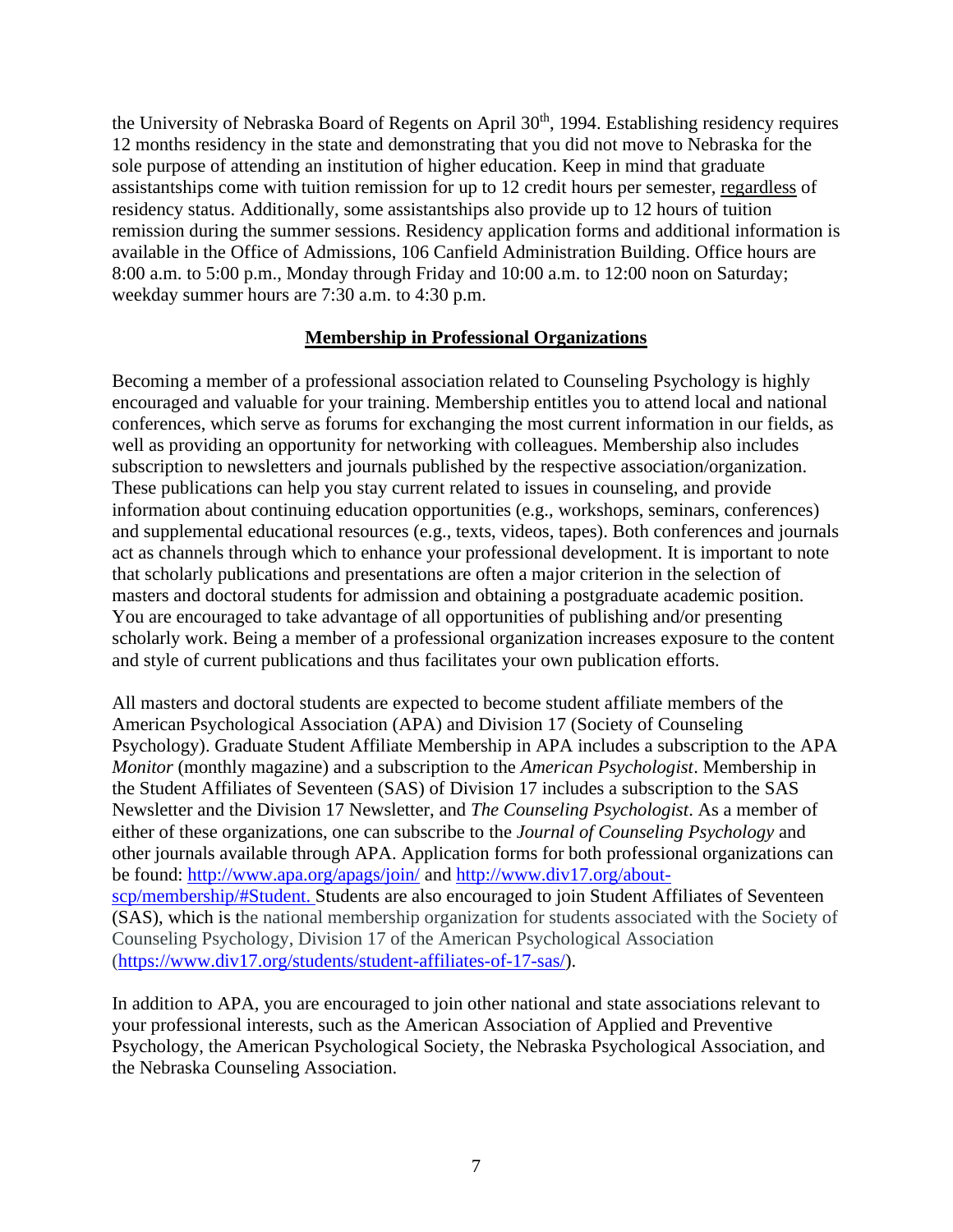## **COUNSELING PSYCHOLOGY PROGRAM**

## **Master of Arts Program**

Master's students are expected to attend the program fulltime. The master's of arts program has two tracks or areas of specialization: community counseling and school counseling. See Appendix C for the Master of Arts Program Description and suggested sequence of courses. Following Appendix C, displays requirements for the community counseling and school counseling track. Students are admitted to one track or the other when they are accepted into the program. The community counseling track takes an average of 2 full years to complete, depending on the number of courses students elect to take per semester. The school counseling track is also designed to be completed in 2 years, with most classes taken during summer sessions because most school counseling students are fulltime teachers and attend the program only part-time.

### **Assignment of Program Advisor**

Individual student program advisors are assigned after acceptance into the program on the basis of shared interests and advisor load. However, during your course of study, you may alter your initial research focus and/or decide that another faculty person would be more appropriate for guiding your program. If you wish to change advisors for these or other reasons, identify another advisor who agrees to work with you, notify your original advisor, and record the change of advisor with the Program Director and with Edith Reza-Martinez [\(erezamartinez2@unl.edu\)](mailto:erezamartinez2@unl.edu). One of the duties of the Counseling Psychology Program Director is to facilitate the process of changing advisee/advisor assignments as needed.

## **Required Paperwork**

First, complete the *Memorandum of Courses Required for Candidacy for the Master's Degree* before you receive grades in more than one-half of the degree program. The *Memorandum* lists the courses required for your degree and asks whether you are intending to complete a MA thesis. The *Memorandum* must be signed by your advisor and the chair of the Educational Psychology Graduate Committee prior to submitting to the Office of Graduate Studies. The second form is the registration form for comprehensive examinations. Third, the *Application for Degree* form must be submitted to the Office of Records at the outset of the semester in which you plan to graduate. The fourth required form is the *Final Examination Report for Master's Degree*. It must be completed (including all signatures) and submitted to the Office of Graduate Studies at least four weeks before the end of the semester in which you plan to graduate. All of these forms are available online through the Office of Graduate Studies at [https://www.unl.edu/gradstudies/current/degrees/masters.](https://www.unl.edu/gradstudies/current/degrees/masters)

Master's students in counseling are considered Educational Psychology majors and all paperwork should be prepared accordingly. You should retain all course syllabi, course registration forms, a copy of the *Graduate Studies Bulletin* for the year you were admitted, final practicum and field placement logs, and a record of graduate assistantships, volunteer work, and any other pertinent information or record of your educational experiences at UNL. This information and documentation is necessary in the event that specific content of your course of study and overall training in the program must be validated at some future date for licensure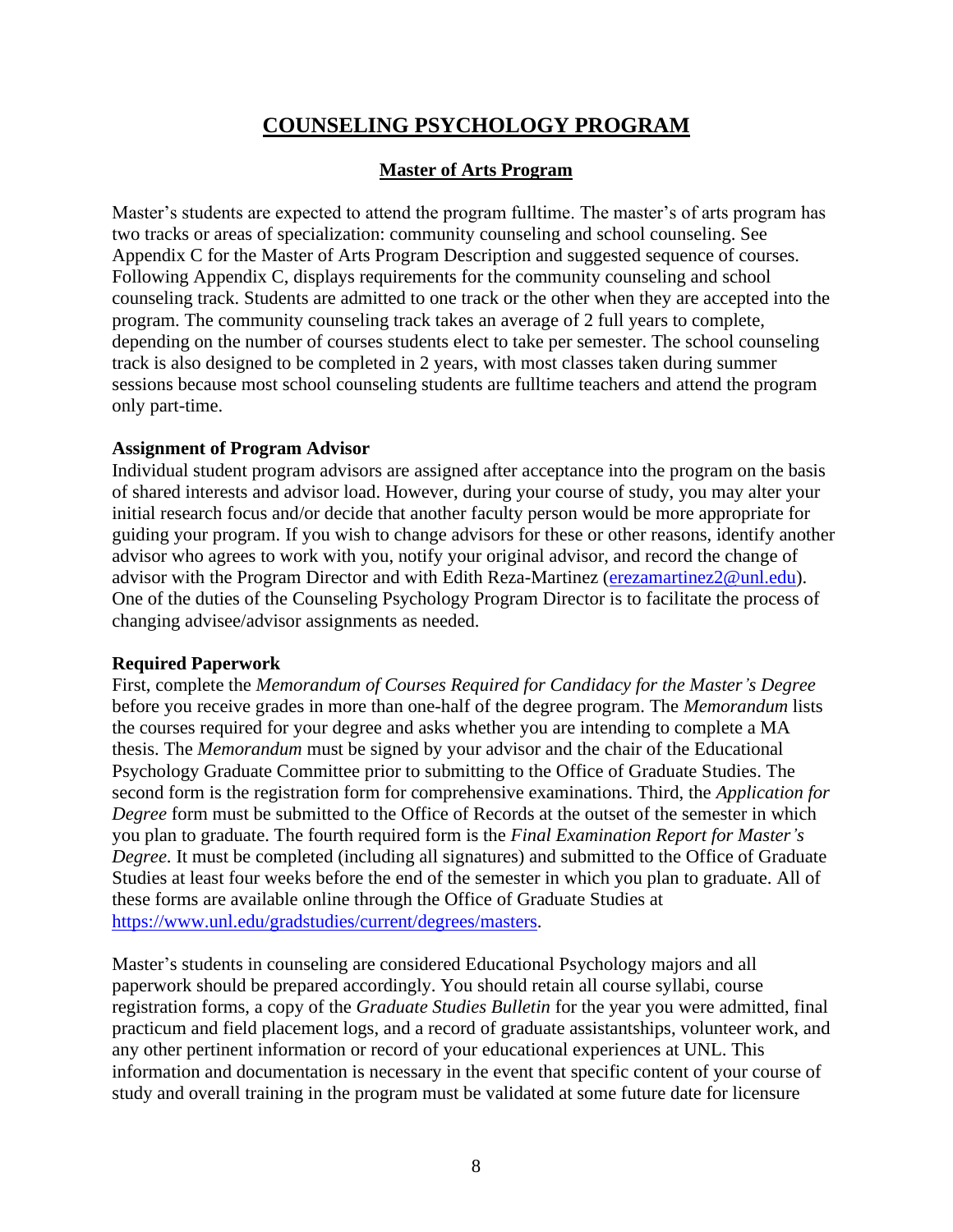purposes, employment applications, admission into a doctoral program, waiving of classes, and so forth. These materials are absolutely critical and should be retained indefinitely.

### **Practicum Experience and Field Placement**

The practicum class involves three blocks of time each week. Individual supervision takes place for one hour each week, and occurs in the context of a doctoral level supervision class. Group supervision and client contact normally occur on Wednesday evenings in our Clinic. Advanced practica are offered in marriage and family therapy, child therapy, career counseling, and group counseling. The Field Placement in Counseling course is taken subsequent to the first practicum class. You are responsible for arranging an off-site counseling experience that meets field placement requirements; however, the program facilitates this process. There are a wide variety of options for placement, including community mental health agencies and inpatient and outpatient treatment facilities. The field placement requirement includes 300 hours of direct clinical service, or 20 hours weekly for two full semesters. School counseling students must complete their placements in the setting in which they plan to be endorsed (i.e., elementary of secondary). Each spring, the Counseling Psychology program organizes a luncheon for students and supervisors/directors of field placement sites to meet and discuss field placement opportunities. Students should contact the field placement instructor/supervisor the semester before you plan to take the class for approval of your site and supervisor.

### **Comprehensive Examination Option**

All masters students who are choosing to forgo the thesis option for completing the degree are required to take written comprehensive examinations toward the end of their program. These exams are administered three times a year and cover counseling, as well as two of the three foundation areas: Development, Cognition and Learning, and Measurement and Statistics. Exam preparation should be kept in mind as you plan your program of study. You should initiate a discussion of scheduling and preparation for your comprehensive examinations with your advisor. Class notes and texts are materials that can be used to prepare for comps. Information about comprehensive exams and the registration form to sit for the exam can be found at [https://cehs.unl.edu/edpsych/masters-comprehensive-exam/.](https://cehs.unl.edu/edpsych/masters-comprehensive-exam/)

## **Thesis Option**

The community counseling masters degree is offered with a thesis option. Students planning to pursue a doctoral degree are encouraged to participate in one or more research projects during their masters program (non-thesis research option), or to complete a research thesis (thesis option). Requirements pertaining to completion of the thesis are detailed in the *Graduate Studies*  website [\(https://www.unl.edu/gradstudies/academics/degrees\)](https://www.unl.edu/gradstudies/academics/degrees). Students electing the thesis option must be prepared to make a significant time commitment. Once your Memorandum of Courses has been filed, switching from thesis to non-thesis option requires justification and may be denied. Masters students enrolled in the school counseling track have no thesis requirement.

## **Doctoral Program**

Doctoral students are expected to attend the program fulltime. Students are very strongly encouraged to complete their course requirements during the first three years in the program, complete their dissertation and apply for internships during the fourth year, and spend their fifth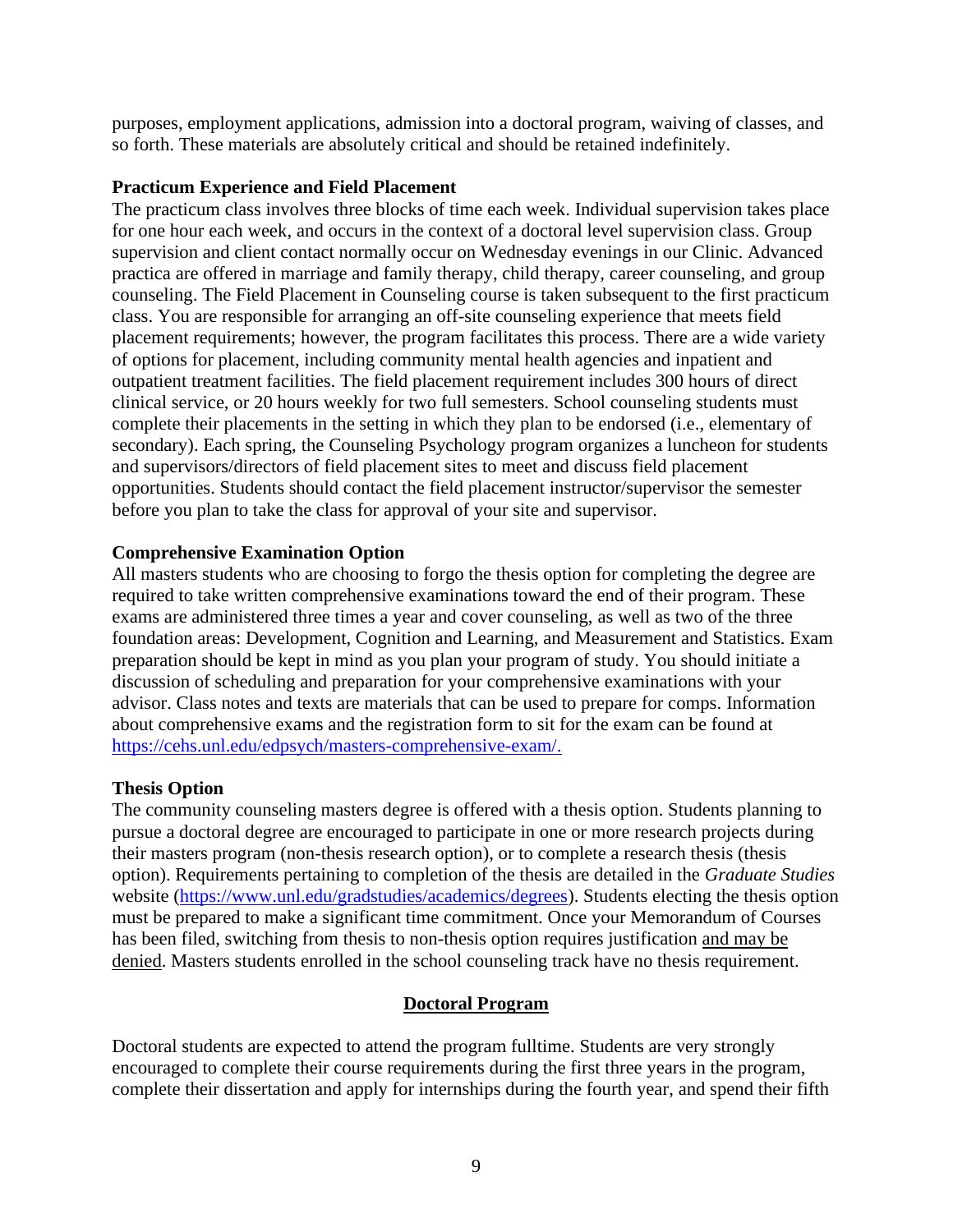year on internship. At a minimum, doctoral students must be fulltime in residence on campus for three years with a fourth at a pre-doctoral internship site. Students accepted without their master's degree must complete all coursework required to obtain this degree in addition to their doctoral classes and often complete coursework in their first four years, complete their dissertation and apply for internships during their fifth year, and spend their sixth year on internship

#### **Assignment of Program Advisor**

Students are assigned to program advisor at admission on the basis of shared research interests, and are expected to be active participants in their advisor's research groups. Doctoral students are encouraged to continually assess their own interests in order to identify whether their research and professional interests might be more appropriately guided by another faculty member. If you want to change advisors, discuss the matter with your current advisor, obtain permission from your prospective new advisor, and record the change with the Program Director and with Edith Reza-Martinez ([erezamartinez2@unl.edu\)](mailto:erezamartinez2@unl.edu). It is the responsibility of the Counseling Psychology Program Director to facilitate changes in advisee/advisor relationships as needed. Advisor changes should be made prior to the formation of your Doctoral Supervisory Committee; however, changes subsequent to that time are not prohibited.

#### **Doctoral Supervisory Committee**

The Doctoral Supervisory Committee is the group who directly supervises your progress through program milestones and has the ultimate authority over your program of study, comprehensive examinations, internship, and dissertation. Doctoral Supervisory Committees generally follow program requirements for course work, although are not required to do so. The formation of your Doctoral Supervisory Committee normally takes place during your second academic year (or third year if entering without a masters degree), and is composed of four faculty members. Your advisor is the Committee Chairperson (or the Co-Chairperson in the event that your advisor is not a Graduate Faculty Fellow). One member of the committee MUST be a faculty member from outside of the Department of Educational Psychology, whereas the other two members may be from within or outside the Department.

The selection of your committee should be accomplished with several considerations in mind: --Select individuals about whom you have some information; consult with your advisor and others about potential committee members.

--Select individuals who can contribute to your growth and development by virtue of their areas of expertise.

--Select a committee of individuals who can work together, who respect each other, and who will provide a balanced team to guide you in your program. Compatibility of research interests and statistical expertise are important elements for a committee; a certain amount of diversity will provide breadth to the perspectives of the committee. --Provide prospective committee members with information about your background, career goals and general areas of interest. Find out about their expectations of you as a student and of their role as a committee member.

After you have formed your committee, be respectful of committee members' time by providing advance notice of meetings or dissertation-related deadlines. In addition, always provide drafts of your Program of Studies and dissertation proposal well in advance of each respective meeting.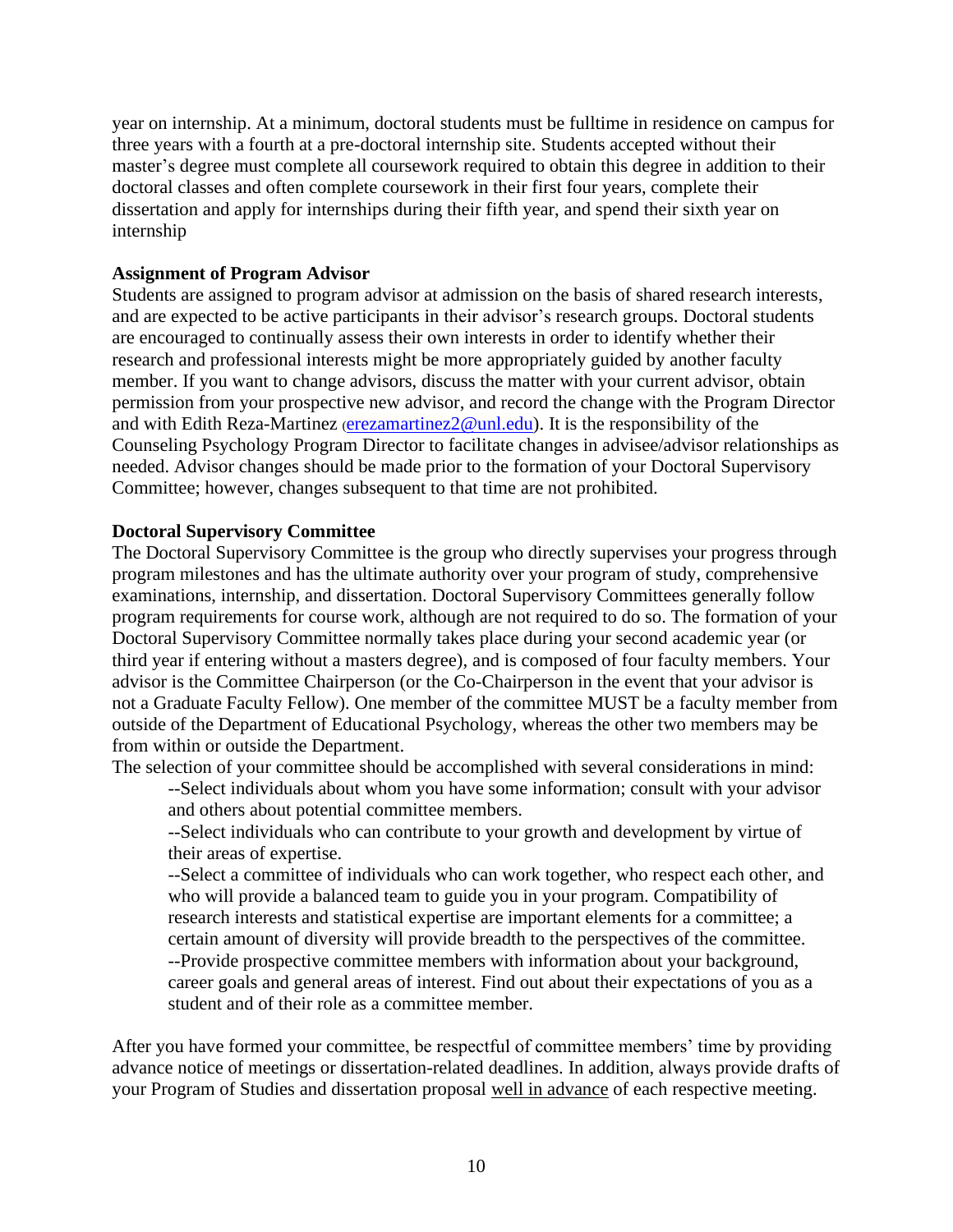You will meet with your entire committee three times. The first meeting, the Program of Study Meeting, is to discuss and approve your program of study/memorandum of courses for you doctoral degree. A general guideline is that this meeting will occur near the end of your second year of study, or third year if entering without a masters. The second meeting is your Dissertation Proposal Meeting to discuss and approve your dissertation proposal. You may submit your dissertation proposal only after successfully passing your doctoral comprehensive examinations. The third meeting is for your final oral examination, that is, your Dissertation Defense Meeting. All forms for these meetings can be found at

[https://www.unl.edu/gradstudies/academics/degrees/doctoral.](https://www.unl.edu/gradstudies/academics/degrees/doctoral)

### **Program of Study**

You are required to file an official Program of Study that outlines your planned coursework for your doctoral degree in Counseling Psychology. Your Program of Study must be formulated first with your advisor, and then formally presented to you entire Supervisory Committee for review and approval. Your Program of Study document should be completed during your second year of study at UNL, or third year if entering without a masters. The doctoral program course requirements and current faculty document is exhibited in Appendix A.

Your program of study is actually composed of two documents that you will complete in consultation with your advisor: the *Program of Doctoral Studies in Counseling Psychology* and the *Report of the Supervisory Committee on Program of Studies for the Doctoral Degree*. The *Report of the Supervisory Committee on Program of Studies for the Doctoral Degree* is a twopage document that lists the classes that you may be transferring from other institutions, the classes that you have already taken at UNL, and a list of classes in progress as well as those which need to be taken to complete your required course work and dissertation research to complete the doctoral degree. These forms can be accessed at [https://www.unl.edu/gradstudies/academics/degrees/doctoral.](https://www.unl.edu/gradstudies/academics/degrees/doctoral)

Your *Report of the Supervisory Committee on Program of Studies for the Doctoral Degree* is signed by your Supervisory Committee Chair (i.e., your doctoral advisor). The *Report* must be approved subsequently by the Chair of the Educational Psychology Graduate Committee and the Dean of Graduate Studies. See Appendix A for a checklist of required courses, sample forms, and instructions for their completion. It is extremely important to investigate the current licensure requirements in the state(s) in which you intend to practice. Some states have licensure requirements that include one or two courses beyond those required by our program, and state requirements change over time. Keep in mind that it is your responsibility to develop an educational program that will best suit your overall career goals.

Doctoral students have eight years from the end of the semester in which their program of studies is approved by the Graduate Studies Office. All coursework, including any required research/language tools, must be completed, comprehensive exams taken and the dissertation written, defended and deposited within that time frame.

#### **Comprehensive Examination**

Doctoral students are expected to complete a comprehensive examination near the end of their program when most of their coursework has been completed. The guidelines for the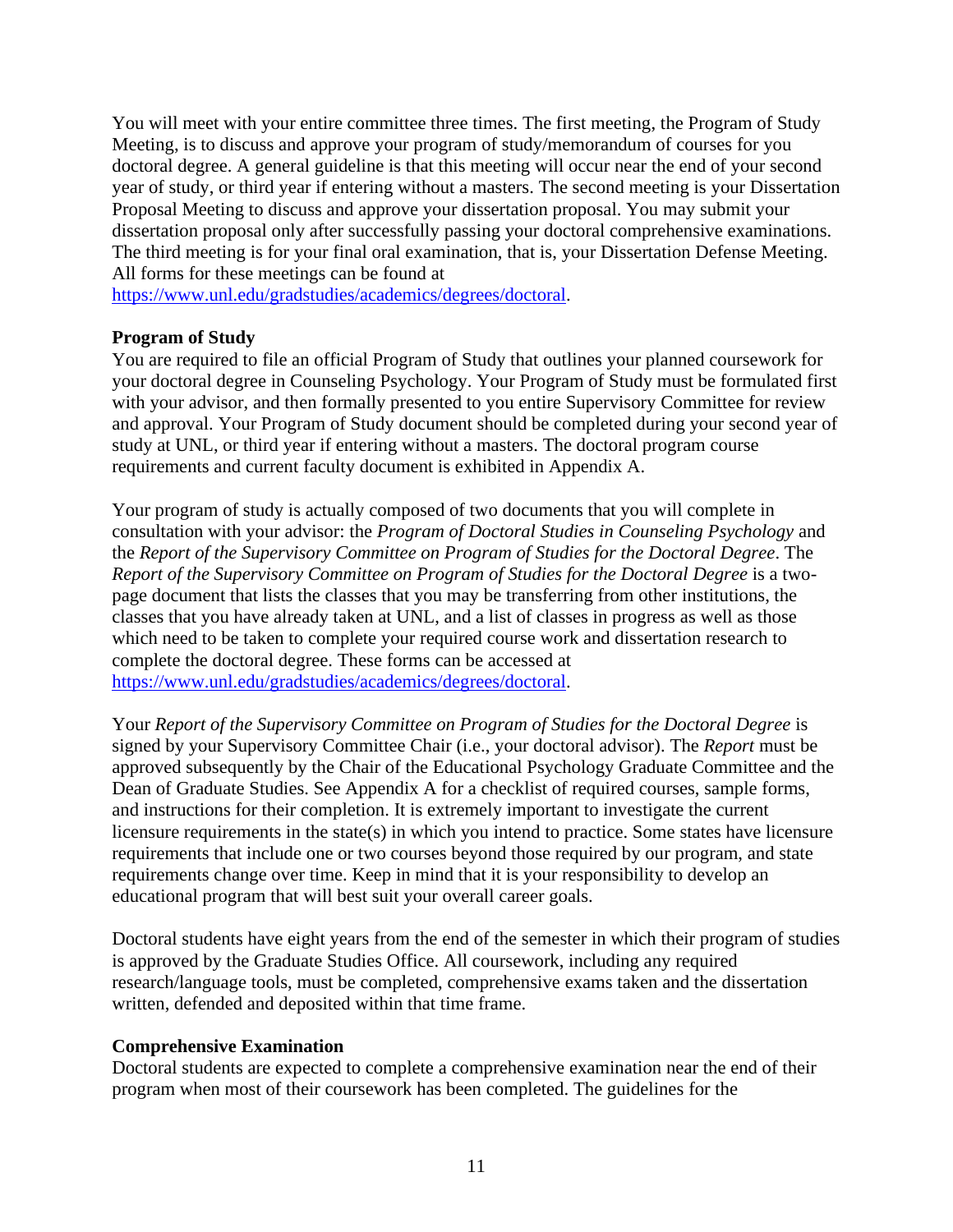comprehensive exams are included in Appendix A, Doctoral Area of Specialization: Counseling Psychology. Passing the comprehensive examination moves the student to degree candidacy. The student then is eligible to propose their dissertation. Subsequent to passing the comprehensive examination and satisfying the language/research tool and residency requirements, you are required to file with the Office of Graduate Studies your *Application for Candidacy* which can be found at [https://www.unl.edu/gradstudies/academics/degrees/doctoral.](https://www.unl.edu/gradstudies/academics/degrees/doctoral)

### **Practicum Experience**

First, your practicum experience includes two semesters of Advanced Practicum in Counseling, in which you will see clients in our in-house Counseling and School Psychology Clinic. The first two semesters involve supervised counseling in the Clinic, occurring on Monday evenings during the scheduled class time, and other times throughout the week to see clients. In addition to the live supervised counseling experience, the accompanying practicum seminar focuses on psychopathology and developing familiarity with the *Diagnostic and Statistical Manual of Mental Disorders*, Fifth Edition.

The second two semesters, Field Placement, involve a supervised counseling placement in a community, university, or school setting, with supervision provided by an on-site licensed psychologist. You must receive a minimum of one hour per week of individual supervision. Although you have considerable latitude in selecting your practicum site, approval by your advisor is required. It is your responsibility to secure a position for your off-site practicum. However, each spring, the Counseling Psychology program organizes a luncheon for students and supervisors/directors of field placement sites to meet and discuss field placement opportunities. An important consideration in choosing an off-site placement is that it should be consistent with your internship and post-graduate goals. The off-site practicum experience requires a commitment of approximately 20 hours per week (10 hours of direct client contact), for two academic semesters and a minimum of 500 total hours.

During both semesters of the third year, doctoral students are required to take EDPS 997E Supervision and Consultation Practicum. This course covers supervision and consultation theory and research, as well as the provision of supervision to master's level practicum students.

Students who enter our program without a master's degree complete the master's degree practicum and field placement sequence for the first two years, and the doctoral degree practicum and field placement sequence during their third, fourth, and fifth years in our program.

#### **Doctoral Internship**

The Doctoral Internship is a paid, 2,000 hour supervised counseling experience at an American Psychological Association (APA) approved internship site. Students must pass comprehensive exams AND successfully propose their dissertation research PRIOR to applying for internship. Students must complete 450 direct contact client hours through practicum and field placement experiences while in the doctoral program to be eligible to apply for internship. All students need to obtain approval from program faculty to apply for a pre-doctoral internship at the beginning of the fall semester during which they are planning to apply. Successful completion of your internship is based upon your site supervisor's evaluation and documentation of completion.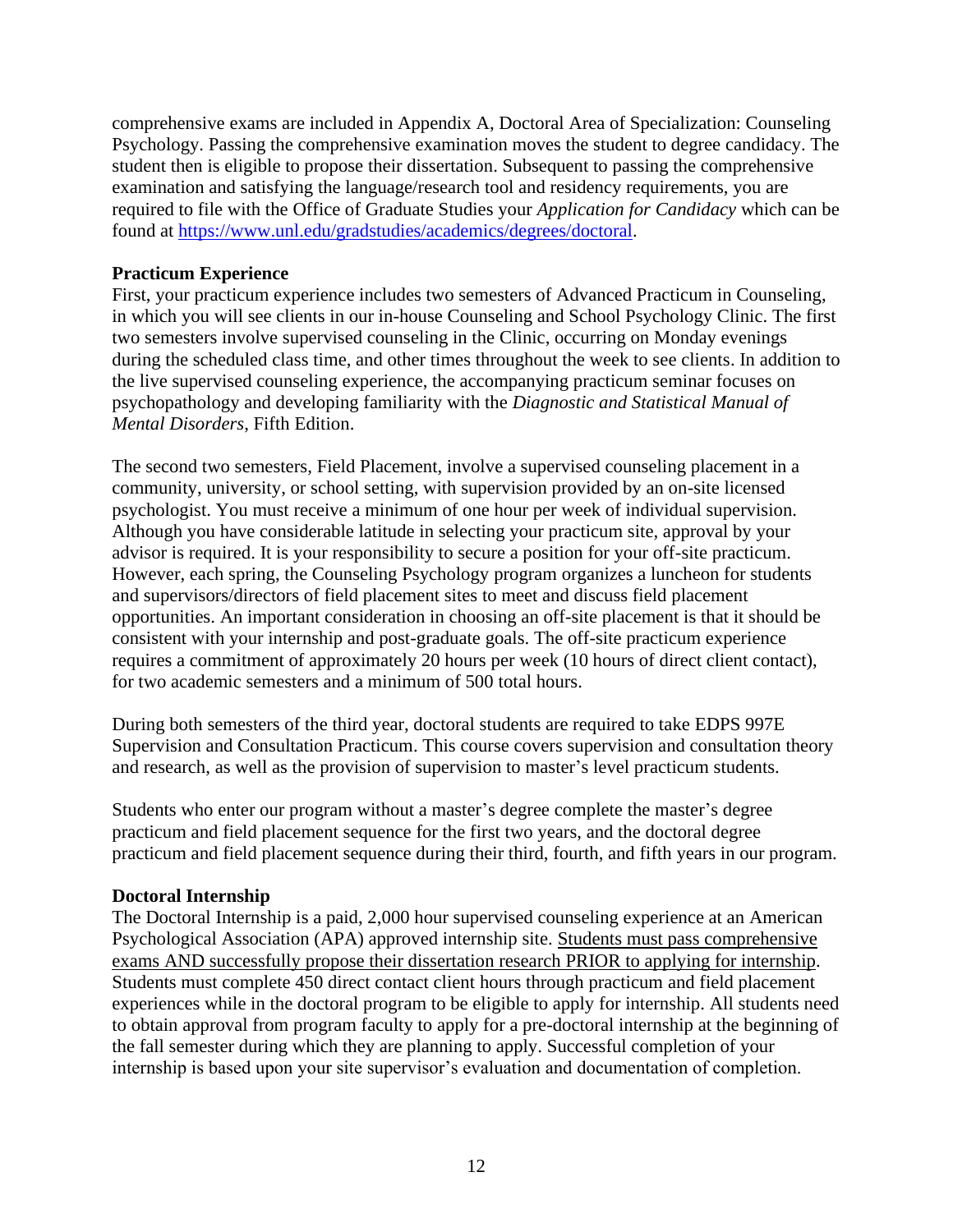The Association of Psychology Postdoctoral and Internship Centers (APPIC) provides the *APPIC Directory: Internship and Postdoctoral Programs in Professional Psychology* as a service to students, their advisors, and professional psychology training directors. The directory describes all of the APA approved doctoral and postdoctoral internship programs in the United States, Canada, and Puerto Rico. It is intended as a guide in helping to identify programs likely to meet specific training needs of the individual student. All entries in the directory are updated annually. The directory is available through the APPIC website located at [http://www.appic.org](http://www.appic.org/) APPIC is the organization through which you will apply for internship.

#### **Dissertation and Final Oral Examination (Dissertation Defense)**

All doctoral students are required to complete a dissertation prior to graduation. The writing style for the dissertation will follow the guidelines provided by the Office of Graduate Studies, *Preparing Thesis or Dissertation* [\(https://www.unl.edu/gradstudies/current/degrees/guidelines\)](https://www.unl.edu/gradstudies/current/degrees/guidelines), and the *Publication Manual of the American Psychological Association* (7<sup>th</sup> ed.) A dissertation proposal meeting with your doctoral supervisory committee is scheduled subsequent to your successful completion of the comprehensive examination. Your dissertation proposal must be passed and approved by your supervisory committee prior to your application for doctoral internship. A dissertation proposal includes three chapters, an introduction, a literature review, and a proposal of the research methodology. A final dissertation includes five chapters, an introduction, a literature review, research methods, results, and discussion. It is strongly recommended that you defend your dissertation prior to leaving for internship. When your dissertation is complete and ready to be defended, you must first provide copies to the Reading Committee. Committee members must read and approve your preliminary dissertation prior to scheduling your final oral examination (dissertation defense). Provide Reading Committee members with ample time to review your dissertation (a minimum of three weeks). Upon the approval of your Reading Committee, coordinate a dissertation defense date and time with your entire supervisory committee, and reserve a room for your defense. Then deliver a copy of your preliminary dissertation, an abstract, and a completed *Application for Final Oral Examination or Waiver of Examination for Doctoral Degree*, and a final copy to the Office of Graduate Studies. This application includes the signatures of your Reading Committee indicating their general approval for you to defend your dissertation, the time/date of the oral examination (your dissertation defense), and the names of the remaining members of your supervisory committee. This must be done at least *three weeks* prior to the date of your oral examination.

When you deliver your preliminary dissertation/abstract and *Application for Final Oral Examination* to the Office of Graduate Studies, you will be given a *Checklist for Graduation* packet. After successfully defending your dissertation, two copies of your final dissertation must be presented to the Office of Graduate Studies. Additionally, the required fees for binding, preparing microfoam abstracts, and copyright (optional) of your dissertation must be paid at the Bursar's Office. All of the forms included in the *Checklist for Graduation* packet must be completed and returned along with the copies of your dissertation. Instruction, fees, and deadlines for filing these and other important forms prior to your anticipated graduation date can be found in the *Guidebook for Preparing Thesis or Dissertation*. It is customary to provide a hardbound copy of your dissertation to your chairperson, to the department, as well as to those committee members who would like one.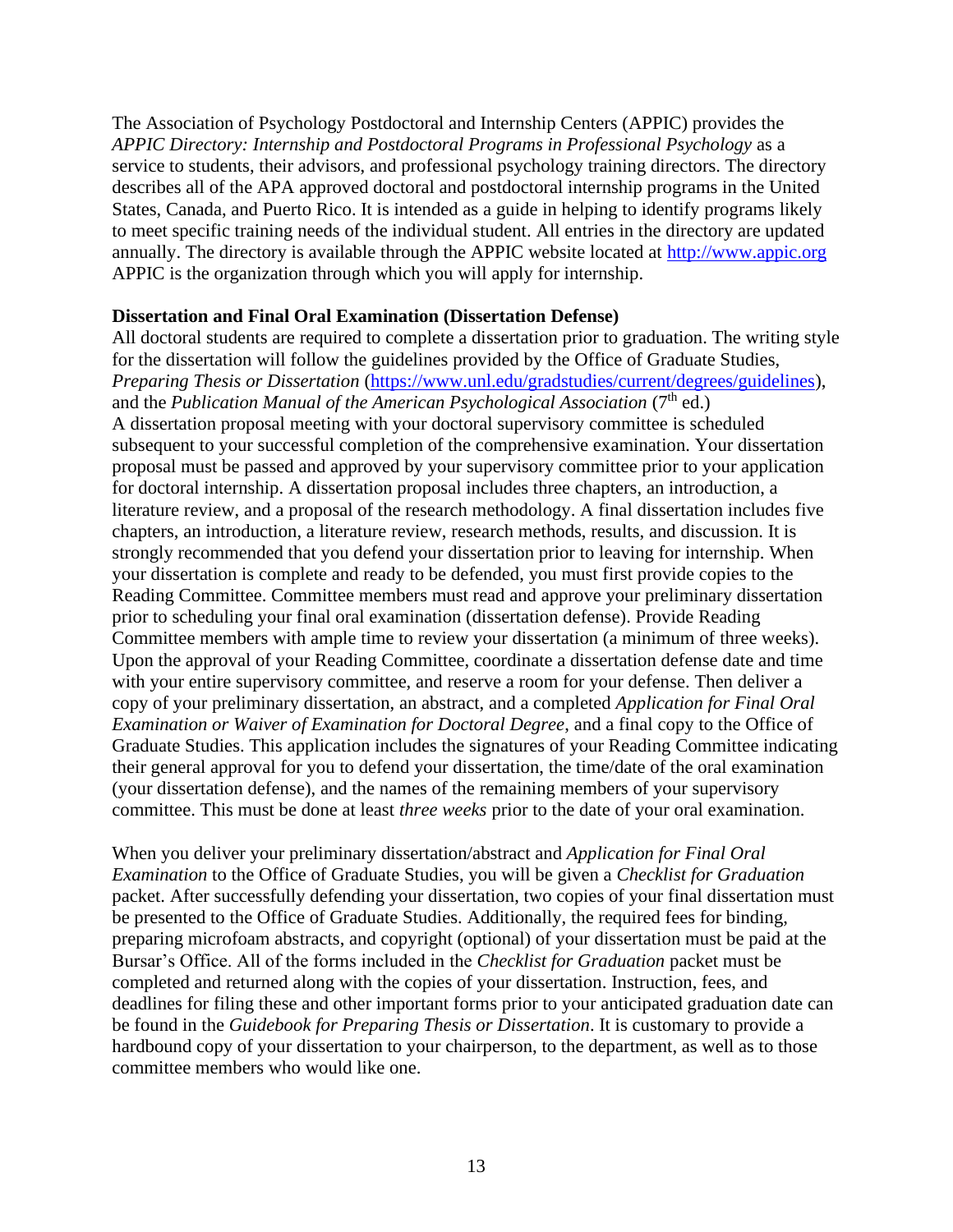Samples of the forms that must be completed during your doctoral program can be found on the UNL Office of Graduate Studies website

[\(https://www.unl.edu/gradstudies/academics/degrees/doctoral\)](https://www.unl.edu/gradstudies/academics/degrees/doctoral). Your *Application for Advanced Degree*, along with a required fee, is due in the Records Office, 107 Canfield Administration Building approximately three months prior to graduation. If this is not filed, a diploma will not be ordered for you and your graduation date will be postponed.

#### **Information on Accreditation**

The UNL Counseling Psychology doctoral program has been continuously accredited by the American Psychological Association since the 1950s. The most recent accreditation took place in 2013. If you have any questions about the accreditation process or the status of our program, please contact the APA Committee on Accreditation at: Education Directorate, [Program](mailto:apaaccred@apa.org)  [Consultation & Accreditation,](mailto:apaaccred@apa.org) 750 First Street NE, Washington, DC 20002. Phone: (202) 336- 5979; Fax: (202) 336-5978

## **Counseling Psychology Training Values**

The Counseling Psychology Program at the University of Nebraska-Lincoln is a multicultural community of diverse racial, ethnic, and class backgrounds, national origins, religious, spiritual and political beliefs, physical abilities, ages, genders, and sexual orientations. Our educational activities and everyday interactions are enriched by our acceptance of one another; as members of the Counseling Psychology community, we strive to learn from each other in an atmosphere of positive engagement and mutual respect. The program expects that students will be respectful and supportive of all individuals, including, but not limited to clients, staff, peers, and faculty who are different from themselves in age, gender, gender identity, race, ethnicity, culture, national origin, religion, spirituality, sexual orientation, disability, language, and socioeconomic status. It is expected that students and faculty will work to create a climate of safety and trust for all concerned.

Because of the necessity to maintain this atmosphere, bigotry will not go unchallenged within this community. We educate each other on the existence and effects of racism, sexism, ageism, homophobia, religious intolerance, and other forms of invidious prejudice. When such prejudice results in physical or psychological abuse, harassment, intimidation, or violence against persons or property, we will not tolerate such behavior, nor will we accept ignorance, joking, or substance abuse as an excuse, reason, or rationale for it.

All who work, study, and teach in the Counseling Psychology community should be committed to these values as an integral part of the program's focus, goals, and mission.

As a profession, Counseling Psychologists not only disavow oppressive attitudes, beliefs, and behaviors, but actively work to advocate for social justice and against oppression. Indeed, because Counseling Psychologists often work with individuals who have been "marginalized," we seek to train students who will advocate for and positively embrace all demographic diversity. Respect for diversity in all forms is a central value of our program, and thus one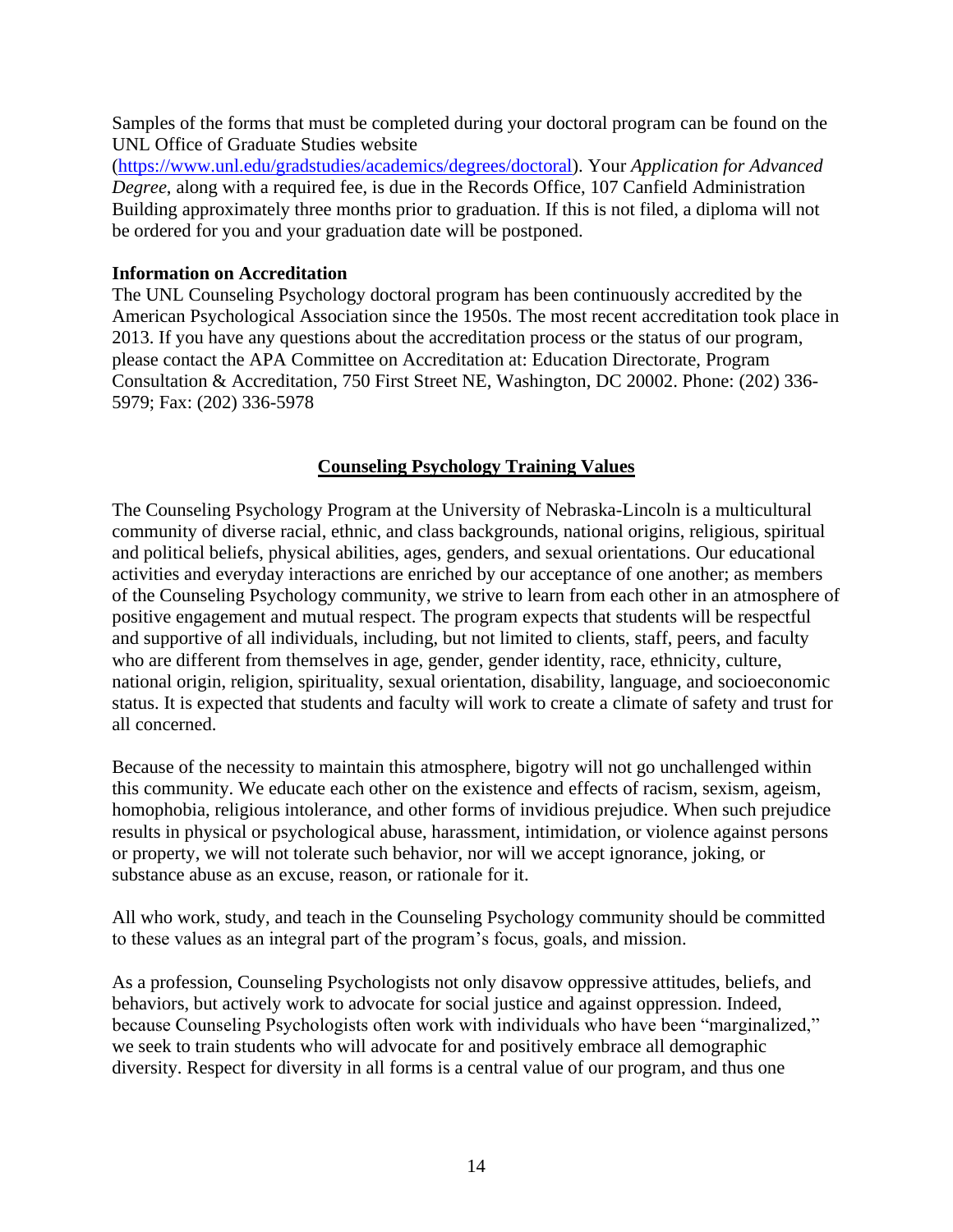expected of all students. In other words, respect for values different from one's own and the valuing of diversity in general is expected of all students who are accepted into the program.

The program faculty recognizes that no individuals (whether they be faculty, students or staff) are completely free from all forms of prejudice. Furthermore, it is expected that there will be a range of attitudes and values concerning controversial issues. Nonetheless, enrollment in the program is seen as a commitment to the social value of respect for diversity and to the process of self-examination so that such prejudices may be evaluated in the light of available scientific data, standards of the profession, and traditions of cooperation and mutual respect. Both the American Psychological Association Ethical Principles and Accreditation Guidelines specifically state that psychologists have an ethical mandate to be culturally competent, which means that they develop the ability to work with diverse clients of all types. In addition, the APA Ethical Principles state that psychologists (including students in training) must both examine and try to eliminate the effects of biases from their work. We understand that students will not enter the program free from bias. Nevertheless, successful completion of the program requires a genuine desire to examine one's attitudes and values and to learn to work effectively with individuals of diverse backgrounds. We ask that students are "aware of and respect cultural, individual, and role differences, including those based on age, gender, gender identity, race, ethnicity, culture, national origin, religion, sexual orientation, disability, language, and socioeconomic status, and consider these factors when working with members of such groups." (APA Ethics Code, 2017, Principle E, pg. 16). Stated simply, being unwilling to examine the effects of one's attitudes and values on one's work is unacceptable.

Students are required to honor not merely the Ethics Code of the American Psychological Association (APA), but also to be familiar with and to abide by the various Guidelines published by the APA, which address issues of diversity including but not limited to the: *Guidelines for Psychotherapy with Lesbian, Gay, and Bisexual Clients*, the *Multicultural Guidelines*, and the *Guidelines for Psychological Practice with Older Adults*. All of these guidelines are found on the APA website [\(www.apa.org\)](http://www.apa.org/).

The practice of counseling requires significant self-disclosure and personal introspection for the person receiving counseling. Counseling students must become very familiar and comfortable working with the process of individual self-disclosure and introspection. Therefore, it is an essential training component of the Counseling Psychology program to provide assignments and classroom experiences that call for our students (i.e., counselors in training) to self-disclose and personally introspect about personal life experiences to an extent not expected in other academic disciplines. Specifically, while in the program, students will be expected to engage in selfreflection and introspection on their attitudes, beliefs, opinions, feelings and personal history. Students will be expected to examine and resolve any of the above for potential negative impact on their ability to perform the functions of a psychologist. Given the impact of one's personhood on professional skills and identity as a psychologist, most classes include self-reflection and introspection as part of the learning process. In these classes, students may be encouraged to discuss such reflection and introspection with peers for the benefit of learning; nevertheless, no student will be forced to disclosure issues in a classroom setting that they prefer to keep private.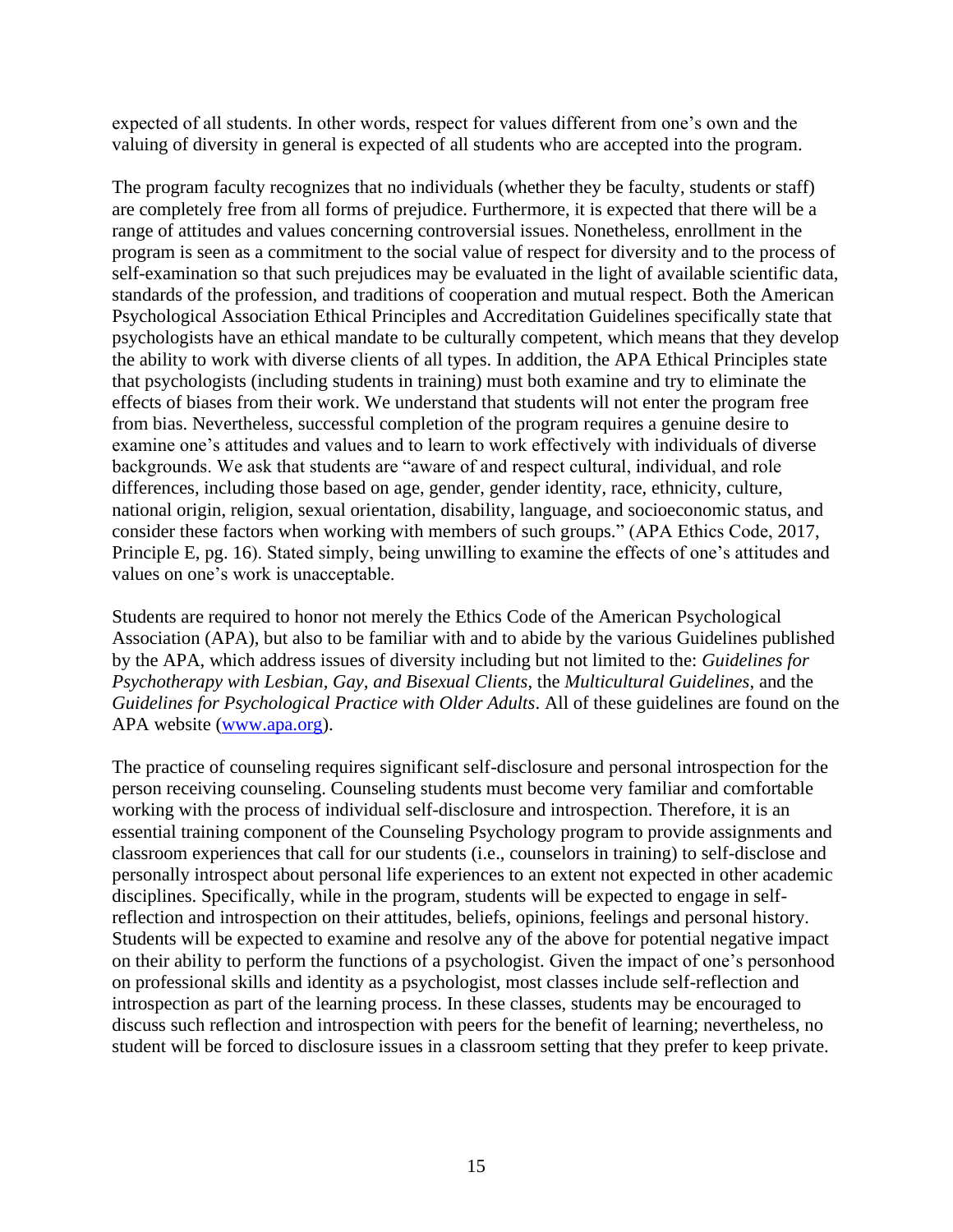In summary, we require that our students be willing to engage in self-disclosure and personal introspection, and to learn to interact in an ethical and facilitative manner with individuals who are both culturally similar as well as different from themselves, in terms of both demographics and values. The Counseling Psychology faculty is committed to and expects an atmosphere of respect and confidentiality among our students.

*\*This statement has been adapted from the following other Universities and/or Counseling Psychology Program Statements: University of Missouri – Columbia, Auburn University, Miami University of Ohio, and the University of North Dakota, and was approved by the Counseling Psychology Faculty on 4/13/05.*

## **Disclosure of Education/Training Outcomes**

## **Time to Complete the Doctoral Program**

39 students graduated since 2011; Mean # of years to complete  $= 6.77$ ; Median  $= 5$ .

## **Program Costs (as of Fall 2021)**

Tuition: \$341.00/credit resident; \$996.00/credit non-resident; tuition and additional fees can be accessed online at [https://studentaccounts.unl.edu/graduate-tuition.](https://studentaccounts.unl.edu/graduate-tuition)

Incoming doctoral students who are residents of the U.S. qualify for the Edgren Fellowship, which provides tuition remission for unfunded, non-resident graduate students. For more information about the Edgren Fellowship and other fellowships for graduate students, visit [https://www.unl.edu/gradstudies/funding/fellowships.](https://www.unl.edu/gradstudies/funding/fellowships)

Since 2002 up to the present academic year, the vast majority, if not all, doctoral students in Counseling Psychology who desired a graduate assistantship have obtained one, either in the Department or elsewhere on campus. Assistantships typically include tuition remission, a monthly stipend ranging between \$800 and \$1200, and health insurance.

## **Attrition**

Since 20119, of 41 students matriculated to the program, 20 have completed 19 continue, and 2 have left the program.

## **Internship Match Rate**

Since 20119, 39 of 40 students applying for the pre-doctoral internship have matched with an APA-accredited internship site (98% match rate). Our match rate is the amongst the highest of APA-accredited Counseling Psychology programs in the U.S. All internships, with the exception of one, have been one-year, full-time placements, funded, and APA-accredited.

## **Licensure**

Of the 36 doctoral students graduating from the UNL Counseling Psychology Program between 2010 and 2018, 28 (77.7%) are currently licensed as psychologists within their state of residence.

## **Grievance Procedures**

## **Ombudsperson**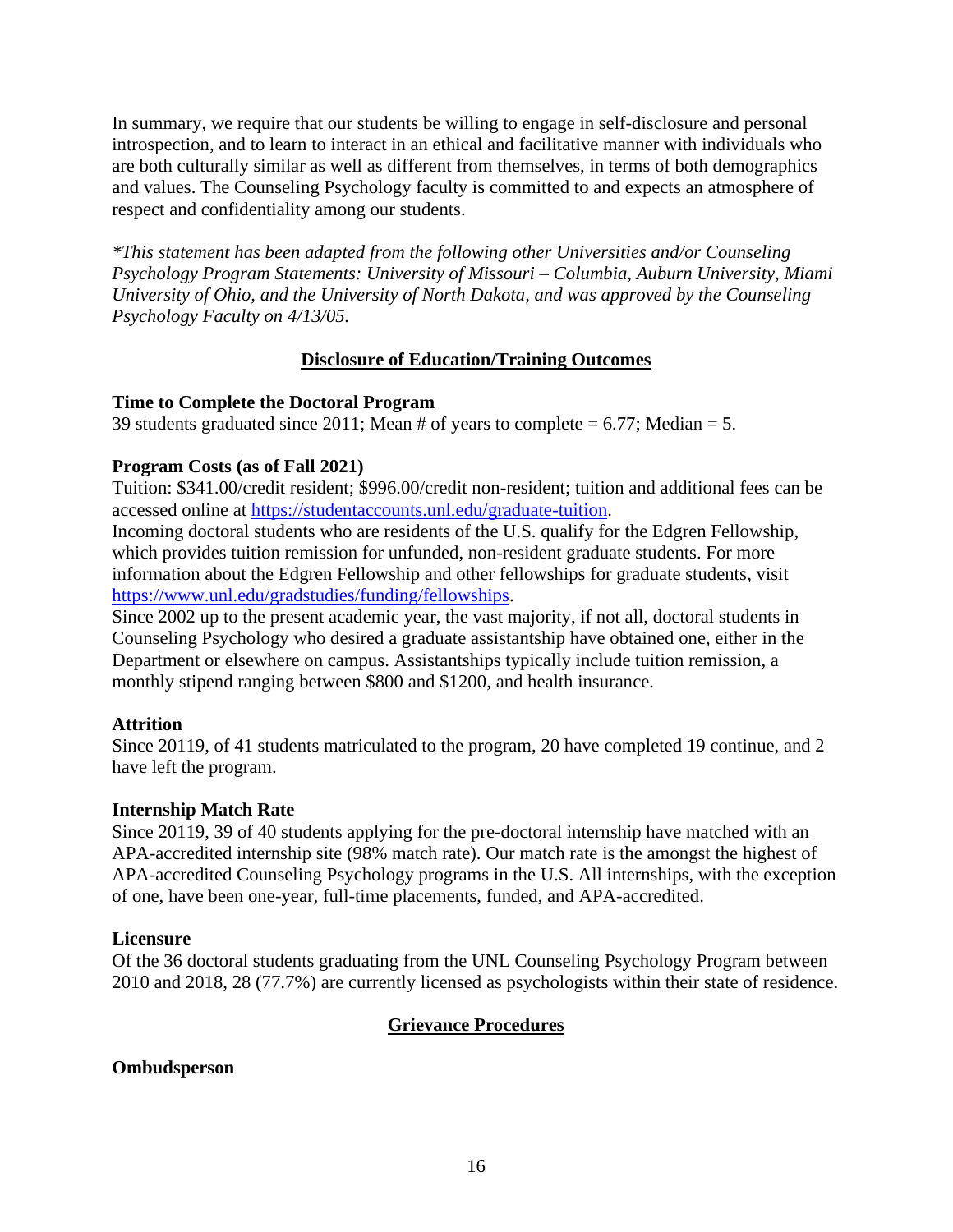The Office of the UNL Student Ombudsperson is an independent, impartial office located within the office of the Vice Chancellor for Student Affairs, 124D Administration Building, (402) 472- 9292.This office is designated by the University to assist student members of the campus community to:

--Resolve issues of concern or dissatisfaction regarding their rights (see the *UNL Graduate Studies Bulletin* chapter on *Student Right and Responsibilities*)

--Understand and follow the policies and procedures of the University

--Function effectively within the University system

The Ombudsperson may assist in the resolution of academic, administrative, or personal problems that cannot otherwise be resolved equitably within existing mechanisms. The Ombudsperson also assists the University in monitoring, evaluating, and formulating policies and procedures regarding the rights and responsibilities of the individual and of the institution. No person may suffer any penalty as a consequence of seeking assistance from the Ombudsperson. All information presented to the Ombudsperson's office is considered confidential unless a complainant authorizes release of such information.

## **Grievance Procedures within the Counseling Psychology Program**

Grievances concerning academic grades and/or other issues related to coursework evaluation must be reviewed by Graduate Studies. In other words, if you feel you have been unfairly evaluated in one or more of your classes, and/or feel that have a legitimate complaint related to coursework completion, pass/fail versus a graded evaluation, and so forth, the Graduate College is the body that processes your appeal. Students are strongly encouraged to approach the instructor of the class in question and attempt to resolve the problem prior to making a formal appeal to the Graduate Studies College.

Individual student grievances unrelated to academic grades should first be addressed at the lowest level within the organizational structure of the Department of Educational Psychology. In other words, you should approach your advisor and work to discover an appropriate solution to the issue that is creating dissatisfaction and/or discontent. If a satisfactory resolution to the problem does not occur at this level, you should then consult with the Counseling Psychology Program Director.

You may continue to pursue your grievance at each of the following levels, consecutively, until the issue is resolved: Department Chair, Arbitration Committee appointed by the Chair of the Department of Educational Psychology, Dean of the College of Education and Human Sciences, and, finally, the University Appeals Board. The most comprehensive resource guide for explaining student rights and responsibilities, the student code of conduct, and the University Judicial and Appeals Board procedures is located in the *Graduate Studies Bulletin* under *Student Rights and Responsibilities.*

## **Remediation Procedures and Termination from the Program**

Under usual circumstances, progress of students through master's and doctoral programs is monitored and modified as the student's educational needs dictate. If at any time a student is identified as having educational or professionally-related difficulties, the preferred action would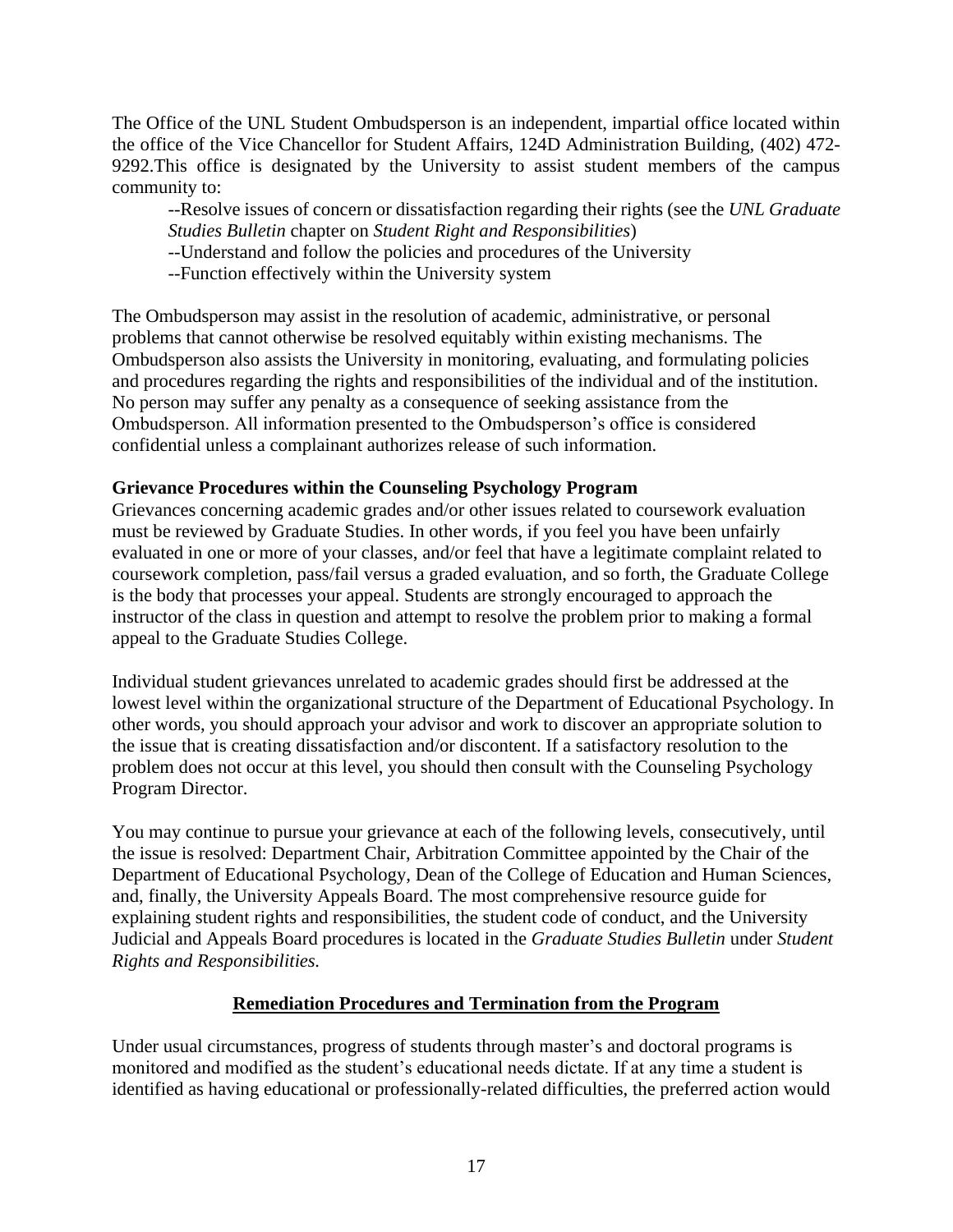be for the master's student and their advisor, or the doctoral student and their supervisory committee to consider the student's program in light of the situation. Termination would be a possible final step that in many cases would come after first attempting to remediate the problem. Prior to termination, a Remediation Plan would be developed between the student and advisor that would include requirements that the student must complete to address the difficulty. Educational difficulties may include receiving a grade of B- or below or No Pass in any required classes. Professionally-related difficulties may involve problematic ethical behavior or personal impairment that negatively and significantly influences professional and educational achievement. When attempts at rectifying problematic issues prove unsuccessful, it may be necessary to initiate a process for consideration of probation or dismissal of the student from the program. Examples might include failure of the comprehensive exams or coursework, failure to rectify a B- or below/No Pass grade, breeches of ethical conduct, or absence from the program without permission. Students of the counseling psychology program are expected to conduct themselves in accordance with APA's *Ethical Principles of Psychologists and Code of Conduct* (2017). Procedures have been developed to ensure that the rights of the student and the integrity of the program are protected in this process. The procedure is detailed within the "Policy on the Retention and Remediation of Students." For master's students or doctoral students prior to the formation of their committee, probation or dismissal from the program is addressed in consultation with the Counseling Psychology Program Director, counseling psychology program faculty, and Chair of the Department of Educational Psychology. For doctoral students with supervisory committees, probation and dismissal decisions are made by the supervisory committee in consultation with counseling psychology program faculty. If a situation develops in which a student is recommended for probation or dismissal, the policy for *Probation and Dismissal Procedures for PSYE Graduate Students* of the Department of Educational Psychology (revised on 2010) will be followed. This is availalble in the Graduate Student Handbook on the Department of Educational Psychology webpage. For your reference, the policy is as follows:

## **Probation and Dismissal Procedures of Students (PhD, EdS, MA) Educaitonal Psychology Graduate Student Handbook**

Probation and Dismissal Procedures for PSYE Doctoral Students Graduate students at the University of Nebraska-Lincoln are expected to maintain a high level of achievement in their studies. Accordingly, students who do not maintain satisfactory progress may be placed on probation, terminated from a degree program, or denied permission to continue graduate studies in the University. Upon termination from a graduate degree program and/or dismissal from the Graduate College, students may apply for admission to another degree program or admission as a non-degree seeking student only with the approval of the Dean for Graduate Studies. No student on probation may receive a graduate degree.

Progress of students through Educational Psychology Doctoral programs will be monitored and modified as the student's educational needs dictate. When students have educational or professional difficulties that interrupt their progress through the program, they will work with their advisor and supervisory committee to create and implement a plan to address the difficulties. When these attempts to rectify the situation are unsuccessful, procedures may be initiated to place the student on probation or recommend to the Dean of Graduate Studies that the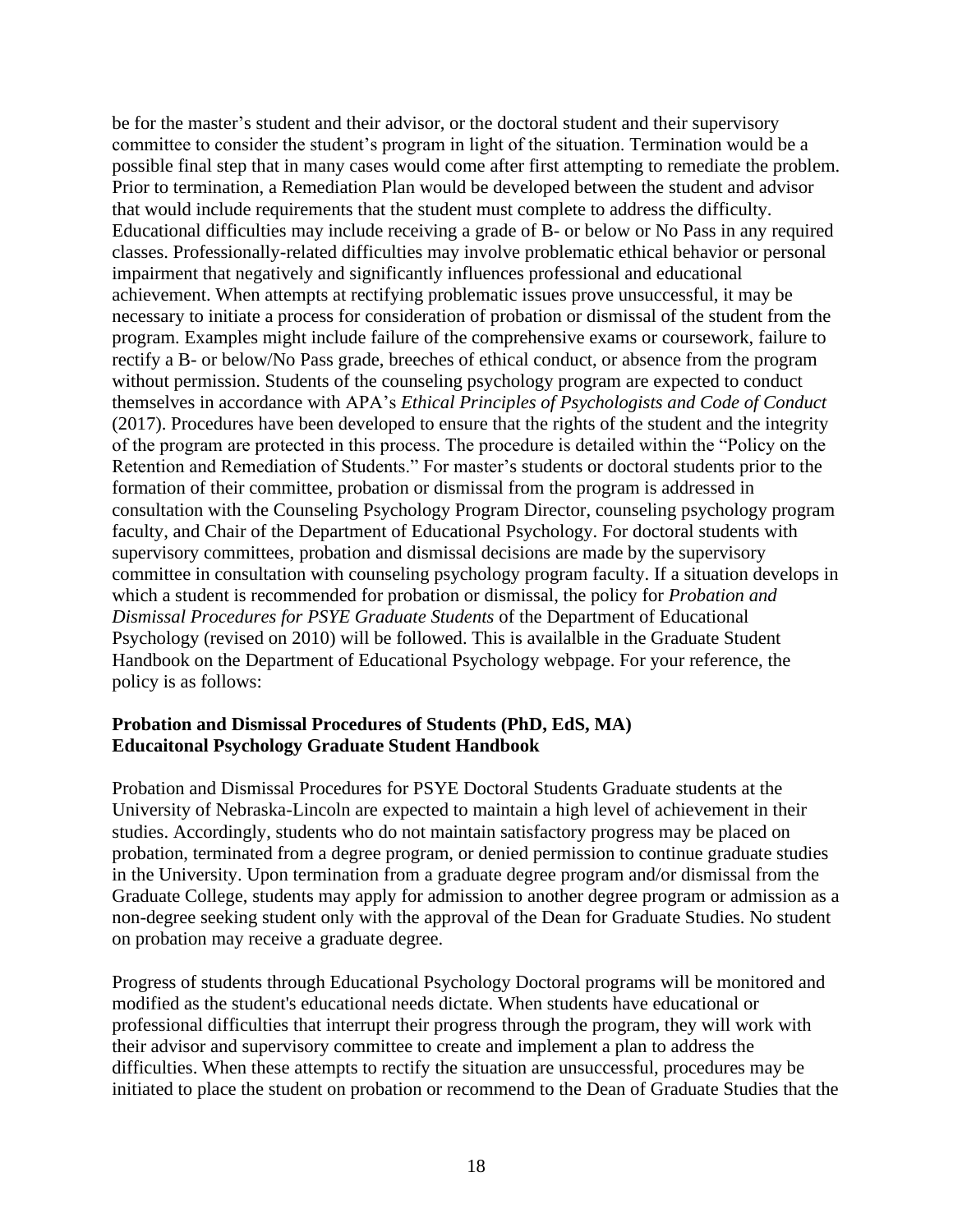student be dismissed from the Educational Psychology Doctoral program. These procedures have been developed to ensure that the rights of the student and the integrity of the program are protected.

Step 1: When a problem exists that impedes a student's progress in the program, the student and advisor meet to determine if a solution is possible and, if so, prepare a plan to correct the problem.

Step 2: If the problem continues, a meeting is held with the student's advisor, program director (or program director's supervisor), and the student to determine if the problem should continue to be dealt with in the same way or if it should be addressed by the student's Supervisory Committee, if formed. The student is informed of this meeting in advance and can provide additional information for consideration at this meeting. If a Supervisory Committee has not been formed, a recommendation is forwarded directly to the appropriate Program Committee.

Step 3: If the decision is made to bring the problem to the student's Supervisory Committee, a meeting of that committee will be held. The student is informed of this meeting in advance and can provide additional information to the Supervisory Committee, either in person or in writing. At the conclusion of the meeting, the Supervisory Committee decides, by majority vote, whether to recommend maintaining the student as an active student, placing the student on probation, or dismissing the student from the program. A recommendation to dismiss involves notifying the program director who will schedule a meeting to discuss the recommended action.

Step 4: A recommendation from a Supervisory Committee to dismiss a student automatically involves scheduling a meeting of the appropriate program committee. The student is informed of this meeting in advance and can provide additional information to the program committee, either in person or in writing. At the conclusion of this meeting, the Program Committee decides, by majority vote, whether to recommend maintaining the student as an active student, placing the student on probation, or dismissing the student from the program. A recommendation to dismiss involves notifying the chair of the EDPS Graduate Committee and the EDPS department chair. The chair of the graduate committee then notifies the student in writing, via certified mail, of the recommendation by the Program Committee. The student is given the opportunity to appeal this decision to the chair of the EDPS Graduate Committee, in writing, within 10 days after receipt of the letter. If the decision of the program committee is to reject the recommendation of the Supervisory Committee, then the program director explains the reasons for this decision, in writing, to the advisor and members of the student's Supervisory Committee.

Step 5: If the student appeals the recommendation for termination the EDPS Graduate Committee considers the appeal and decides, by majority vote, to accept or reject the recommendation of the program committee. Any Graduate Committee member who participated in a Program Committee's recommendation for dismissal should recuse themselves from the appeal process. If possible, the replacement for the recused faculty member(s) should come from the same program area. If the decision is to deny the student's appeal, then the Graduate Committee chair formally notifies the Dean of Graduate Studies of the recommended termination of the student. If the decision of the EDPS Graduate Committee is to reject the recommendation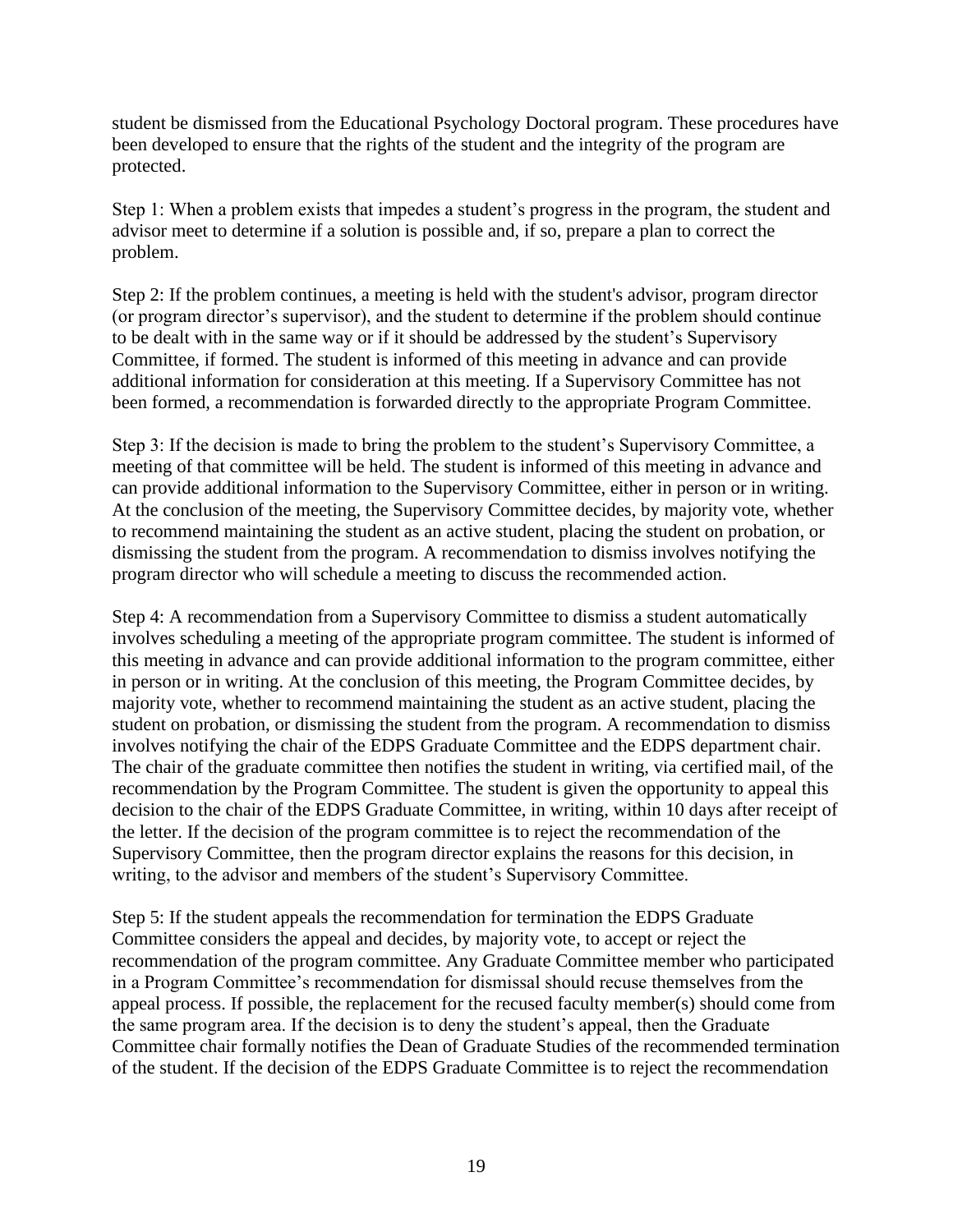of the program committee, then the Graduate Committee chair explains the reasons for this decision, in writing, to the advisor, the department chair, the program area head, and student.

### **Probation Procedure**

Whenever a student is placed on probation, the advisor and/or other designated persons meet with the student and clearly describe the following information in person and in writing:

- a. A behavioral description of the problem
- b. Possible courses of remediation
- c. Clear criteria for ending the probationary status
- d. A timeline for meeting these criteria
- e. A summary of options available to the student.

At the end of the probationary period, the advisor, program director and Supervisory Committee (if appointed) meet to review the student's progress toward meeting the criteria for ending the probationary status. The student is informed of the meeting in advance and can provide additional information, either in writing or in person. Based upon all materials provided by the student, a decision, is made to:

- a. Return the student to full graduate status
- b. Continue the probation (with the existing or a revised plan) or
- c. Recommend termination of the student's program.

The advisor and/or designated persons will inform the student in writing of this decision within 10 days, both verbally and in writing. The student can respond orally and/or in writing to this recommendation within 10 days of being notified. The chair of the supervisory committee and/or 24 other designated persons will provide written notice of this decision to the Graduate Committee chair and the department chair.

#### **Dismissal Procedure**

Whenever a student is recommended for termination, the advisor and/or designated persons meet with the student and provide both orally and in writing the following information: a. Description of specific student behaviors that resulted in the recommendation for dismissal of the student from the Educational Psychology doctoral or educational specialist program b. A summary of options available to the student.

The dismissal recommendation is forwarded to the graduate committee chair, the department chair, and the Dean of Graduate Studies.

## **FINANCIAL ASSISTANCE**

## **Loans and Need-Based Application Process**

Students seeking loans for university expenses should inquire at the Office of Scholarships and Financial Aid, 16 Administration Building, (402) 472-2030. The Office of Scholarships and Financial Aid does not participate in the granting of fellowships or assistantships but does maintain current information on other forms of financial support available to students.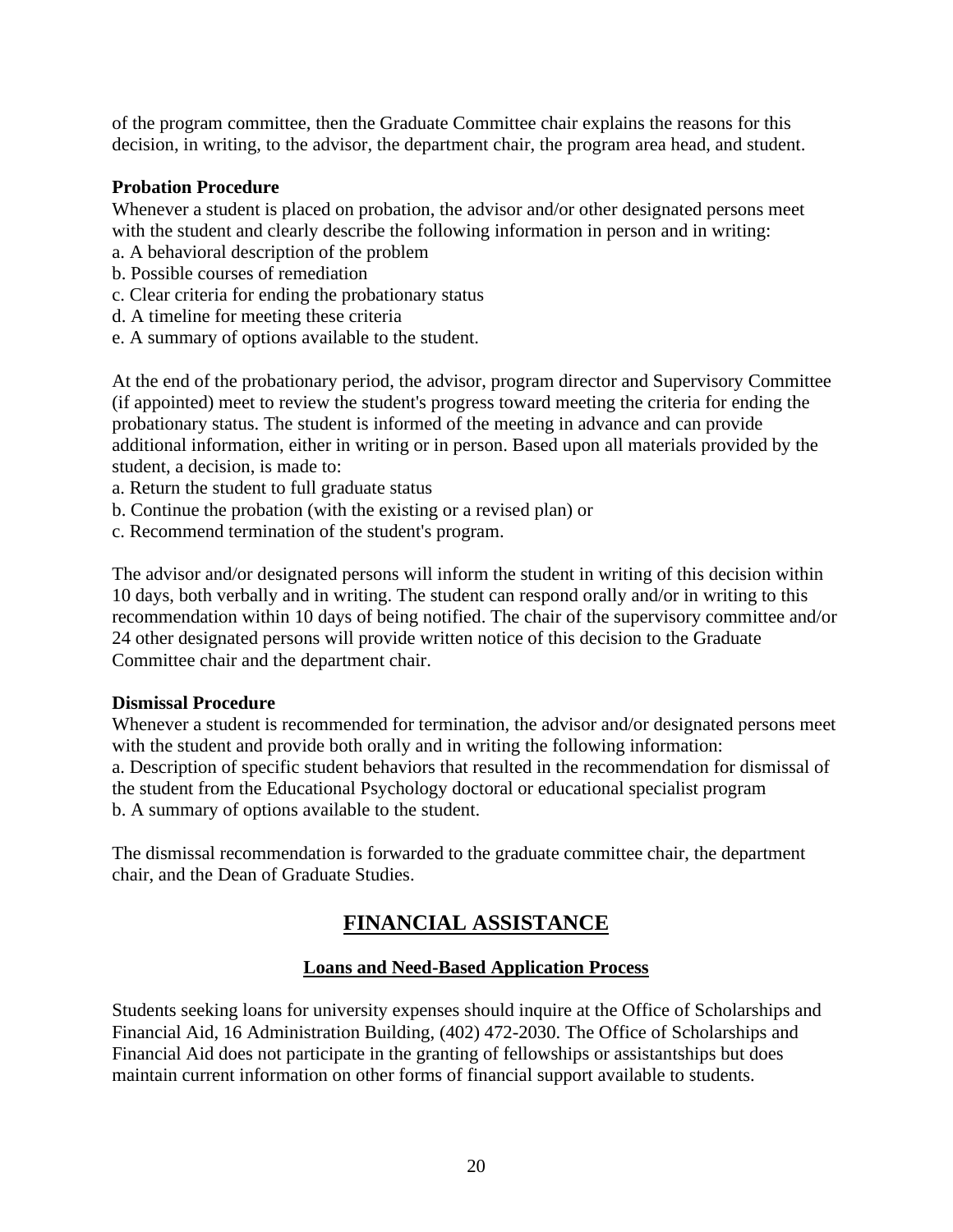To apply for federal loan programs or the college work-study program, submit a Free Application for Federal Student Aid (FAFSA) form after January 1. FAFSA forms need to be resubmitted every year after January 1 to ensure that the information reported remains current. Additional information on financial aid can be found in the *University of Nebraska-Lincoln Financial Aid Guide* available from the Scholarship & Financial Aid Office.

#### **Fellowships**

### **University of Nebraska**

Several fellowships are available on a competitive basis to graduate students of the University of Nebraska. To be eligible a student must be admitted to a program with a specific degree objective. A student holding a fellowship must be a full-time student during the period of the appointment. Most fellowships include a stipend and tuition remission. A completed *Application for Graduate Fellowships* form is required to be considered for fellowships. Based on the ranking by the Graduate Fellowship Committee and the information on the application, awards will be made to the top-ranked students. Application forms can be obtained from the Admissions Coordinator within the department or from the Office of Graduate Studies. International students must have completed one year of study at a U.S. institution of higher education to be eligible for any fellowship. A personal letter of intent submitted with the completed fellowship application and three letters of recommendation must be received in the Office of Graduate Studies, 301 Administration Building, P.O. Box 880434, Lincoln, NE 68588-0434, by February 15. Students must re-apply for fellowships every year.

#### **American Psychological Association Minority Fellowship Program**

Each year the American Psychological Association Minority Fellowship Program (APAMFP) provides fellowship awards in three areas of training: clinical, research, and aging. Racial and ethnic minority students admitted to a doctoral program and/or those currently enrolled can apply for one of the three fellowships. Although funding varies from year to year, the stipend awarded is about \$824 per month for the academic year. Applications can also be accessed online at [http://www.apa.org/mfp/pprograms.html.](http://www.apa.org/mfp/pprograms.html) For those applying, the preliminary application must be received by the APAMFP by the  $15<sup>th</sup>$  of January. There is a service payback agreement appended to the award of this fellowship. Complete details concerning the application process and the obligations involved in accepting a traineeship can be obtained from the APAMFP, 750 First Street, NE, Washington, DC 20002-4242, (202) 336-6127; [http://www.apa.org/pi/mfp/about/index.aspx.](http://www.apa.org/pi/mfp/about/index.aspx)

#### **American Psychological Association Dissertation Research Awards**

The Science Directorate of the American Psychological Association sponsors an annual competition for dissertation research funding. The Science Directorate oversees the competition for two \$5,000 grants, five \$3,000 grants and twenty-five \$1,000 grants that are awarded to students whose dissertation research is of the highest caliber and reflects excellence in scientific psychology. Applicants must be student affiliates or associate members of the APA. Students who are not affiliates must apply for affiliation when submitting materials for the dissertation award. The individual's supervisory committee prior to application must approve dissertation proposals. The yearly deadline is in mid-September. For further information, contact the APA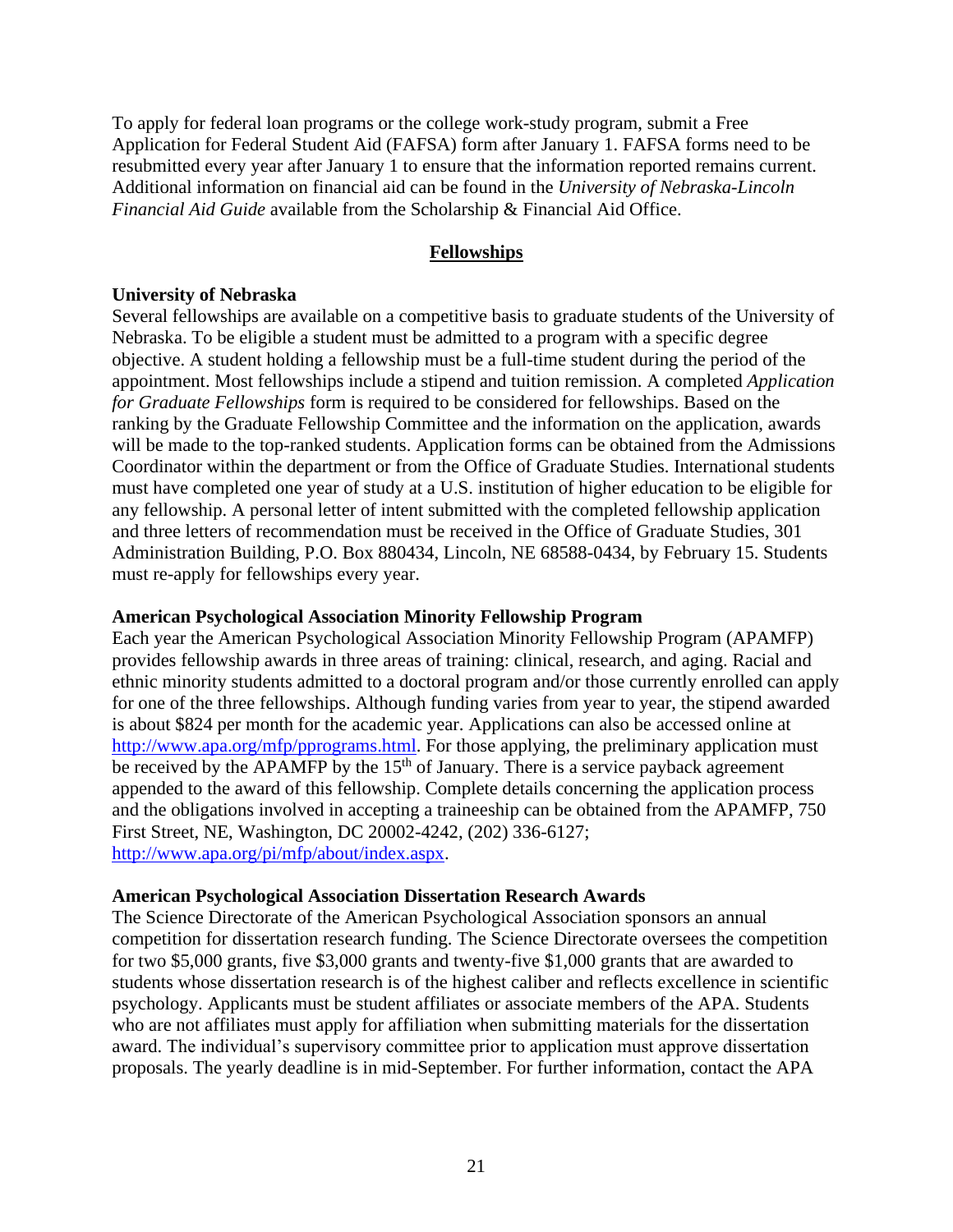Science Directorate, 750 First Street, NE, Washington, DC 20002-4242, (202) 336-6000; [http://www.apa.org/about/awards/scidir-dissertre.aspx.](http://www.apa.org/about/awards/scidir-dissertre.aspx)

## **Teaching & Research Assistantships**

Participating in teaching and research is an important part of the professional development of graduate students in the Department of Educational Psychology. A limited number of graduate assistantships are available through the department and the Oscar and Luella Buros Center for Testing. These are awarded on a competitive basis to qualified students. Students wishing to apply for department assistantships must complete the online application available at the Department of Educational Psychology website [http://cehs.unl.edu/EDPSych/graduate/finaid.shtml.](http://cehs.unl.edu/EDPSych/graduate/finaid.shtml)

Counseling Psychology students have been successful in obtaining assistantships outside the department as well; for example, through the Offices of Residence Life or Student Involvement. Students must be proactive in their search for assistantships. Typically, most of the doctoral students seeking assistantships are able to obtain one. However, assistantships for master's level students are less frequently available within the department. Most assistantships include tuition remission during the semester of the appointment. When the appointment is for the entire academic year, is may include tuition remission for the summer. The assistantships typically require 13 to 20 hours of service per week. Some graduate assistantships are available during the summer sessions as well. Students interested in being considered for assistantships should check with the Admissions Coordinator for the appropriate application forms and filing times, consult with faculty members for information about potential assistantships, and pursue options outside of the department.

## **Research Grants**

The Office of Sponsored Programs is located in the Prem S. Paul Research Center at Whittier School on 2200 Vine Street, Lincoln NE 68583-0861. This office serves both in a consultative and intermediary role for processing student and faculty grant applications. Consultative services include helping students and faculty search for grant funded research support and facilitating the application process. In its intermediary role Sponsored Programs functions as UNL's official liaison representative with all of the various funding agencies. Grant proposal submission and review must be routed through the Office of Sponsored Programs before submission to a sponsor. You are required to use the *Request for Proposal Approval and Submission* form. This form can be picked up at either the Graduate Coordinator's Office or at the Office of Sponsored Programs. All contracts and agreements must be made between the funding agency and the UNL Board of Regents. Therefore, a completed and approved grant becomes a legal contract on the University level, not simply a college, department, or individual research grant. Sponsored Programs has established an online home page that is updated weekly. On this page, a Funding Announcements flyer is posted each week that lists newly announced grant opportunities in numerous research areas including, but not limited to, academic, environment/climate, health, and family support. Also, links are provided to other webs sites including federal agencies where additional funding opportunities are posted. Their online site is: [http://research.unl.edu/sponsoredprograms/.](http://research.unl.edu/sponsoredprograms/)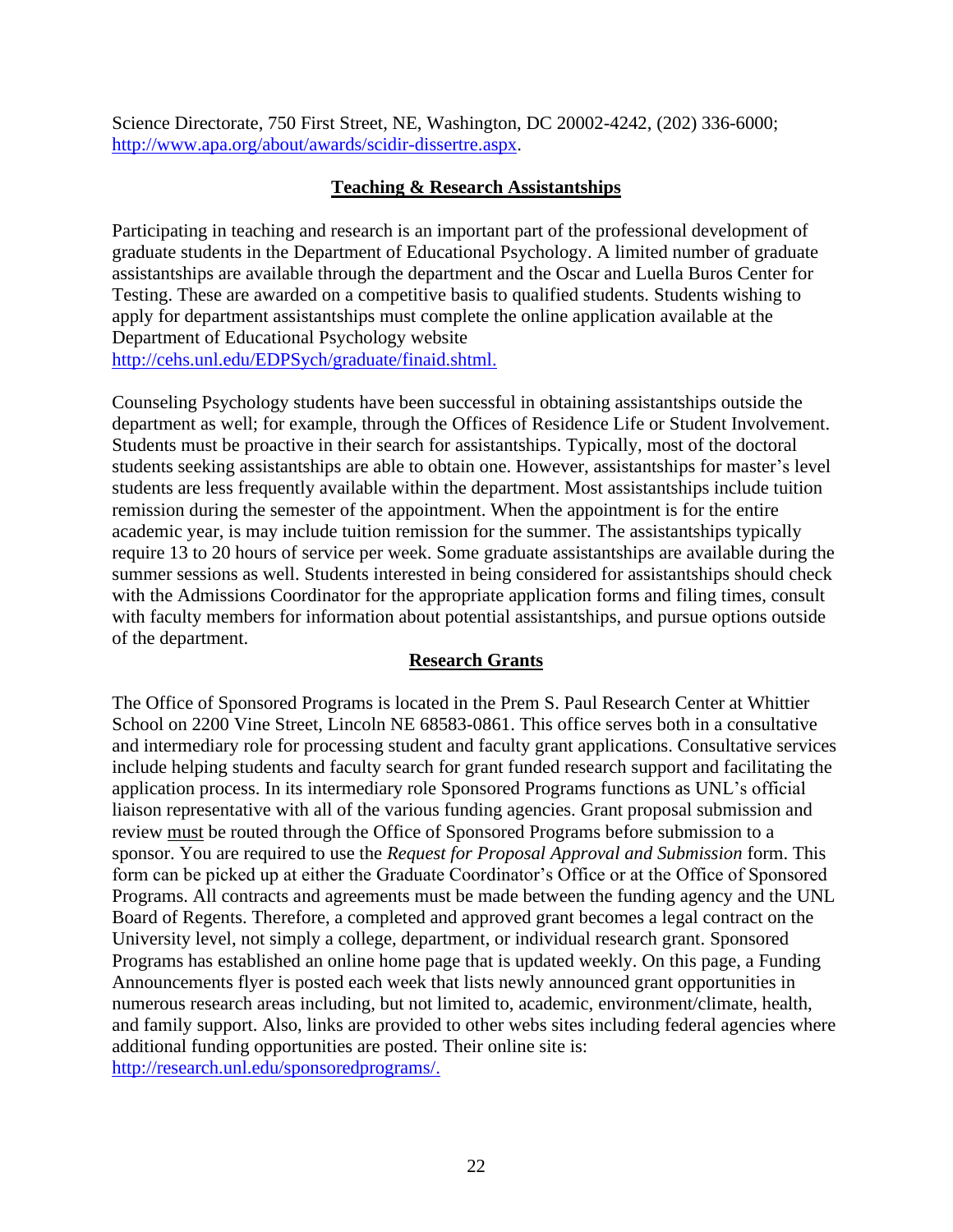## **CAMPUS RESOURCES**

### **Campus Information**

One of the most helpful and all-encompassing resources available to a UNL graduate student is the UNL *Graduate Studies Bulletin*. The *Graduate Bulletin* is available online and can be found in the Graduate Studies College section of the UNL homepage. Another important information source describing UNL programs, facilities, and student services is the UNL Graduate School website found at [http://www.unl.edu/gradstudies/.](http://www.unl.edu/gradstudies/) The *Student Directory*—the University's student telephone book—is free and can be picked up at the Registration and Records Office. In addition to student telephone numbers, it provides an abundance of information about the University, the community, and services available in Lincoln.

### **Campus Libraries**

The University's library system and services are extensive, including over 2.6 million volumes and 22,000 active periodicals and serials. In addition to needed library resources, UNL's libraries provide spacious study areas and individual study cubicles. Besides traditional services, UNL's libraries provide computerized searches of many databases (e.g., PsycInfo, Ethnic NewsWatch), and advanced reference and bibliographic assistance from subject librarians (e.g., psychology, gender studies). A computerized card catalog enables faculty and students to search for library materials from their home or office as well as in the libraries.

Love Memorial Library, the largest facility on campus and located on the City Campus, holds 1,830,000 volumes with an emphasis on humanities, social sciences, business, and education. Regular hours are Monday-Thursday 8:00 a.m. to 12:00 midnight, Friday 8:00 a.m. to 8:00 p.m., Saturday 9:00 a.m. to 5:00 p.m., and Sunday 12:00 noon to 12:00 midnight. For more information call the Reference/Information Desk at Love Library, (402) 472-2848. The library system also includes specialized facilities on UNL's City and East campuses. On City Campus, these include the architecture, chemistry, engineering, geology, biological sciences, mathematics, music, and physics libraries. The Law Library is located on the University's East Campus. C. Y. Thompson Library, also on the East Campus, is another major library with a collection emphasizing materials related to agriculture, home economics, dentistry, and family science.

#### **Facilities and Services**

#### **UNL Information Technology Support Office**

The University provides computing resources supported by Information Technology Support, room 118 in the 501 Building, (402) 472-9050. Computers are available for use in computer labs and email terminals all around the campus including a room in each residence hall. Macintoshes and PC's are available, equipped with a variety of software along with scanning and nominal cost laser printing. To use these computer resources, students must have an Active Directory Account. This can be obtained by going to  $\langle$  activedir.unl.edu $\rangle$  and filling out the online Account Activation form. With an account a student has access to the internet, email, statistical programs (SAS, SPSS, Lisrel, etc.—see NEAR Center below), and various other technical support services.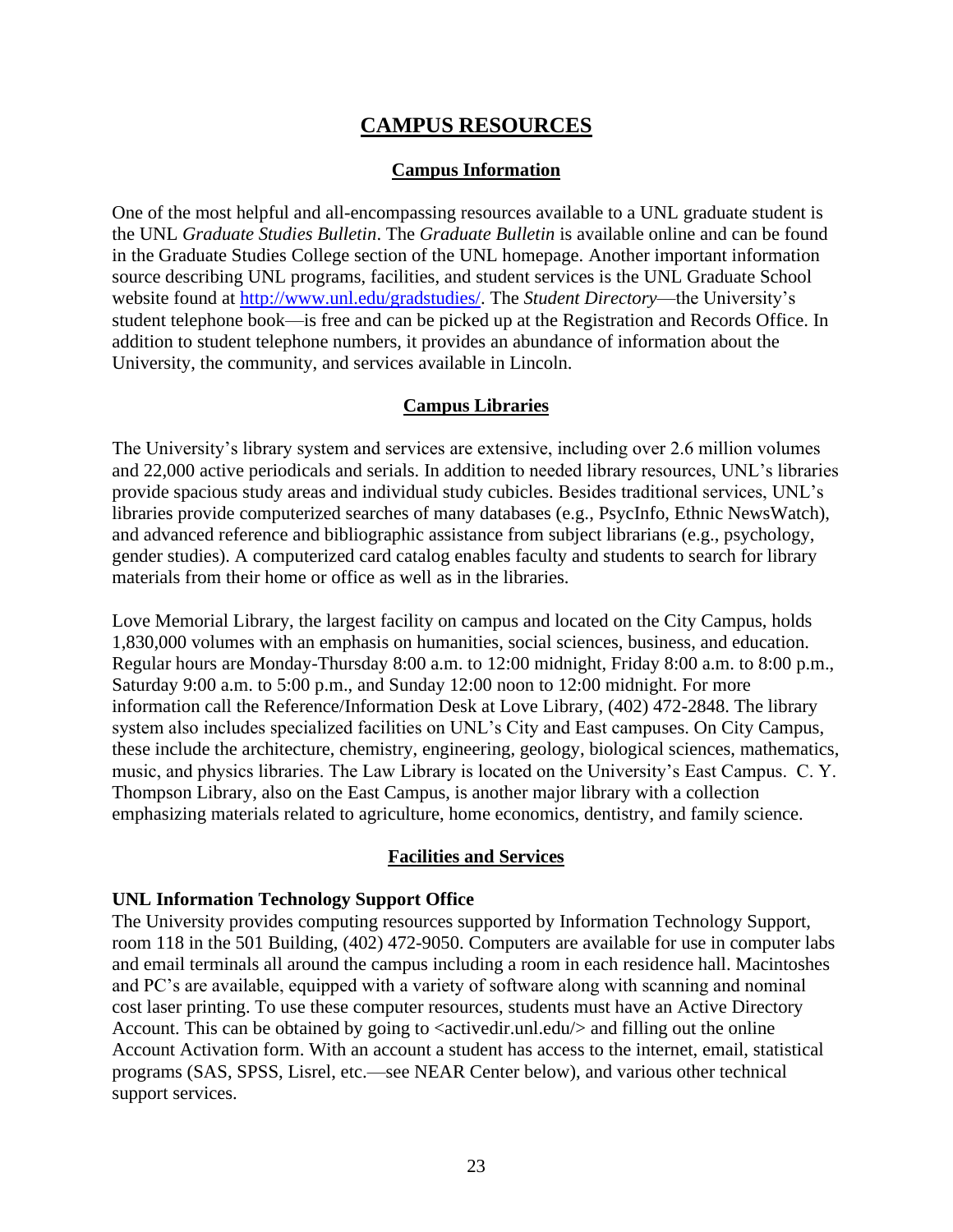The Information Technology Support Help Desk [(402) 472-3970] is staffed Sunday 7:30 a.m. to 1 a.m. and Monday through Saturday 7:30 a.m. to 11:30 p.m. The Help Desk provides assistance for questions concerning computing at UNL. Assistance does not include writing or rewriting programs. For more information on computing services, visit [www.unl.edu/is.](http://www.unl.edu/is)

### **Nebraska Evaluation and Research (NEAR) Center**

The Nebraska Evaluation and Research (NEAR) Center, located in room 284 of Teacher's College Hall is a statistical consulting facility for students and faculty members of the Education and Human Sciences College. The NEAR Center was created to enhance statistical and research practice. Consultants at the center are available at no charge to give feedback and information concerning any phase of a research project, including instrument development, choice of statistical analysis, sampling procedures and size, and orientation to printouts. To maximize the benefit of the NEAR Center services, clients should prepare research questions in advance of their appointments, provide independent and dependent variable definitions, and have knowledge of the instruments/measures they plan to use in their research. The NEAR Center consultants do not teach statistics, design studies, or proofread manuscripts. Consultation services are free and provided by appointment only, and you can use the NEAR Center as often as you like for as many projects as you like. However, each client is limited to one consultation hour (50 minutes) per week. To book an appointment online: [https://cehs.unl.edu/edpsych/near-center/.](https://cehs.unl.edu/edpsych/near-center/)

## **Pixel Lab**

The Pixel Lab is located in 123 Henzlik Hall [(402) 472-2258], and serves the entire university community by providing instructional mediated support. Their services are in the areas of photography, graphic design, printing, video, and equipment check-out. Also, a variety of different production materials (computer disks, construction paper, poster board, CD-R's, DVD-R's, etc.) are available for purchase at the Pixel Lab. All work done by the Pixel Lab must be University affiliated; no personal work orders will be accepted. The Pixel Lab is open from 8 a.m. to 5 p.m., Monday through Friday. Design and printing of posters for display at professional conferences is one valuable service to our students provided through the Pixel Lab.

## **National Center for Faculty Development and Diversity (NCFDD)**

UNL is a member of the National Center for Faculty Development and Diversity (NCFDD; [https://www.facultydiversity.org\)](https://www.facultydiversity.org/). As a member institution, all faculty, postdocs, and graduate students receive free membership and access to all training materials and webinars designed to aid professional development in higher education. Students should sign up on the website using their huskers.unl.edu email address. If you have any questions about this benefit, please contact Dr. Neeta Kantamneni (nkantamneni2@unl.edu).

#### **Oscar & Luella Buros Center for Testing**

The Oscar & Luella Buros Center for Testing, located in 21 Teachers College Hall [(402) 472- 6203], is an integral component of the Department of Educational Psychology. The Center is dedicated to the improvement of measurement practice through the publication of descriptive information and candid, critical, scholarly reviews of tests and test-related products published in the English-speaking countries of the world. Oscar K. Buros published the first *Mental Measurements Yearbook* in 1938, a tradition now maintained by the Buros Institute of Mental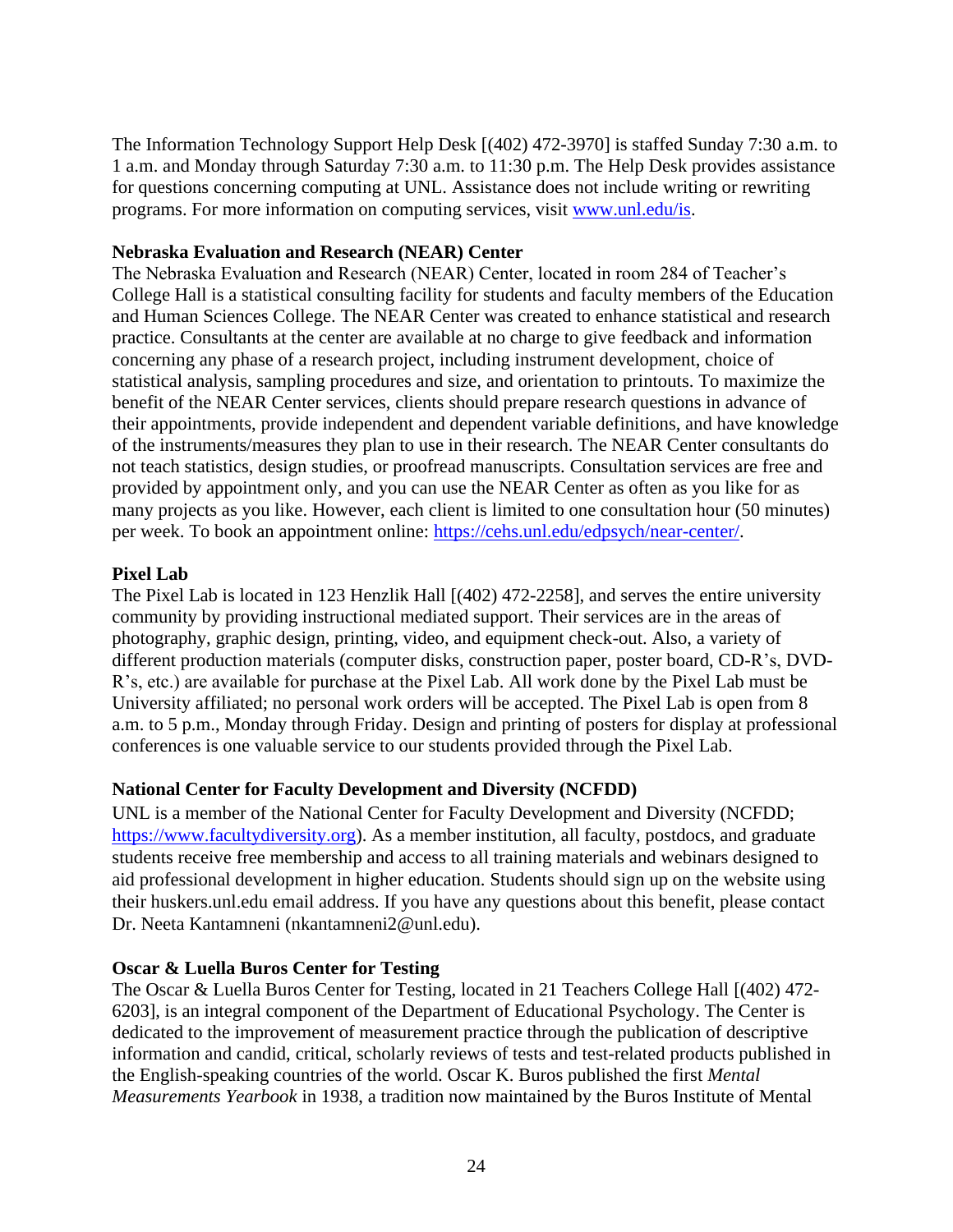Measurements that he founded in 1939. In 1994, the late Luella Buros, Oscar's widow, funded the Oscar and Luella Buros Center for Testing, allowing for an expansion of the activities and services of the original Buros Institute. The Center is now organized into two institutes: the original Buros Institute of Mental Measurements and a new Institute for Assessment Consultation and Outreach. These two Institutes have broadened the scope of the Buros Institute to fulfill Oscar Buros' original dream of improving assessment practices.

#### **Buros Institute of Mental Measurements**

The Buros Institute has published more than 20 volumes widely used by individuals working in education, psychology, and industry. Reviewing commercially available tests and publishing the *Mental Measurements Yearbook* (MMY) is one of the primary missions of the Institute. The MMY is the most well known source of test reviews in the English language. The Institute also publishes *Tests in Print* (TIP), a reference that provides a complete listing of all English language commercially available tests known to be in print at the time of publication. Another Institute publication is the *Buros Desk Reference Series* (BDR), a collection of test reviews for specialty content areas. The first two publications in this series focused on tests frequently used for psychological assessment in schools and for substance abuse counseling, respectively. The Oscar K. Buros Library of Mental Measurement, located in Room 21, Teachers College Hall, provides a resource for locating tests and measurement instruments for use in educational and psychological research. The library contains copies of almost all of the instruments reviewed in the MMY series, a complete catalog of Institute publications, and a large collection of journals, abstracts, and published information dedicated to the field of measurement. Also contained in this library is an electronic database and search engine where users can purchase reviews of commercially available tests over the internet.

#### **Institute for Assessment Consultation and Outreach**

The Institute for Assessment offers a variety of services to every user or potential user of a commercially available or customized test. Representative services offered by the Institute include providing oversight for the development of performance assessment in school systems, conducting standard-setting studies for both school system and certification agencies, and assisting in the development of certification and licensure examinations. In short, the mission of the Institute for Assessment Consultation and Outreach is to provide a variety of consultation services related to testing and assessment.

#### **Luella Buros Art Collection**

The late Luella Gubrud Buros was an artist of national repute. Her artwork has been displayed at various art museums throughout the United States and several pieces are still on display. Luella's paintings received several awards, including the National Association of Women Artists' Medal of Honor at their 61<sup>st</sup> annual exhibition in New York City, in 1953, for her oil painting "Coastal Landscape." Upon her death in 1995, Luella bequeathed fourteen paintings to the Oscar & Luella Buros Center for Testing and they are exhibited throughout the Center.

#### **Health Services**

The Student Health Program at UNL was developed to serve students in two broad areas: the University Health Center and the Student's Health Insurance Plan. Information regarding the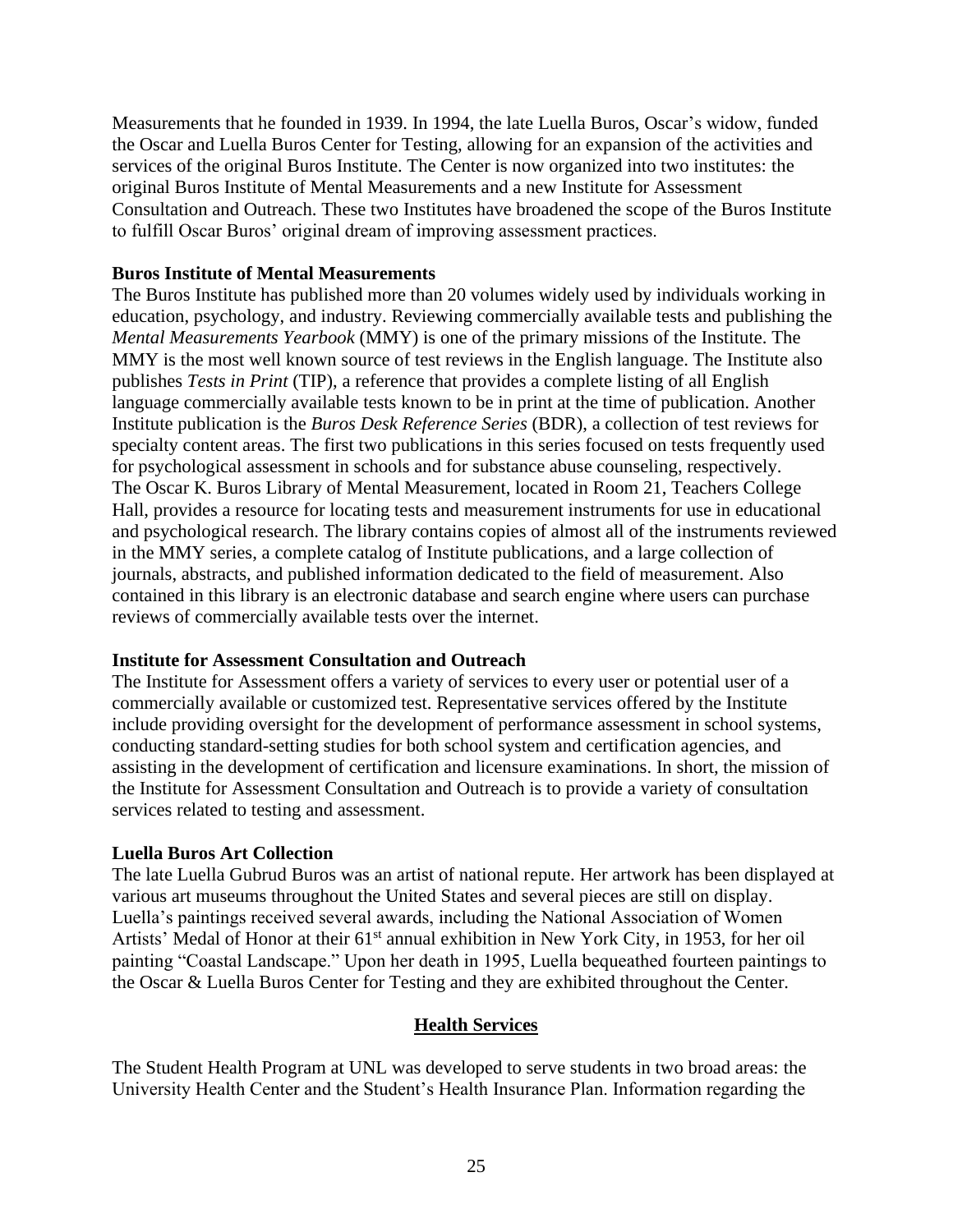Student Accident and Sickness Insurance Plan can be obtained at the Health Center. These programs have been designed to be mutually complementary so as to ensure the availability of quality health care at the least possible cost.

The University Health Center is located at 1550 N 19th St, Lincoln, NE 68588; (402) 472-5000. The primary objectives of the Center are the prevention of illness and injury through active promotion of healthy lifestyles, and the treatment of illness and injury occurring to students enrolled at UNL. A modern clinic and hospital are equipped to handle most illnesses, but not major surgery. Specialists are on hand in the fields of eye, ear, nose, throat, orthopedics, dermatology, urology, gynecology, surgery, internal medicine, dentistry, radiology, allergy, neurology, psychology, physical therapy, and psychiatry. Minimal charges are made for treatment in specialty areas. Appointments can be scheduled in person or by calling (402) 472- 5000.

Counseling services are available through the Counseling and Psychological Services (CAPS) housed in the University Health Center. Students receiving services at CAPS as a client in counseling are advised that they are NOT eligible for training experiences at CAPS thereafter. This rule was initiated to avoid multiple relationship issues and problems for students receiving practicum and internship training at CAPS under the supervision of CAPS staff psychologists. As an alternative to CAPS for counseling, students are directed to a Resource List of community providers offering counseling and psychotherapy at reduced rates to counseling psychology students. CAPS professional staff offers counseling in the areas of personal concern, anxiety and depression, life planning, relationships, eating disorders, communication skills, stress management, and others. Special workshops and support groups are offered throughout the year in these and other areas. As with appointments of a medical nature, scheduling can be made in person or by calling (402) 472-7450. CAPS also offers Grand Rounds presentations on timely and relevant professional issues and topics in psychology. Counseling Psychology graduate students are encouraged to attend these presentations.

## **Graduate On-Campus Housing**

Graduate and non-traditional students have the option of living year round in Selleck Hall on the City Campus or Fedde Hall on East Campus. Apartment style housing is also available in Husker Courtyards and Husker Village. All University residence hall complexes are furnished and offer an information desk, computer room, television lounges, laundry facilities, study rooms, a student kitchen, and full-service dining with various meal options. Residence halls also provide areas for recreation and a student assistant on every floor. Most rooms are doubles, but several single rooms are available. Students can choose among halls reserved for men, for women, or for coeducational life. If you are interested, apply for housing in the residence halls as soon as possible after receiving notification of your acceptance into the program

## **Entertainment**

The UNL campus houses and supports a number of different entertainment opportunities including those described below.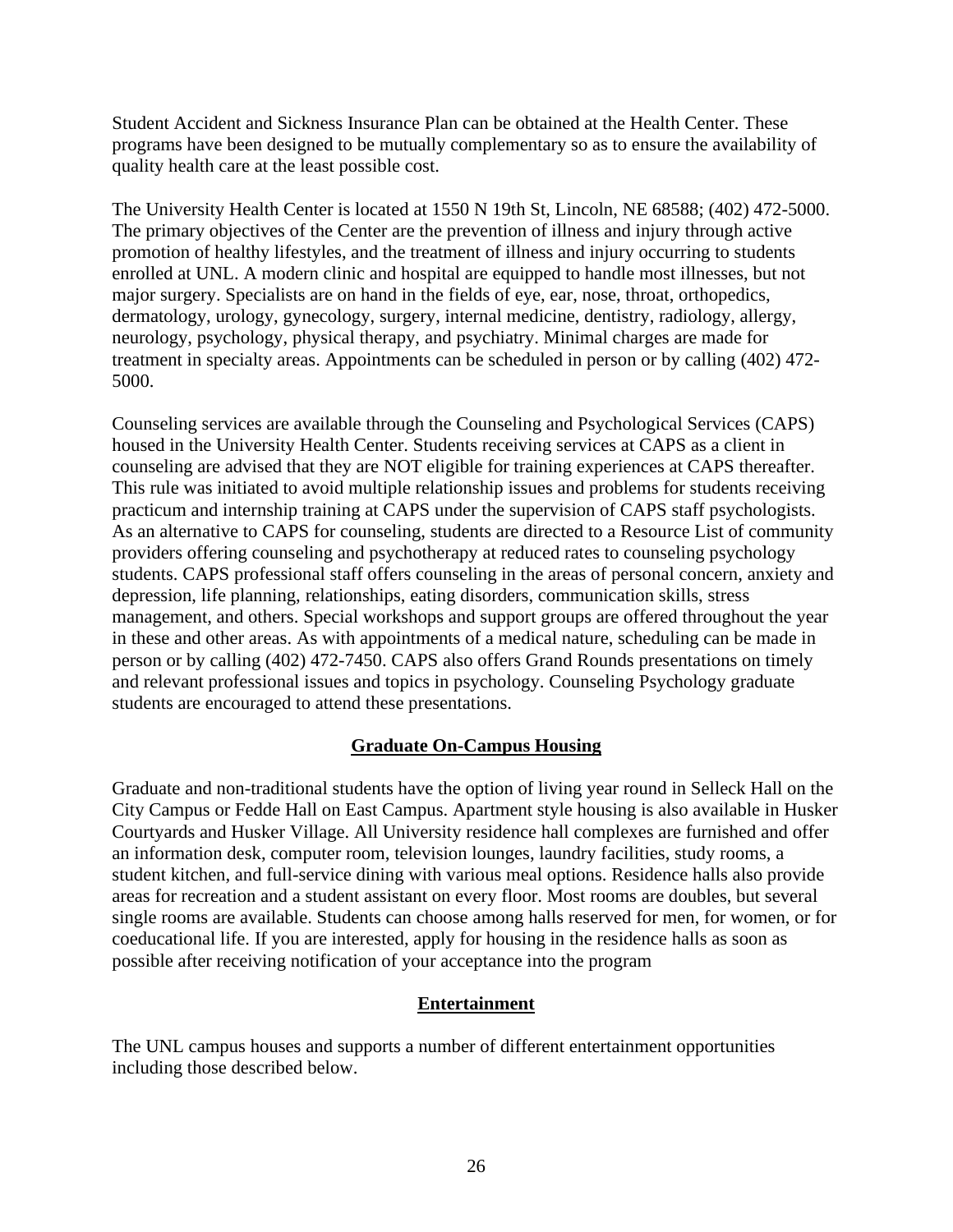- The **Sheldon Memorial Art Gallery and Sculpture Garden**, located in the SW corner of the City Campus, and the Mary Riepma Ross Film Theater, an integrated component of the Sheldon, provide the student with a variety of visual and cinematic art exhibits/productions.
- The **Lied Center of Performing Arts**, located next to the Sheldon Memorial Art Gallery, serves as a focus for the performing arts in Nebraska. Completed in 1989, the Center provides an additional on-campus facility for student and campus organizations and for student and faculty performances. In addition, programs at the Lied Center are diverse, including speakers, Broadway shows and entertainers, concerts, dance, and theatre.
- \*The University of Nebraska State Museum, located in Morrill Hall at 14<sup>th</sup> and U Streets, contains over 10 million specimens and housed interpretative displays of Nebraska's geologic, natural, and cultural history.
- The **Ralph Mueller Planetarium**, also located in Morrill Hall, features sky shows and laser light shows.
- **Kimball Hall**, located at 11th & R Streets, serves as the home for UNL School of Music's Concerts and Recitals by faculty, students, and guest artists.
- The **Temple Building** has been the home of theatre at UNL since 1907. Temple houses all theatre classes as well as the administrative office and performance spaces of the Department of Theatre Arts and Dance. It is located across the street from the Lied Center.
- The **Devaney Sports Center** is a multi-sport complex for the Nebraska Cornhuskers, and also hosts performances by national recording artists.
- The **Lentz Center of Asian Culture**, located in 329 Morrill Hall, is dedicated to the enrichment of knowledge and understanding of Asian art and culture. Through exhibitions of Asian Art and artifacts, presentations and cultural activities, the Center provides a unique opportunity for understanding the rich diversity and long history of Asian Cultures.
- The **Culture Center**, 333 N. 16th Street, promotes ethnic traditions and serves as a meeting and activities center for all students with special emphasis on American ethnic minority students. The Culture Center seeks to meet the particular educational, cultural, and social needs of ethnic minority students and their student organizations.
- The **UNL Television, KUON-TV**, operates from one of the nation's finest telecommunications facilities—the Terry M. Carpenter Nebraska Educational Telecommunications Center located on the East Campus. KUON is recognized nationally for its quality programs and is the principal production agency for the statewide Nebraska Educational Television Network (NETV, Channel 12).
- The **Nebraska Union** is located on the City Campus and offers study and television lounges, offices for student organizations, meeting rooms, dining areas with complete food services, a bakery, a bank, a game room, copy center services, post office, coffee shop, the Photo ID Office  $[(402) 472-7331]$ , and the University Bookstore  $[(402) 472-7300]$ . Additionally, the Union is used for a number of lecture, music, and art presentations throughout the academic year.

## **Campus Recreation and Fitness Programs**

UNL Campus Recreation is located at 841 N 14th St on the City Campus, and provides space for students to participate in basketball, jogging, soccer, softball, volleyball, tennis, handball, racquetball, swimming, weight lifting, and a personalized fitness club. Family programming, special recreation events, wellness programming, and the sale of Nebraska hunting, fishing, and park permits are additional activities carried out by the Campus Rec Center. Campus Recreation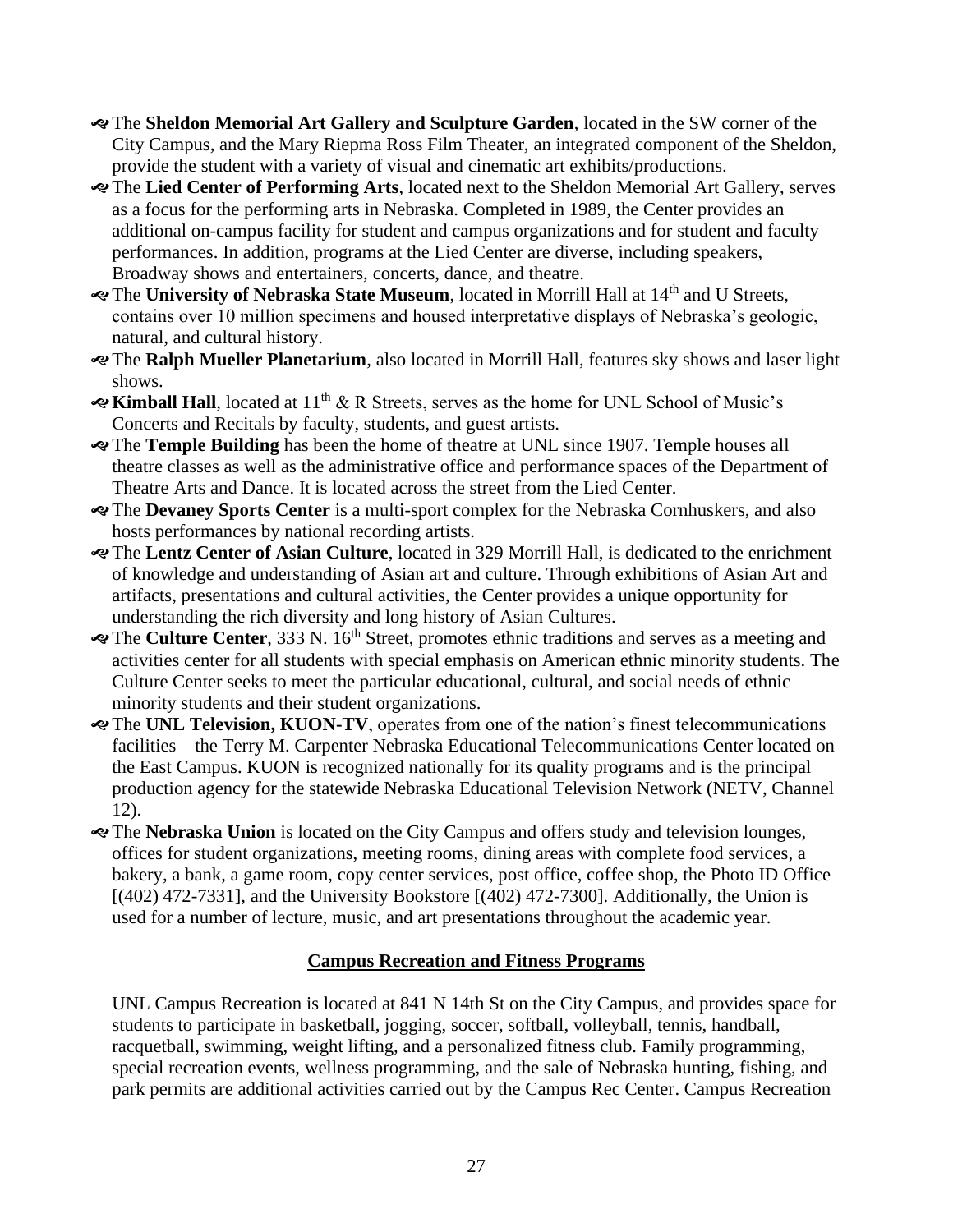also organizes such activities as rock climbing trips to Wyoming, ice climbing in Colorado, backpacking trips to the Grand Canyon, and several other outdoor trips of differing "natures." Additionally, Campus Recreation maintains the largest supply of outdoor equipment for rent in Lincoln, at minimal cost to students. For further information, call INFO-REC [(402) 472-3467] and/or stop by the Recreation Center and pick up a free *Campus Recreation Guidebook*. Their website is [https://crec.unl.edu/.](https://crec.unl.edu/)

#### **Career Services**

Career Services provides a wide range of assistance to students, alumni, faculty, and employees who wish to access information and services for career decision making or job search assistance. Services include resume referral and advising services for students seeking part-time and summer employment, federal work study, or internship/co-op positions. Also, available are a career resource library, career assessments, career counseling, resume development assistance, career information, job hunting services, campus interviews, resume referrals, and testing services. [https://careers.unl.edu/.](https://careers.unl.edu/)

## **Women's Center**

The UNL Women's Center is a division of Student Involvement. The Women's Center advocates social, economic and political equality for all persons by serving as an educational and counseling resource for any person who seeks to further understand the changing roles of women and men in our society. The Center's goal is to assist women with a successful, positive college experience. The Women's Center offers programs and services to enhance and enrich the educational experience of women. The Center provides advocacy and support for women's concerns and offers information and counseling to women seeking assistance. The Women's Center is also a place within the University where individuals and organizations may meet, study, read, discuss, find support, or relax in the company of others interested in and appreciative of the contributions and roles of women. The Center strives to increase sensitivity to genderbased issues across the campus community. The Women's Center is located in room 340 of the Nebraska Union. [https://womens-center.unl.edu/.](https://womens-center.unl.edu/)

## **LGBTQA+ Center**

The LGBTQA+ (Lesbian, Gay, Bi-/Pan-sexual, Transgender, Queer, Questioning, Asexual, Aromantic, Allies plus additional identities relevant to sexual orientation, gender identities & expression) Center works collaboratively to provide education, resources, outreach, and advocacy to develop academic and personal success, community, and leadership opportunities. The Center's vision is to help build and sustain a socially just campus community that is welcoming and inclusive of all people of all sexual orientations, gender identities, and expression. The LGBTQA+ Center is located in room 346 of the Nebraska Union. [https://lgbtqa.unl.edu.](https://lgbtqa.unl.edu/)

## **Services for Students with Disabilities (SSD)**

The University of Nebraska-Lincoln is committed to ensuring equal access to curricular and cocurricular opportunities for students with disabilities. Providing a range of services, SSD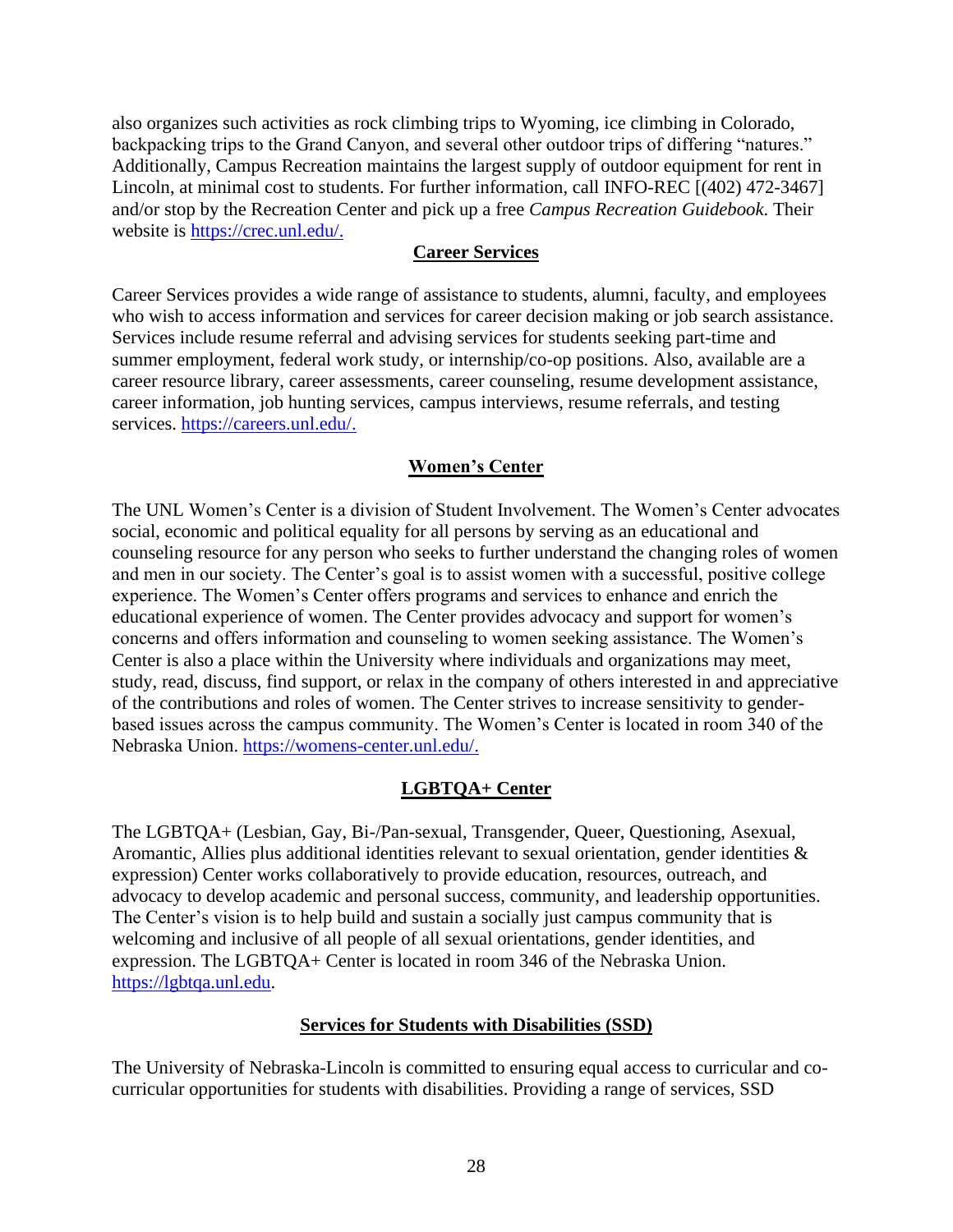implements reasonable accommodations for students with disabilities and offers students the opportunity to contribute and participate in the diverse campus experience at UNL. [https://www.unl.edu/ssd/.](https://www.unl.edu/ssd/)

### **Center for Advocacy, Response & Education (CARE)**

The Center for Advocacy, Resoponse, & Education is a confidential and supportive resource for victims/survivors of interpersonal violence and other crimes. CARE provides advocacy and support for students, faculty and staff who have experienced sexual assault, domestic/dating violence, stalking, harassment, and other crimes, their advocates help individuals navigate campus and community resources. [https://care.unl.edu.](https://care.unl.edu/)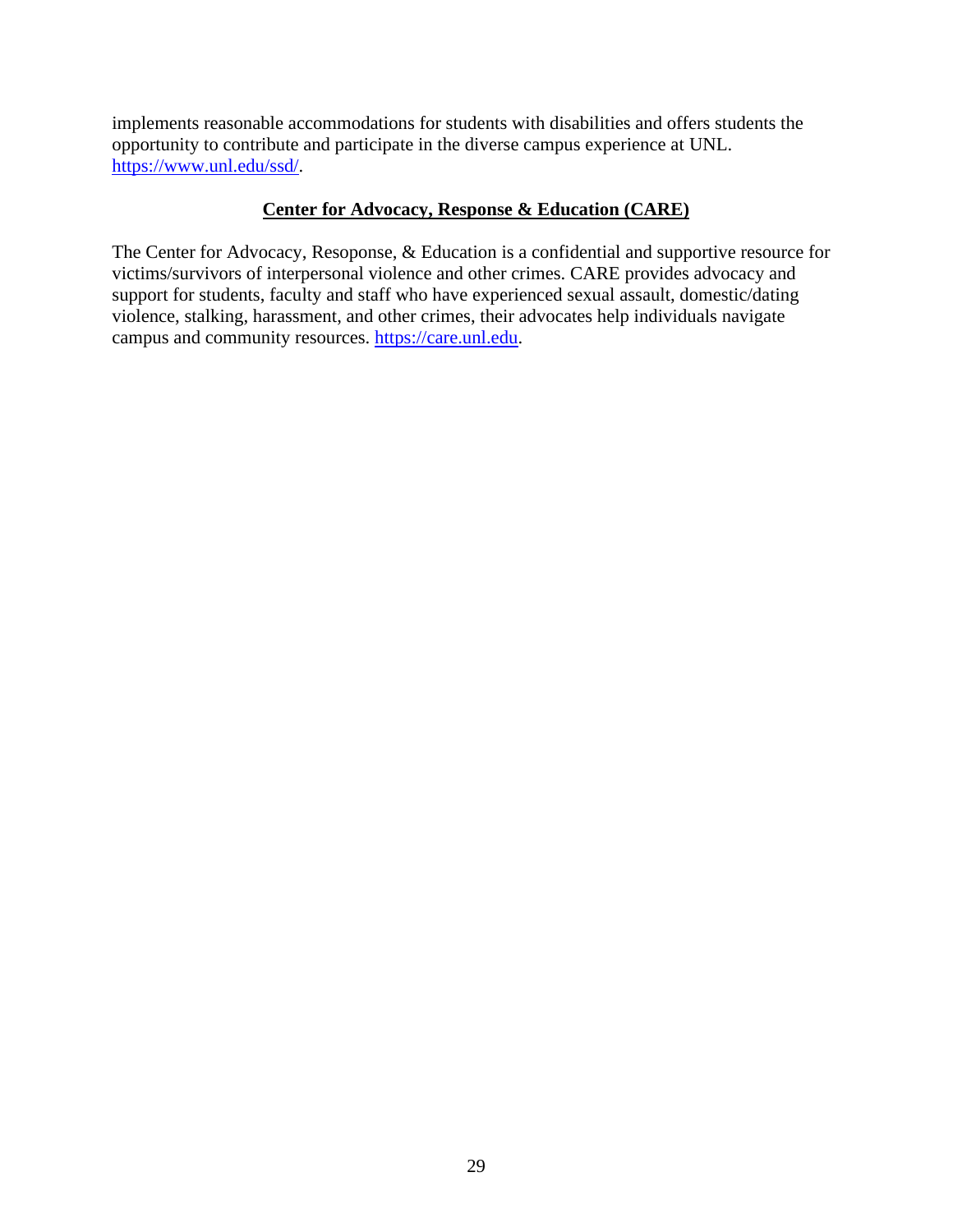## **EXTRACURRICULAR ORGANIZATIONS**

### **Diversity and Ethnic Minority Affairs Committee (DEMAC)**

DEMAC is an advocacy and support group for students from diverse backgrounds within the Department of Educational Psychology. The committee was formed over 30 years ago and is a respected voice within the department and the College of Education and Human Sciences. Membership is voluntary and open to students, faculty, and staff from the five graduate programs in Educational Psychology. Students interested in multiculturalism and advocacy are encouraged to join, regardless of their cultural background. The primary mission of DEMAC is to assist the department in carrying out its commitment to increasing the diversity in our graduate programs and on the faculty. DEMAC focuses on recruitment, retention, advocacy, and support, with bimonthly meetings for information sharing, mini-presentations on cultural issues, problem solving, and simple fun. DEMAC members frequently engage in social, political, and educational activities together.

### **Student Organizations**

There are more than 300 recognized student organizations on the University of Nebraska-Lincoln campus. The term "recognized" means the organization has a faculty or staff adviser, a constitution approved by the Association of Students of the University of Nebraska (ASUN—our student government, located at 136 Nebraska Union, [(402) 472-8921], and privileges such as facility reservations and insurance coverage provided by the University. Some of the organizations that may be of interest to you include: The Mexican American Student Association (MASA); the Afrikan Peoples Union (APU); Women in Communication, Inc.; the International Student Organization; Amnesty International-Campus Group; and Nebraskans for Peace. A complete listing of student organizations is found in the *Guide to Student Organizations* published by the Office for Student Involvement, 200 Nebraska Union; (402) 472-2454. The Office of Student Involvement also serves as the "central" office for all areas of student involvement, including ethnic minority programs, campus programs that include both entertainment and seminars/workshops, volunteerism and community service, and student organizations and leadership programs. Additionally, the Women's Center and the Jackie Gaughan Multicultural Center operate under the auspices of the Office of Student Involvement.

#### **Counseling Psychology Student Organization (CPSO)**

CPSO is the student organization of the Counseling Psychology program. The purpose of the organization is to provide a student voice and advocate for Counseling Psychology students within the program and department. Each year, officers are elected, as well as representatives who attend Counseling Psychology faculty meetings. In addition, CPSO sponsors social functions and speakers. CPSO is also affiliated with the national APA student organization, APAGS.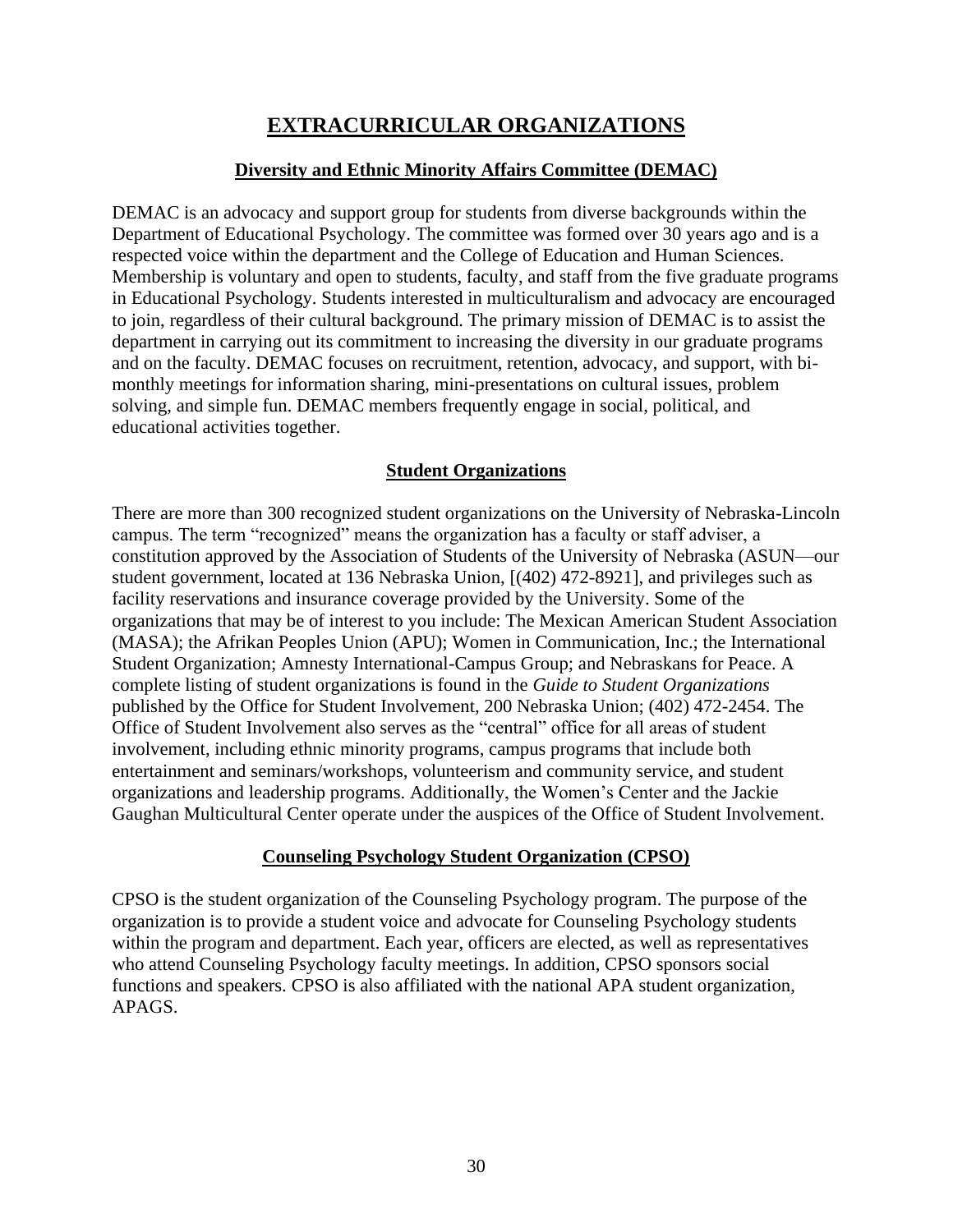## **APPENDIX A - Doctoral Program Description**

The University of Nebraska's Counseling Psychology Program is an organized sequence of study in scientific and professional psychology that has received continuous accreditation from the American Psychological Association since 1959. The program is offered through the Department of Educational Psychology in the College of Education and Human Sciences. Counseling Psychology is a professional specialty area within the science and profession of psychology. The specialty emerged shortly after World War II encompassing concepts and procedures from the vocational guidance, mental hygiene, and mental measurement movements. In the present day, students who complete the Counseling Psychology program develop comprehensive knowledge and skills in core areas of scientific psychology, psychological inquiry, and the professional practice of psychology. Counseling Psychologists are employed in a variety of settings including academia, university counseling centers, medical centers, hospitals, mental health agencies, and private practice. Counseling Psychology as a discipline encompasses a focus on normal as well as abnormal behavior. Remedial, preventive, and developmental intervention levels of psychological practice are of interest.

The UNL Counseling Psychology program emphasizes the scientist-practitioner model of training. Coursework in core areas of psychological and behavioral science provides students with foundational concepts necessary for the effective practice of psychology and the ability to conduct psychological research. Required core courses also provide a background in the discipline of psychology and meet a variety of accreditation and credentialing standards. Students are introduced to psychological inquiry through integrated course sequences in statistics, measurement, and research methods that are preparatory to completion of a doctoral dissertation. Students are also strongly encouraged to participate in research groups from which they receive mentoring in the collaborative settings that research groups offer. These research groups allow students the opportunity to be actively involved with research other than their dissertation.

The program emphasizes the systematic development of professional psychology competencies [\(http://www.apa.org/ed/graduate/competency.aspx\)](http://www.apa.org/ed/graduate/competency.aspx) as organized by the 2006 APA Task Force on the Assessment of Competence in Professional Psychology. Didactic and experiential coursework in psychological assessment and interventions are required, including work with individuals, small groups, and in some instances organizations. Assessment and intervention strategies begin with theory and progress to practica experiences in the department clinic supervised by program faculty and then to field placements in a variety of settings. Several types of counseling practica and field placement experiences are offered. Opportunities to work with typically underserved client populations are possible. An integrated full-time pre-doctoral internship in professional psychology culminates the student's development of concepts and skills necessary for the effective practice of psychology. Opportunity to gain knowledge, skills, and experience in cultural and individual diversity is provided throughout the program.

The UNL Counseling Psychology program has a long history of leadership in multiculturalism and diversity. This emphasis allows for the development of significant contributions to diversity research and the practice of multicultural counseling. Students and faculty are also committed to a social justice agenda that includes training experiences, research, and outreach programs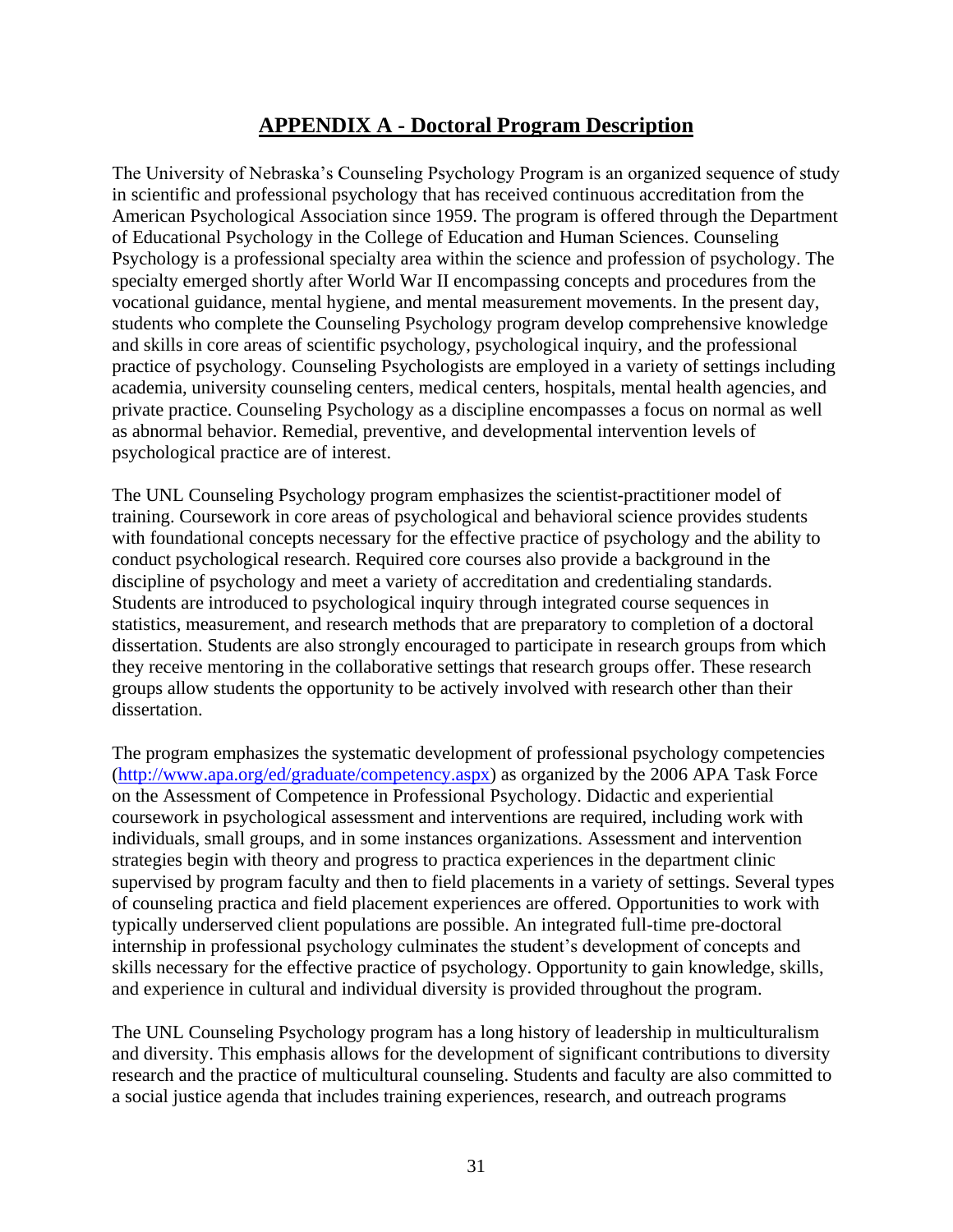designed to promote growth and development, and to address issues of power, privilege, discrimination, and oppression. The Counseling Psychology program strives to offer education and training of methods to combat unfair treatment and inequities.

Both post-bachelors and post-master's applicants are accepted to the doctoral program. Admission applications require a completed departmental application AND a Graduate School application, three letters of recommendation, transcripts of academic work, a personal statement, and the Graduate Record Examination score. Potential applicants may contact the departmental administrative assistant at 114 Teachers College Hall, Department of Educational Psychology, University of Nebraska-Lincoln, PO Box 880385, Lincoln, NE 68588-0345; (402) 472-2210. As well, applicants can apply online: can apply online at [https://cehs.unl.edu/edpsych/how](https://cehs.unl.edu/edpsych/how-apply/)[apply/.](https://cehs.unl.edu/edpsych/how-apply/) Applications are due December  $5<sup>th</sup>$  of each year.

Counseling Psychology students are evaluated in a variety of ways. In addition to the grading of formal coursework, program faculty review student performance at regular intervals and provide each student with individual feedback. The student's clinical professional development is evaluated through participation in small-group supervision, live observation, seminars, case conferences, and frequent one-to-one supervisory sessions where audio and digital recordings of counseling sessions are reviewed. Overall assessment is conducted with The Competency Benchmarks for Professional Psychology in mind.

Students organize a doctoral supervisory committee composed of four faculty members, one of whom must be from a Department other than Educational Psychology. The committee members and chair of the committee work with the student in (a) approving the student's course of study, (b) developing comprehensive exam guidelines and grading comps, (c) developing a proposal for the dissertation research project, and (d) conducting the final oral defense of the dissertation project. Upon graduation, students accept a wide variety of entry-level positions in higher education (academic departments or university counseling centers), hospitals and medical settings, community mental health centers and agencies, managed care organizations, departments of corrections, private agencies, and business and organizational settings. In addition to acquiring assessment and counseling therapy skills with individuals and groups, students develop competencies in research, program development and evaluation, supervision, consultation, and in applying their knowledge and skill in a variety of settings with diverse clientele.

## **Comprehensive Examination**

Beginning in the fall semester of 2017, the following comprehensive examination guidelines will be in effect.

Doctoral comprehensive examinations will be conducted on two different weeks during each academic year. These will be the weeks when Fall Break and Spring Break occurs. Comprehensive examination questions will be sent to students at 5 p.m. on the Friday that starts Fall or Spring Break. Completed examinations are due by Monday at 9 AM of the following week after Fall or Spring Break. Thus, students have 10 days to complete the exam.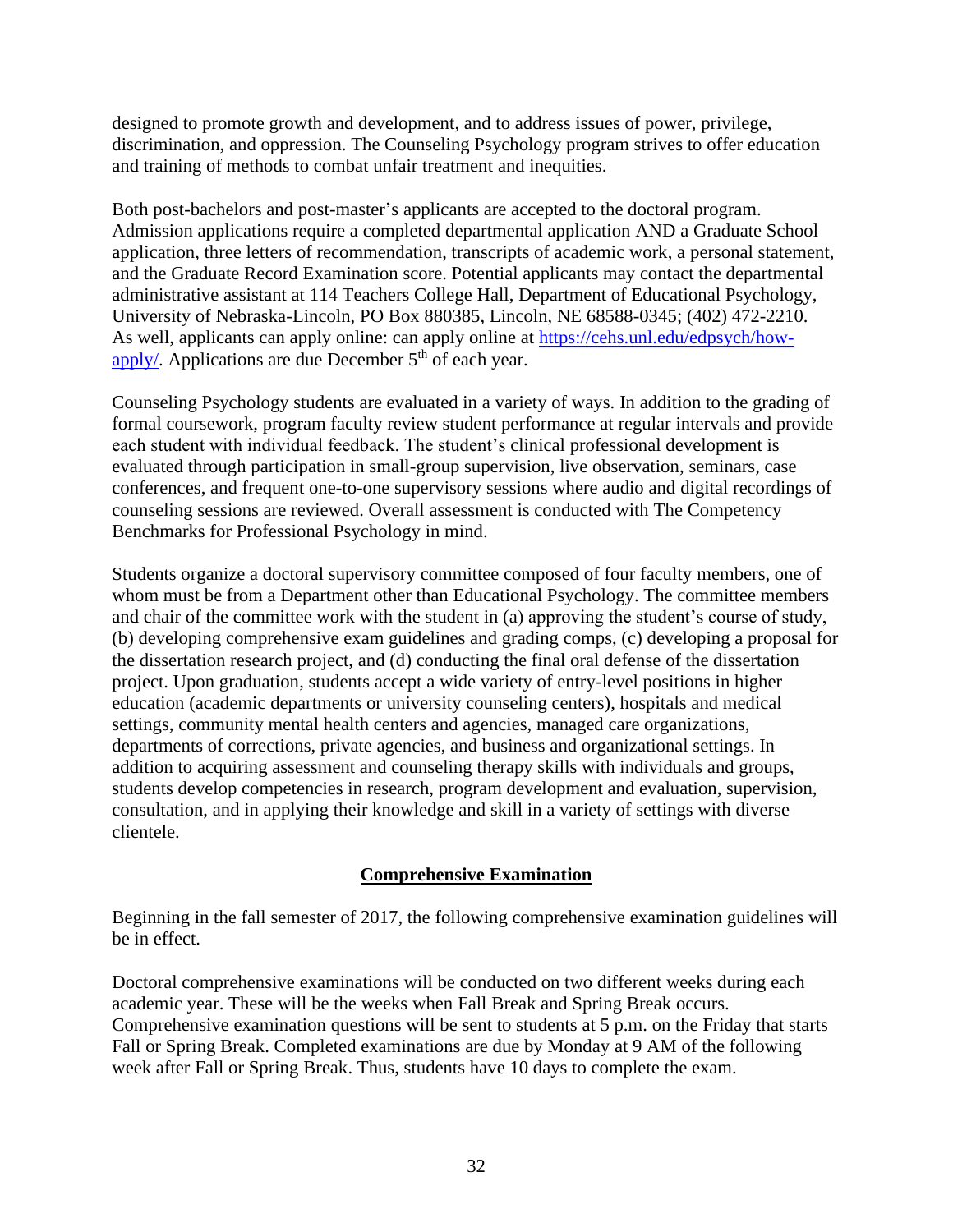Questions will be written in the areas of (a) science, (b) practice, and (c) social justice/diversity. An introductory response composed of a Counseling Psychology narrative (5 pages) is also part of the exam. Responses to each question should be between 10 and 14 double spaced pages, not inclusive of references. All answers must conform to APA format and style guidelines. The following outline provides more detail concerning the intended content of each question and response. The practice area also requires an oral examination in which the Counseling Psychology core faculty will attend the meeting. Each response will be graded as "high pass," "low pass," "pass," or "fail." Core program faculty will participate in grading each response. Other supervisory committee members may choose to participate in the grading process.

- 1. Counseling Psychology Narrative (5 pages)
- 2. Science: Sample question: Please critique the following empirical research study.
- 3. Practice: Written case study

Overview of theoretical orientation; in-depth case presentation Oral: Verbal case presentation Assessment information Comparison with other theoretical approaches Ethical decision-making demonstrated through the case example Science: Article critique Research methodology Multicultural and cultural considerations Statistical analysis Practical implications

4. Multiculturalism, diversity, and social justice; Sample question: How have feminist and multicultural theories influenced the field of psychology in implicit and explicit ways?

## **Waiving a Course/the Equivalency Process**

Students may apply to waive any requirements if they have taken a graduate course at another institution judged to be equivalent to the required course with the exception of EDPS 868 Multicultural Counseling and EDPS 964 Ethics and Ethical Decision Making in Counseling and Education. Equivalency is judged by the instructor of the course the student is petitioning to waive and/or the program director. If the instructor/program director judges a course as equivalent to what is offered at UNL, the instructor should send an email to the student's advisor and the program director. These waivers of course requirements will be documented on the student's program of studies form.

## **Required Coursework for the Doctoral Degree**

#### **Discipline-Specific Knowledge**

#### **A. Psychological Foundations (***48 credits required***)**

*History and Systems of Psychology (3 credits required)* PSYC 910 Proseminar in History and Philosophy of Psychology, 3 cr. OR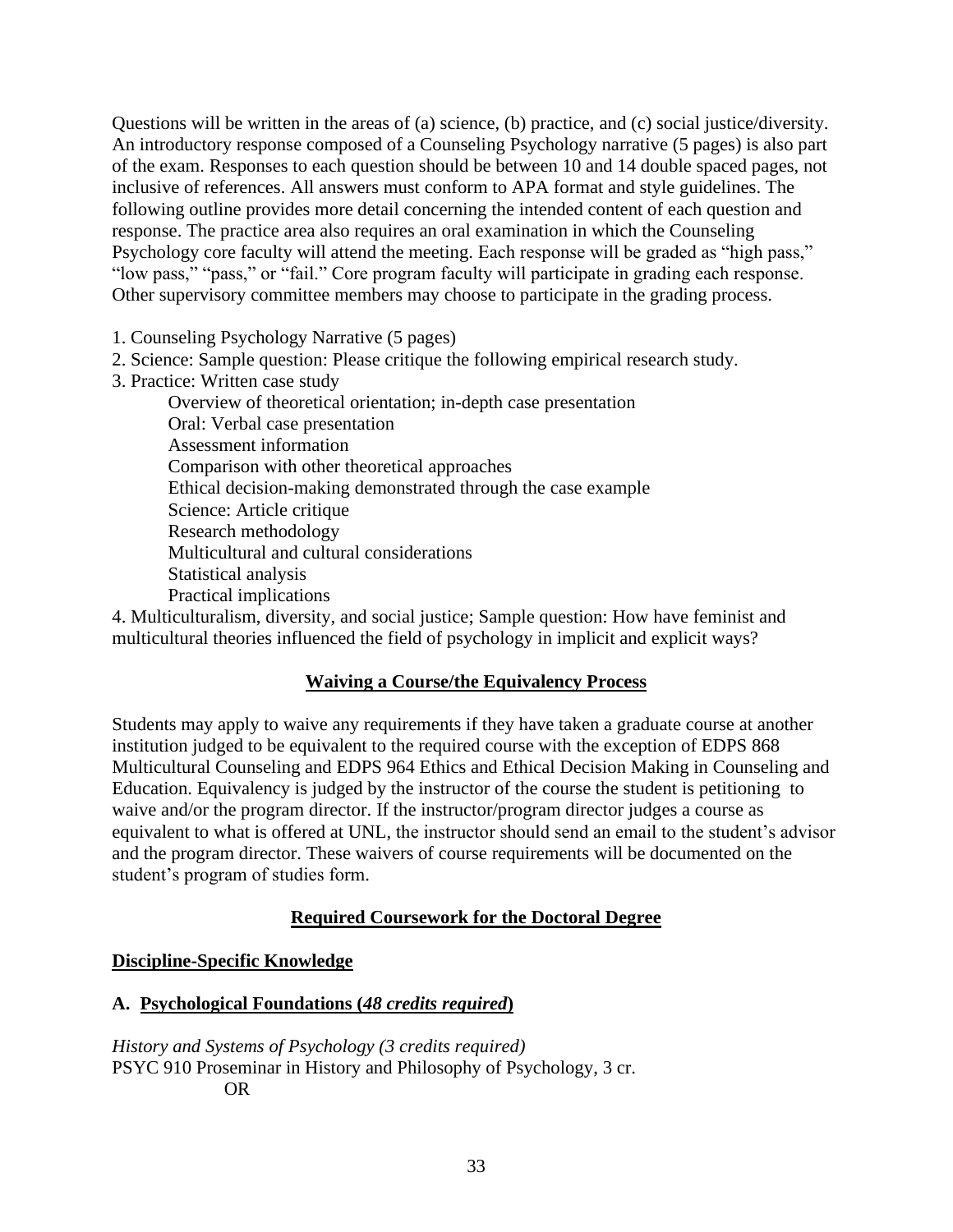EDPS 991 History and Systems in Psychology, 3 cr.

*Biological Aspects of Behavior (3 credits required)* PSYC 904 Proseminar in Physiological Psychology, 3 cr. OR EDPS 922 Mind, Brain, and Education, 3 cr. OR EDPS 991 Developmental Cognitive Neuroscience, 3 cr. *Affective Aspects of Behavior (15 credits required)* EDPS 985 Couple and Family Counseling, 3 cr. EDPS 997G Advanced Practicum in Counseling, 3 cr. EDPS 953 Psychological Assessment II, 3 cr. EDPS 964 Counseling Theories and Intervention Techniques, 3 cr. EDPS 968 Gender and Counseling Psychology, 3 cr. OR EDPS 991 Sex-Positive Approaches to Human Sexuality in Counseling Psychology, 3 cr. *Cognitive Aspects of Behavior (3 credits required)* EDPS 960 Advanced Cognitive Psychology in Education, 3cr. OR EDPS 961 Cognitive Development, 3 cr. OR EDPS 966 Psychology of Learning, 3 cr. *Social Aspects of Behavior (3 credits required)* EDPS 962 Research Literature in Personality and Social Development, 3 cr. *Lifespan Development (3 credits required)* EDPS 988 Lifespan Development, 3 cr. *Research Methods (3 credits required)* EDPS 978 Advanced Counseling Psychology II: Research in Counseling, 3 cr. *Statistical Analayses (minimum of 9 credits required)* EDPS 900K Qualitative Approaches, 3 cr. (required) AND EDPS 942 Intermediate Statistics: Correlational Methods, 3 cr. OR PSYC 941 Fundamentals of Research Design and Data Analysis 1, 3 cr. AND EDPS 941 Intermediate Statistics: Experimental Methods, 3 cr. OR PSYC 942 Fundamentals of Research Design and Data Analysis 2, 3 cr. AND

Elective(s):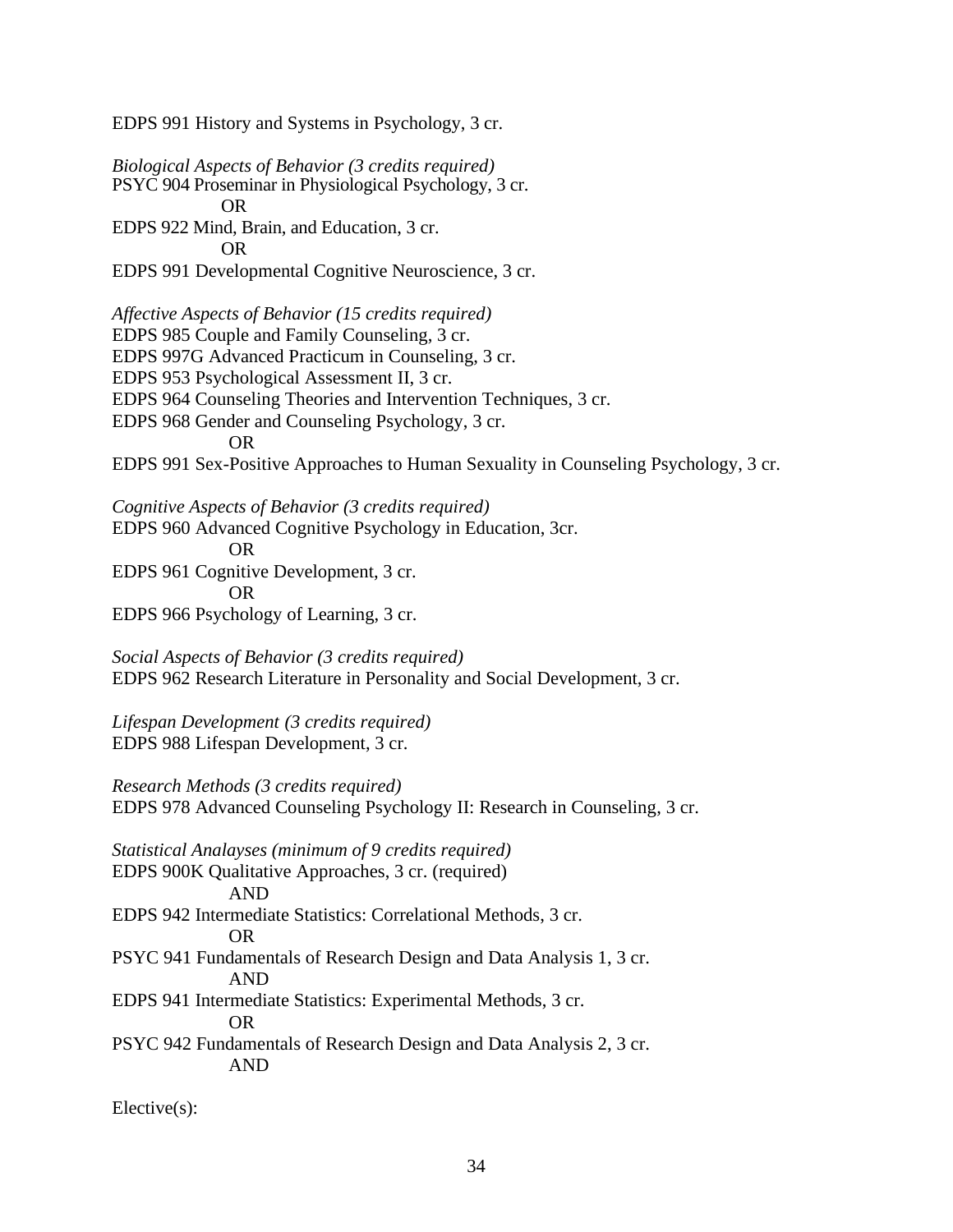EDPS 935 Seminar in Qualitative Research, 3 cr. EDPS 936 Mixed Methods Research, 3 cr. EDPS 972 Multivariate Statistics, 3 cr. EDPS 971 Structural Equation Modeling, 3 cr.

*Psychometrics (6 credits required)* EDPS 953 Psychological Assessment II, 3 cr. EDPS 950 Intellectual Assessment, 3 cr.

## **Profession-Wide Knowledge**

## **A. Historical and Contemporary Research Foundations in Counseling Psychology (***21 credits required)*

EDPS 976 Advanced Counseling Psychology I: Theory and Practice, 3 cr. EDPS 978 Advanced Counseling Psychology II: Research in Counseling, 3 cr. EDPS 995 Doctoral Seminar, 3 cr. (see below for more information) EDPS 999 Doctoral Dissertation, 12 cr.

## **B. Ethical and Legal Standards (***3 credits required***)**

EDPS 984 Ethics and Ethical Decision Making in Counseling and Education, 3 cr.

### **C. Individual and Cultural Diversity (***6 credits required***)**

EDPS 868 Multicultural Counseling, 3 cr. AND EDPS 968 Gender and Counseling Psychology, 3 cr. OR

EDPS 991 Sex-Positive Approaches to Human Sexuality in Counseling Psychology, 3 cr.

#### **D. Assessment (***9 credits required***)**

EDPS 953 Psychological Assessment II, 3 cr. EDPS 950 Intellectual Assessment, 3 cr. AND CYAF 952 Psychopathology and Dysfunctional Interactions, 3 cr. OR PSYC 909 Proseminar in Psychopathology, 3 cr. OR EDPS 869 Psychopathological Disorders of Childhood and Adolescence, 3 cr.

## **E. Intervention (***15 credits required***)**

EDPS 866 Counseling Pre-Practicum, 3 cr. EDPS 964 Counseling Theories and Intervention Techniques, 3 cr.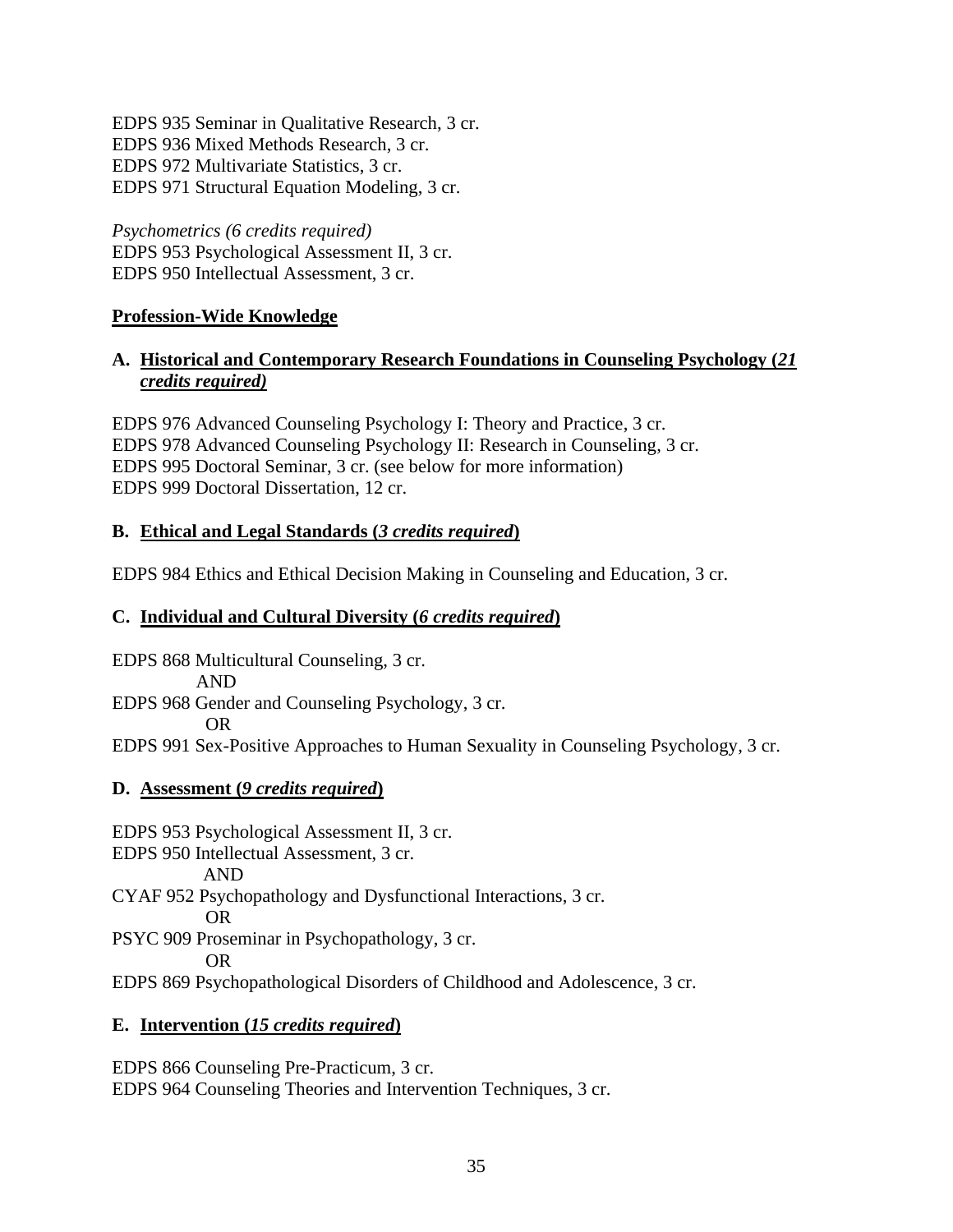EDPS 975 Occupations and Vocational Psychology, 3 cr. EDPS 985 Couple and Family Counseling, 3 cr. EDPS 965A Group Counseling, 3 cr. OR EDPS 991 Interventions and Program Evaluation, 3 cr.

## **F. Supervision and Consultation (***4 credits required***)**

EDPS 997E (Fall semester) Practicum in Counselor Supervision and Consultation, 2 cr. EDPS 997E (Spring semester) Practicum in Counselor Supervision and Consultation, 2 cr.

## **G. Intervention: Clinical Hours (***30 credits required***)**

When you apply for internship, you will be required to document practicum hours on the APPPIC Application for Psychology Internship (APPI). As defined by APPIC, practica hours include only those hours for which you have received formal academic training and credit (practicum) or are program-sanctioned training experiences (e.g., clinical assistantships for which you may register for EDPS 997B Field Placement in Counseling). On the APPIC application, practicum hours are broken down in to "Intervention and Assessment Hours" (actual clock hours in which you provide direct service, including counseling and assessment), "Support Activities" (e.g., didactic training, case note writing, clinical observations), and "Supervision Activities" (you are the supervisee). If you are observing a test administration or a professional providing therapy, those are counted as support hours. Only hours where you provide the therapy or administer tests are counted as direct service, intervention or assessments. All practicum/field placement hours must be supervised by licensed psychologists or licensed mental health providers (e.g., LMHP, LCSW).

You are required to keep track of your hours on the Counseling Psychology Practicum Hours Documentation Form. Each semester that practica hours are accrued (e.g., formal practicum class, program sanctioned placement with FP registration), a copy of this form (signed by your supervisor and/or instructor) must be placed in your file.

You are required to have a total of 1,000 practica hours prior to starting internship, with at least 450 hours being Intervention and Assessment hours. It is important that you continually assess your accrual of hours on the CP Practicum Hours Documentation Form to make sure that you are accruing enough hours prior to internship. You should have a minimum of 28 practicum/field placement credits [EDPS 866 (3 credits), 997A (3 credits), 997B (12 credits), EDPS 997G (6 credits, & 997E (4 credits)] for the doctoral degree prior to internship and 30 credits total by graduation (EDPS 959 Internship (2 credits). See below for a list of the courses and credit hours.

Internships are either full-time for one full year or half-time for two full years. All internships must be APA-accredited, unless an unaccredited site is approved by the Counseling Psychology program and meets all APPIC standards.

EDPS 866 Counseling Pre-Practicum, 3 cr. EDPS 997A Practicum in Counseling, 3 cr.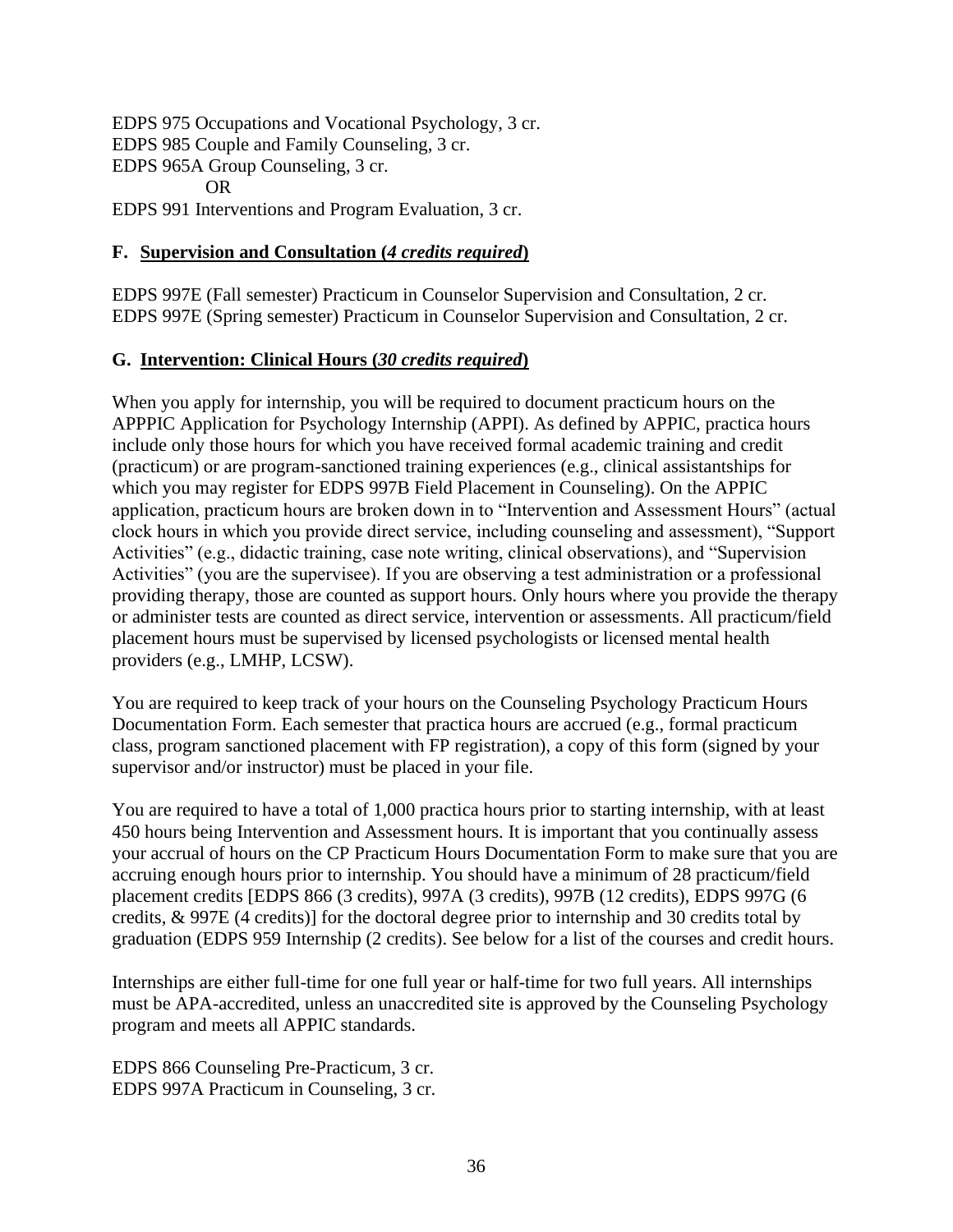EDPS 997B Field Placement in Counseling, 3 cr. for 4 semsesters (total 12 credits) EDPS 997G Advanced Practicum in Counseling, 3 cr. for 2 semsesters (total 6 credits) EDPS 997E Practicum in Counselor Supervision and Consultation, 2 cr. for 2 semesters (total 4 credits)

EDPS 959 Internship, 1 cr. Fall and Spring semesters of internship year (total 2 credits)

| Elective: |                                                   |
|-----------|---------------------------------------------------|
|           | EDPS 997B, Field Placement in Counseling, 1-3 cr. |

## **H. Electives (optional)**

Students can choose to take electives related to their professional interests. It is highly recommended that students work collaboratively with their advisors and supervisory chairs when deciding on electives to enroll in.

## **TOTAL CREDIT HOURS FOR DOCTORAL DEGREE: 105**

| <b>Proposed semester for Comprehensive Exam:</b>    |  |
|-----------------------------------------------------|--|
| <b>Proposed semester for Dissertation Proposal:</b> |  |
| <b>Proposed semester for Dissertation Defense:</b>  |  |
| <b>Proposed semester to start Internship:</b>       |  |

## **Research Requirement other than Dissertation**

Each doctoral student is required to enroll in a doctoral seminar (EDPS 995) for three credit hours. In order to pass this requirement, all doctoral students must satisfy the requirement of making a major contribution as a first-author on a study accepted for presentation at an annual conference of a regional or national organization in education or psychology such as AERA, APA, or GLPA or co-author a publication in a refereed blind review journal. The presentation or publication must be data-based, and must be submitted to a conference or journal outlet that employs refereed blind review. The student must have made a major contribution to the study (as defined by the *APA Publication Manual*). The student is responsible for obtaining approval of this requirement from their committee chair. Students can participate in research groups led by their committee chair that conduct research leading to national presentations or publications. Students should enroll in EDPS 995 for the semester in which the research is being conducted. Students will get an "In progress" grade until the presentation is completed or a manuscript is accepted for publication. When the requirement for EDPS 995 are satisfied, the committee chair will submit a "Pass" grade for EDPS 995. Students are encouraged to meet this requirement as early as possible in their doctoral program.

## **Advanced Integrative Knowledge**

Students will complete an Integrative Social Justice Project in EDPS 976 Advanced Counseling Psychology I : Theory and Practice. This project will have students integrate two or more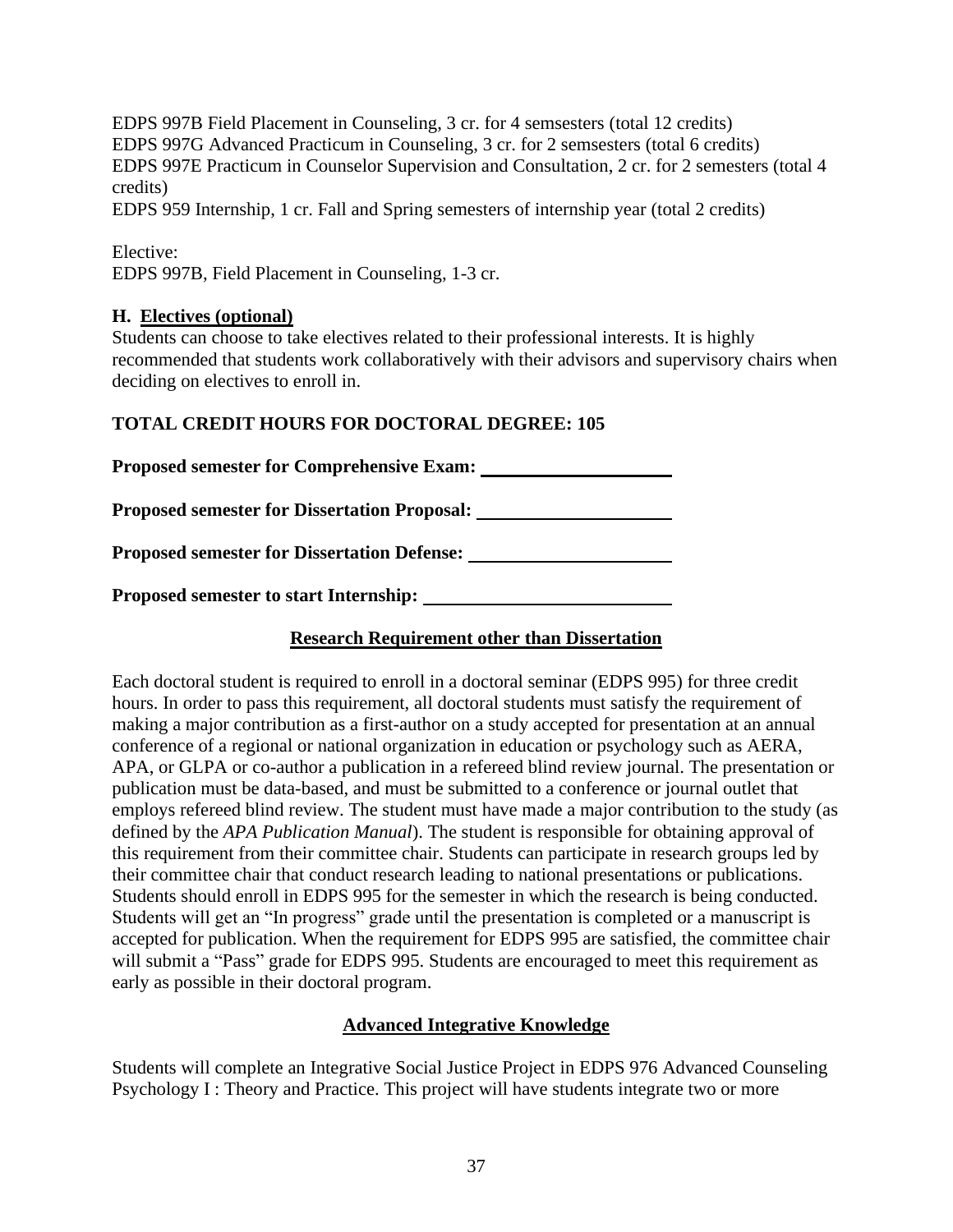psychological foundation areas in a social justice project that they can implement within the community. The final paper for EDPS 976 Advanced Counseling Psychology I : Theory and Practice will be a proposal of this integrative social justice project. Students are encouraged to implement the projects throughout their doctoral training, however this is not a requirement. More information on this project will be provided in EDPS 976.

## **Counseling Psychology Core Faculty**

**Dena Abbott, Ph.D.,** Assistant Professor and Licensed Psychologist

Educational Training: Ph.D., 2017, Texas Woman's University; M.A., 2012, Texas Wesleyan University; B.A., Austin College, Psychology

Internship site: University of Utah University Counseling Center (APA-accredited)

Primary Areas of Interest: Atheism as a Concealable Stigmatized Identity; Exploring Strengths and Challenges of Diverse Nonreligious People Using Qualitative Methodology; Advancing Sex-Positive Human Sexuality Training in Counseling Psychology; Sexual Self Esteem Among Womxn

Teaching: Practicum in Counselor Supervision & Consultation; Advanced Practicum in Counseling, Advanced Counseling Psychology I: Theory and Practice, Sex Positive Approaches to Human Sexuality in Counseling Psychology

## **Katie Edwards, Ph.D.,** Associate Professor

Educational Training: Ph.D., 2011 Ohio University; M.S., 2007, Ohio University, B. S. 2005, University of Georgia

Internship Site: Vanderbilt University – Department of Veterans Affairs Consortium Primary Areas of Interest: Causes and consequences of interpersonal violence; Primarily intimate partner violence (IPV); Sexual assault (SA) among adolescents and emerging adults Teaching: Advanced Counseling Psychology II: Research in Counseling; Prevention and Intervention in Counseling Psychology

**Heather Hruskoci, Ph.D.**, Assistant Professor of Practice, Director of the Counseling and School Psychology Clinic

Educational Training: Ph.D., 2017, University of Nebraska-Lincoln; M.A., 2013, University of Nebraska-Lincoln; B.S., 2011, Drexel University

Internship site: Family Service and Guidance Center in Topeka, Kansas (APA-accredited) Primary Areas of Interest: Delivery of assessment and therapy services for children, families, and adults for a broad range of social, emotional, behavioral, and mental health concerns; Support of professional and clinical development of graduate students in the Counseling Psychology and School Psychology programs through clinical instruction and supervision Teaching: Field Placement in Counseling Psychology, Clinical Practice in School Psychology

**Neeta Kantamneni, Ph.D.,** Associate Professor and Program Director Educational Training: Ph.D., 2009, University of Wisconsin-Milwaukee; M.S., 2004, University of Wisconsin-Madison; B.S., University of Iowa, 2001, Psychology Internship site: University of Illinois-Chicago Counseling Center (APA-accredited) Primary Areas of Interest: Contextual Factors in Vocational Psychology; Contextual factors in Multicultural Psychology; South Asian Vocational Development; Environmental Barriers in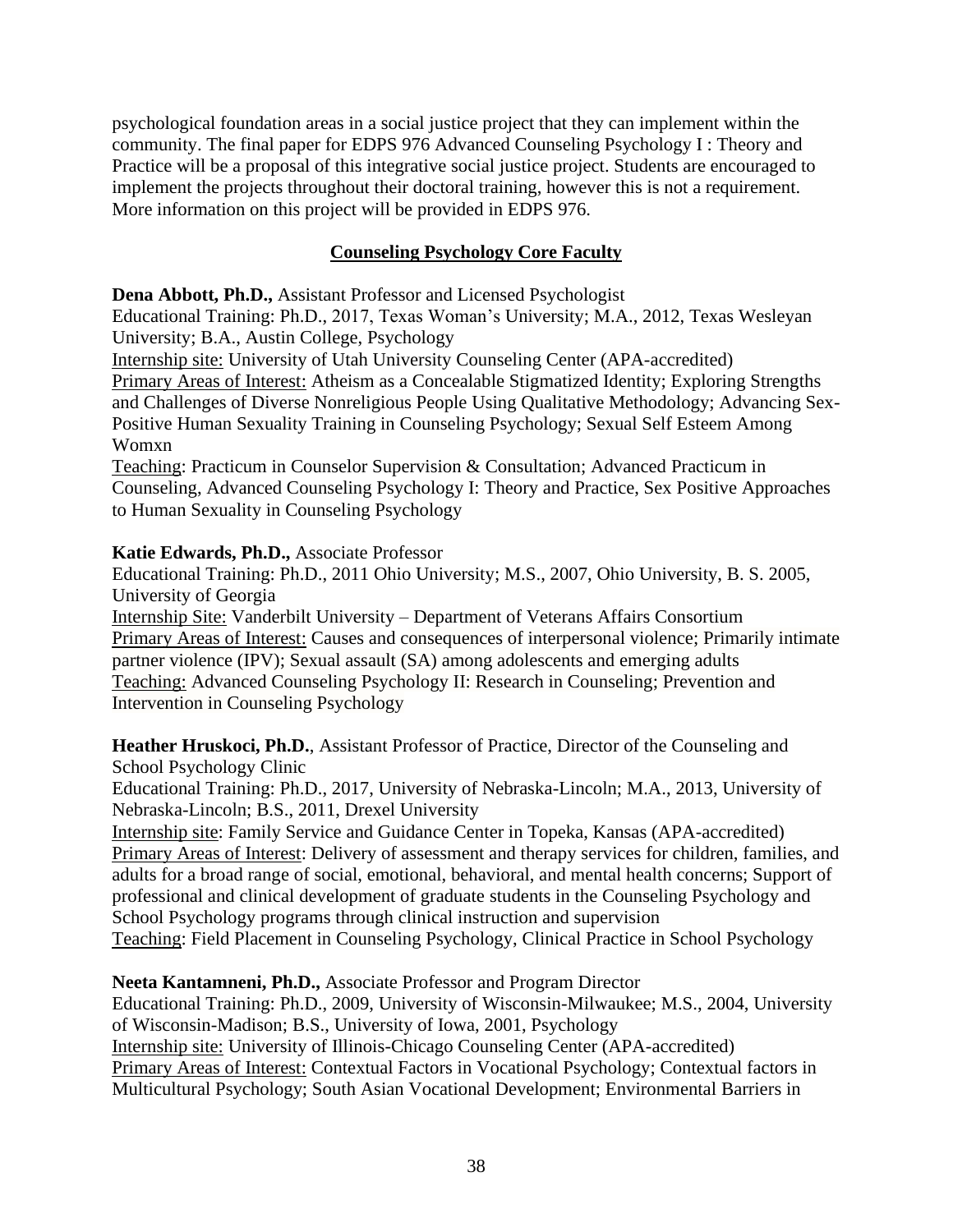Women's STEM Career Choices; Cultural Differences in Vocational Interest Profiles; Career Development of Asian Americans

Teaching: Gender and Counseling Psychology; Multicultural Counseling; Occupations and Vocational Psychology; Advanced Practicum in Counseling

**Michael J. Scheel, Ph.D.**, Professor and Department Chair

Educational Training: Ph.D., 1993, University of Nebraska-Lincoln; M.Ed., 1975, University of Idaho; B.S., University of Nebraska-Lincoln, Math Education

Internship site: Counseling and Psychological Services, Montana State University (APAaccredited)

Primary areas of interest: Application of Positive Psychology Concepts to Psychotherapy; Promotion of Hope and Motivation in Psychotherapy; Couple and Family Therapy Processes and Outcomes; High School Dropout Prevention through Counseling Interventions; Contextualized Therapy Approaches promoting coherency, Fit, and Cultural Competency; Action-oriented Approaches in Therapy; Supervision

Teaching: Couple and Family Counseling; Group Counseling; Theory and Practice in Counseling Psychology; School Counseling; Counseling Practicum; Positive Psychology, Practicum in Counselor Supervision and Consultation

## **Counseling Psychology Adjunct Faculty**

Mun Yuk Chin (Ph.D., 2020, University of Wisconsin-Madison) Nichole Shada, (Ph.D., 2019, University of Nebraska-Lincoln) Casey Tallent (Ph.D., 2011, University of Nebraska-Lincoln)

## **Supporting Faculty - Department of Educational Psychology**

## **School Psychology Program (APA-accredited)**

Beth Doll (Ph.D., 1983, University of Kentucky), Professor Matthew Gormley (Ph.D., 2016, Lehigh University), Assistant Professor Scott Napolitano (Ph.D., 1997, University of Texas-Austin), Associate Professor of Practice Susan M. Sheridan (Ph.D., 1989, University of Wisconsin-Madison), Professor Susan M. Swearer (Ph.D., 1997, University of Texas-Austin), Professor

## **Quantitative and Qualitative Methods in Education**

Wayne Babchuck (Ph.D., 1997, University of Nebraska-Lincoln), Associate Professor of Practice James Bovaird (Ph.D., 2002, University of Kansas), Associate Professor Ralph J. DeAyala (Ph.D., 1987, University of Texas-Austin), Professor Matthew Fritz (Ph.D. 2007, Arizona State University), Assistant Professor Kurt Geisinger (Ph.D., Pennsylvania State University) Professor and Director, Buros Institute of Mental Measurements

## **Developmental Learning Sciences**

Eric Buhs (Ph.D., 2002, University of Illinois), Associate Professor Carrie Clark (Ph.D., 2009, University of Canterbury), Assistant Professor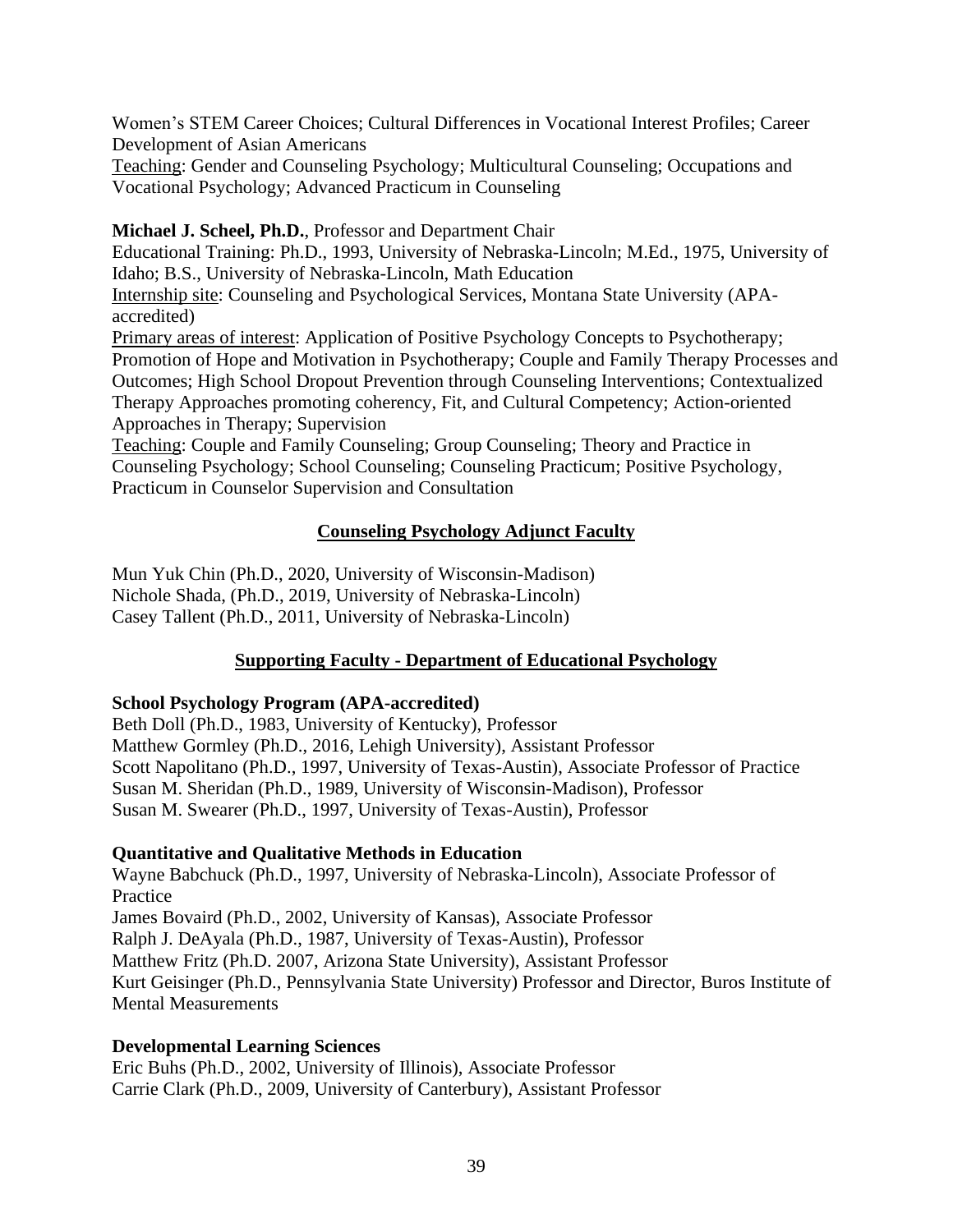Ed Daly (Ph.D., 1992, Syracuse University), Professor Kenneth A. Kiewra (Ph.D., 1982, Florida State University), Professor Hideo Suzuki (Ph.D. 2009, Loyola University), Assistant Professor Mary Zelleny (Ph.D. 2013, University of Nebraska-Lincoln), Lecturer

#### **Supporting Faculty - Department of Psychology**

#### **Clinical Psychology Program (APA-accredited)**

David DiLillo (Ph.D, 1987, Oklahoma State University), Associate Professor David J. Hansen (Ph.D., 1985, University of Mississippi), Professor and Program Director Debra A. Hope (Ph.D., 1990, SUNY Albany), Associate Professor Mario J. Scalora (Ph.D., 1989, University of Nebraska-Lincoln), Associate Professor William D. Spaulding (Ph.D., 1976, University of Arizona), Professor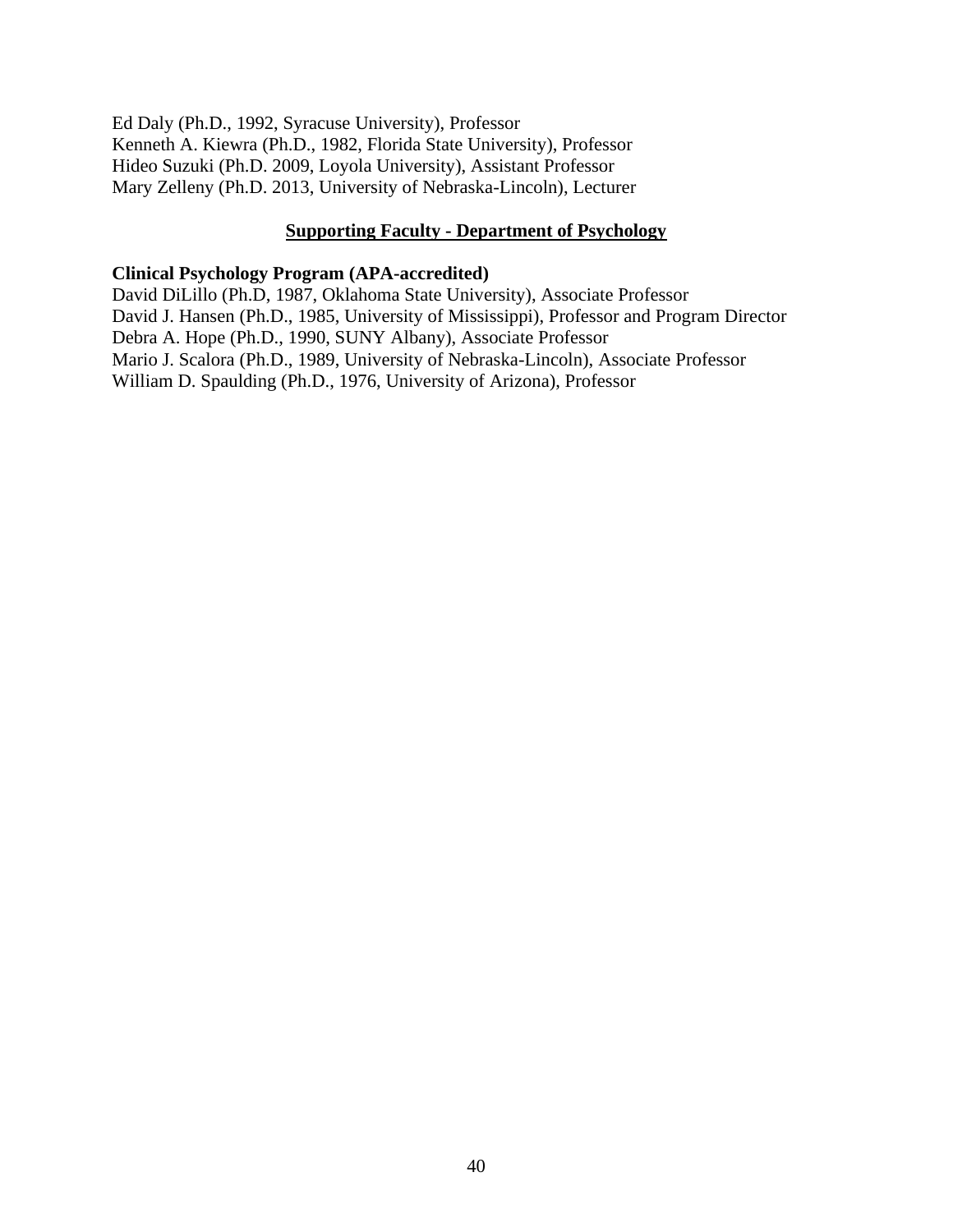## **APPENDIX B - Doctoral Post-Bachelors Master's Program**

Doctoral Track Master of Arts in Counseling Curriculum *(Approved by Counseling Psychology Program Committee, July, 2018)*

#### **Counseling Psychology Professional Core**

EDPS 964 Counseling Theories and Intervention Techniques, 3 cr. EDPS 975 Occupations and Vocational Psychology, 3 cr. EDPS 868 Multicultural Counseling, 3 cr. EDPS 984 Ethics and Ethical Decision Making in Counseling and Education, 3 cr*.* EDPS 976 Advanced Counseling Psychology I: Theory and Practice, 3 cr. EDPS 965A Group Counseling, 3 cr.

*Total = 18 credits*

#### **Counseling Practice**

EDPS 866 Counseling Pre-Practicum, 3 cr. EDPS 997A Practicum in Counseling, 3 cr. EDPS 997B Field Placement in Counseling, 6 cr. EDPS 869 Psychopathological Disorders of Childhood and Adolescence, 3 cr. OR CYAF 952 Psychopathology and Dysfunctional Interaction, 3 cr.

*Total = 15 credits*

#### **Measurement, Research Design, and Data Analysis**

EDPS/PSYC 941 Intermediate Statistics: Experimental Methods, 3 cr. EDPS/PSYC 942 Intermediate Statistics: Correlational Methods, 3 cr. EDPS 978 Advanced Counseling Psychology II: Research in Counseling, 3 cr.

*Total = 9 credits*

#### **General Psychology Core**

EDPS 988 Lifespan Development, 3 cr. AND EDPS 960, 961, or 966 Cognitive Psychology, 3 cr. OR Thesis Option, 6 cr.

*Total = 6 - 12 credits*

*Grand Total = 48 - 54 credits*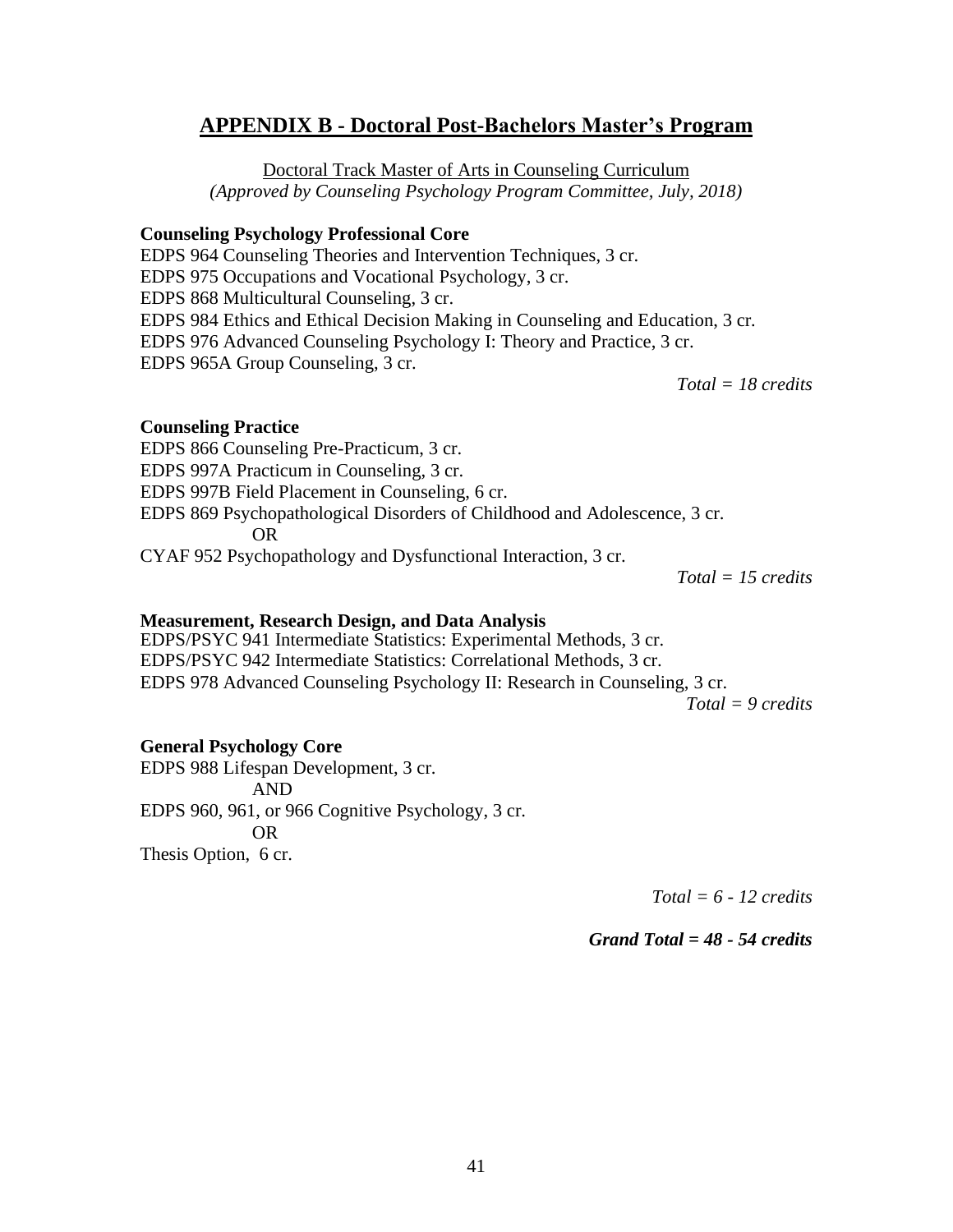#### **Tentative Post-Bacc Master's Sequence for Doctoral Students**

(depending on year of admittance due to course offerings every other year)

#### **Year 1**

Fall semester

EDPS 964 Counseling Theories and Intervention Techniques EDPS 866 Counseling Pre-Practicum EDPS 984 Ethics and Ethical Decision Making in Counseling and Education EDPS 976 Advanced Counseling Psychology I: Theory and Practice

Spring semester EDPS 975 Occupations and Vocational Psychology EDPS 997A Practicum in Counseling EDPS 978 Advanced Counseling Psychology II: Research in Counseling EDPS 988 Lifespan Development

Summer term EDPS 988 Lifespan Development (if needed) AND/OR EDPS 960/961/966 Cognitive Psychology (non-thesis option)

#### **Year 2**

Fall semester EDPS 997B Field Placement in Counseling EDPS 868 Multicultural Counseling EDPS 869 Psychopathological Disorders of Childhood and Adolescence OR CYAF 952, Psychopathology and Dysfunctional Interaction EDPS 942/PSYC 941 Intermediate Statistics: Correlational Methods

Spring semester

EDPS 997B Field Placement in Counseling EDPS 941/PSYC 942 Intermediate Statistics: Experimental Methods EDPS 965A, Group Counseling EDPS 960, 961, or 966 Cognitive Psychology

Summer term Master's comps or thesis defense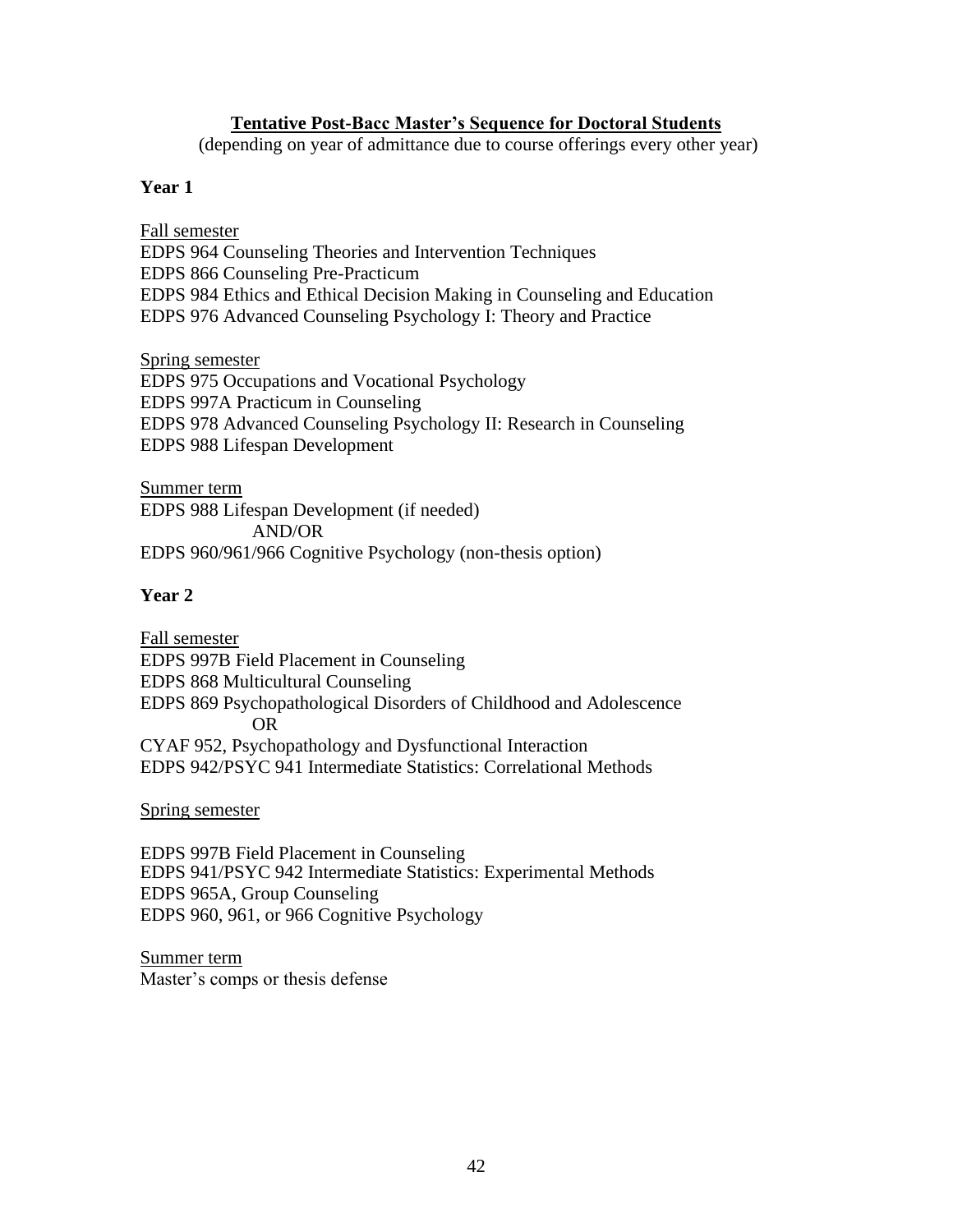## **APPENDIX C - Master's of Arts Program Description**

Students must graduate under the requirements of one of the three track options of (a) Community-based Counseling, (b) School Counseling, and (c) Thesis Option. Students in the Master of Arts in Counseling program who declare the Community Track must complete requirements listed above from the Counseling Psychology Professional Core (21 credits), Counseling Practice (12 credits), Measurement, Research Design, and Data Analysis (9 credits), General Psychology Core (9 credits) and electives (9 credits) for a total of 60 credits with a two semester field placement experience.

The Community-based Counseling Specialization is designed to provide the academic requirements for licensure as a mental health practitioner in Nebraska. Licensure at the Masters level requires 600 hours of counseling practice at the pre-degree stage. Information on licensure for the LMHP can be found at [http://dhhs.ne.gov/licensure/Pages/Mental-Health-and-Social-Work-Practice.aspx.](http://dhhs.ne.gov/licensure/Pages/Mental-Health-and-Social-Work-Practice.aspx)

The School Counseling option requires a total of 48 credits. School Counseling students must take EDPS 974, Guidance and Counseling in Schools in place of EDPS 984, Ethics and Ethical Decision Making in Counseling and Education, and are required to take only one semester of field placement. Completion of the School Counseling Specialization meets the academic requirements for endorsement through the state office of education in school counseling. School counseling endorsement in Nebraska also requires teacher certification and two years of teaching experience.

The Thesis Option requires students to take all coursework of one of the two tracks plus coursework to support thesis research (e.g., research design/statistics courses). Students opting to do a thesis should plan for one additional year to complete their research.

Students planning to continue in a doctoral program after graduation from the master's program are strongly encouraged to complete a thesis or to take the lead in research projects during their master's program to gain the necessary experience and competence to successfully gain entry into doctoral programs. Students who choose the thesis option are not required for graduation to complete a field placement counseling experience, but should be aware that the field placement experience is necessary for master's-level licensure in Nebraska. Students must be approved for counseling practica and field placement by the Program Director. Approval requires the completion or concurrent enrollment in courses that comprise the counseling core. Successful completion of a counseling practicum experience is a prerequisite for enrollment in field placement.

All master's students must take a comprehensive examination toward their last semester of coursework. The comprehensive exam is comprised of three parts. Part 1 is the Counseling Core exam. The student chooses two other components of the comprehensive examination from the following: (1) Statistics and Measurement, (2) Cognition and Learning, (3) Human Development, or (4) Behavior. Students should plan for the comprehensive exam by taking courses that prepare them for the exam (e.g., taking a cognition course to prepare for the Cognition and Learning exam component). More information, including, study guides, is available here: https://cehs.unl.edu/edpsych/masters-comprehensive-exam/.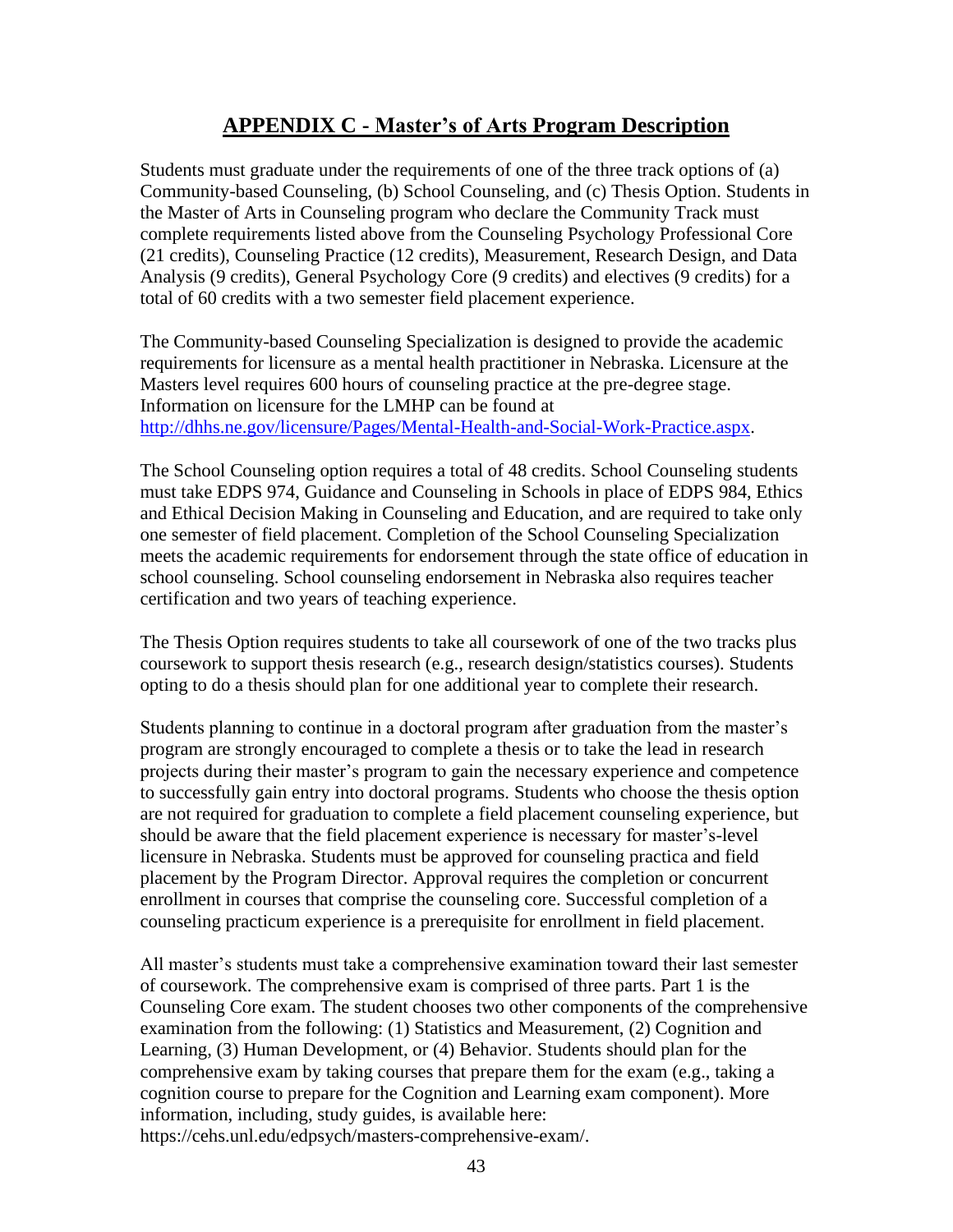#### **Master's of Arts Specialization: Community Counseling**

#### **Counseling Psychology Professional Core**

EDPS 964 Counseling Theories and Intervention Techniques, 3 cr. EDPS 975 Occupations and Vocational Psychology, 3 cr. EDPS 868 Multicultural Counseling, 3 cr. EDPS 965A Group Counseling, 3 cr. EDPS 984 Ethics and Ethical Decision Making in Counseling and Education, 3 cr. EDPS 985 Couple and Family Counseling, 3 cr. EDPS 853 Psychological Assessment I, 3 cr.

*Total = 21 credits*

#### **Counseling Practice**

EDPS 866 Counseling Pre-Practicum, 3 cr. EDPS 997A Practicum in Counseling, 3 cr. EDPS 999G Advanced Practicum in Counseling, 3 cr. EDPS 997B Field Placement in Counseling, 6 cr.

*Total = 15 credits*

#### **Measurement, Research Design, and Data Analysis**

EDPS 800 Foundations of Educational Research, 3 cr. EDPS 859 Statistical Methods, 3 cr. OR EDPS 941 Intermediate Statistics: Experimental Methods, 3 cr.

*Total = 6 credits*

#### **General Psychology Core (9 credits required from the following)**

EDPS 988 Lifespan Development EDPS 869 Psychopathological Disorders of Childhood and Adolescence, 3 cr. OR CYAF 952 Psychopathology and Dysfunctional Interaction, 3 cr. AND EDPS 854 Human Cognition and Instruction, 3 cr. OR EDPS 855 Teaching Learners to Learn, 3 cr. OR Equivalent cognitive psychology elective course, 3 cr.

*Total = 9 credits*

#### **Electives (examples)**

EDPS 991, Developmental Cognitive Neuroscience, 3 cr. CYAF 846, Addictions and Family, 3 cr. EDPS 991 Sex-Positive Approaches to Human Sexuality in Counseling Psychology, 3 cr. EDPS 968, Gender and Counseling Psychology, 3 cr.

*Total = 9 credits*

*Grand Total = 60 credits*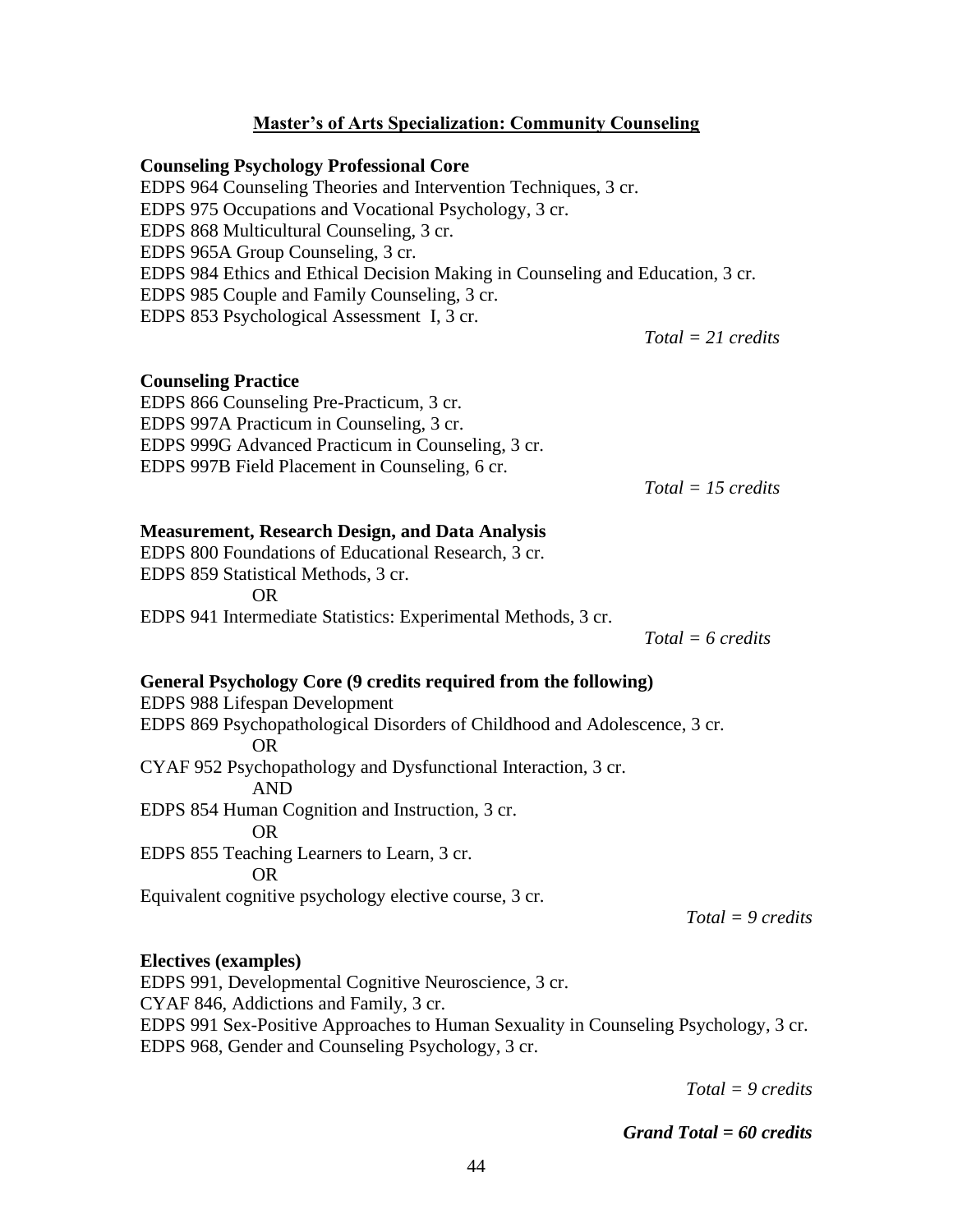## **Master's of Arts Specialization: School Counseling**

| <b>Counseling Core</b>                                          |                      |
|-----------------------------------------------------------------|----------------------|
| EDPS 974 School Counseling, 3 cr.                               |                      |
| EDPS 964 Counseling Theories and Intervention Techniques, 3 cr. |                      |
| EDPS 965A Group Counseling, 3 cr.                               |                      |
| EDPS 975 Occupations and Vocational Psychology, 3 cr.           |                      |
| EDPS 868 Multicultural Counseling, 3 cr.                        |                      |
|                                                                 | $Total = 15$ credits |
| <b>Practica Core</b>                                            |                      |
| EDPS 866 Counseling Pre-Practicum, 3 cr.                        |                      |
| EDPS 997A Practicum in Counseling, 3 cr.                        |                      |
| EDPS 997B Field Placement in Counseling, 6 cr.                  |                      |
|                                                                 | $Total = 15$ credits |
| <b>Statistics and Research Design</b>                           |                      |
| EDPS 800 Research Design, 3 cr.                                 |                      |
| EDPS 859 Statistics, 3 cr.                                      |                      |
|                                                                 | $Total = 6$ credits  |
| <b>Measurement and Assessment</b>                               |                      |
| EDPS 853 Psychological and Educational Assessment, 3 cr.        |                      |
| EDPS 870 Measurement, 3 cr.                                     |                      |
|                                                                 | $Total = 6$ credits  |
|                                                                 |                      |
| Human Development (one required course)                         |                      |
| EDPS 850 Child Development, 3 cr.                               |                      |
| <b>OR</b>                                                       |                      |
| EDPS 851 Adolescent Development, 3 cr.                          |                      |
|                                                                 | $Total = 3 credits$  |
| Cognition, Learning, and Motivation (one required course)       |                      |
| EDPS 854 Cognition and Learning, 3 cr.                          |                      |
| OR.                                                             |                      |
| EDPS 855 Motivation and Learning, 3 cr.                         |                      |
| OR.                                                             |                      |
| EDPS 961 Cognitive Development, 3 cr.                           |                      |
|                                                                 | $Total = 3 credits$  |
|                                                                 |                      |

*Grand Total = 48 credits*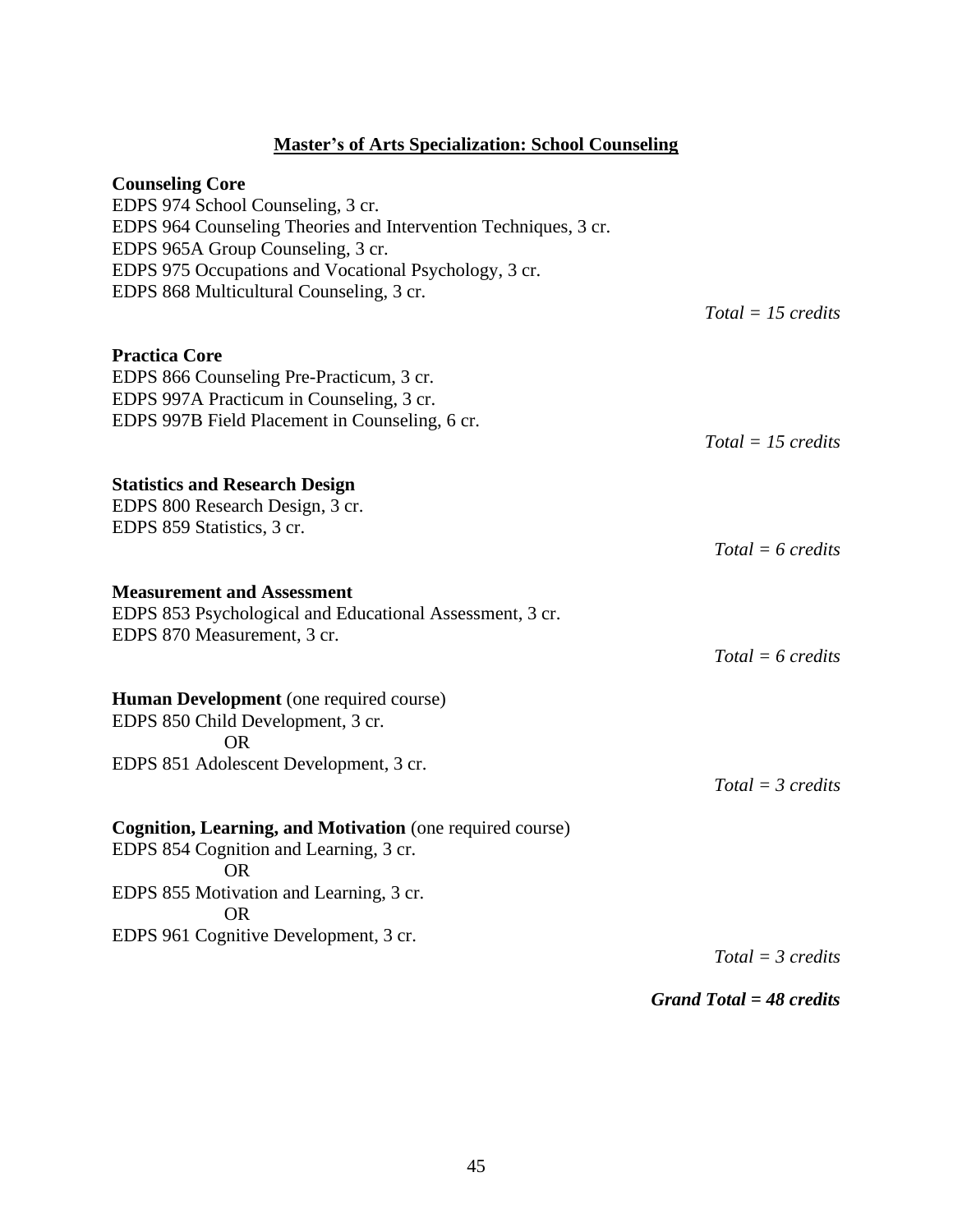### **Non-Teaching School Counseling Endorsement Requirements**

The following are the requirements for School Counselor Endorsement as stipulated by the Nebraska Department of Education (NDE) for individuals with a community/mental health counseling M.A. degree desiring to become school counselors. It is assumed that their M.A. degree in community would include a human development course covering the developmental range of the endorsement they are seeking. Thus, the student seeking K-6 endorsement must have taken EDPS 850 (child) or equivalent. The student must have taken EDPS 851 (adolescent) or equivalent for a 6-12 endorsement. The student seeking a K-12 endorsement must have taken both 850 and 851. All students must also have taken EDPS 854 (Cognition and Learning) or equivalent.

### **Plus 6 state teaching requirements**

EDPS 861 (3 cr.) or equivalent: Required by NDE of all teachers; Teaching majors get HRT in their undergrad programs; SC candidates may have taken an HRT previously, but it would need to be approved as equivalent

SPED 801 (3 cr.) or equivalent: Covers all areas of disability and the IEP process

### **Basic skills test**

All SC must pass the Basic Skills Test given by NDE

### **12 additional hours (required for non-teaching SC endorsement)**

TEAC 800 (3 cr.) – Inquiry into Teaching and Learning TEAC 801 (3 cr.) – Curriculum Inquiry TEAC 813M or equivalent (3 cr. ) – Teaching Multilingual Learners in Content Areas SPED 942 (3 cr.) – Advanced behavior management intervention

#### **School counseling courses**

EDPS 974 (3 cr.) – School Counseling Practices and Principles EDPS 997B (3 cr.) – 450 clock hour internship experience in the school under the supervision of a certified school counselor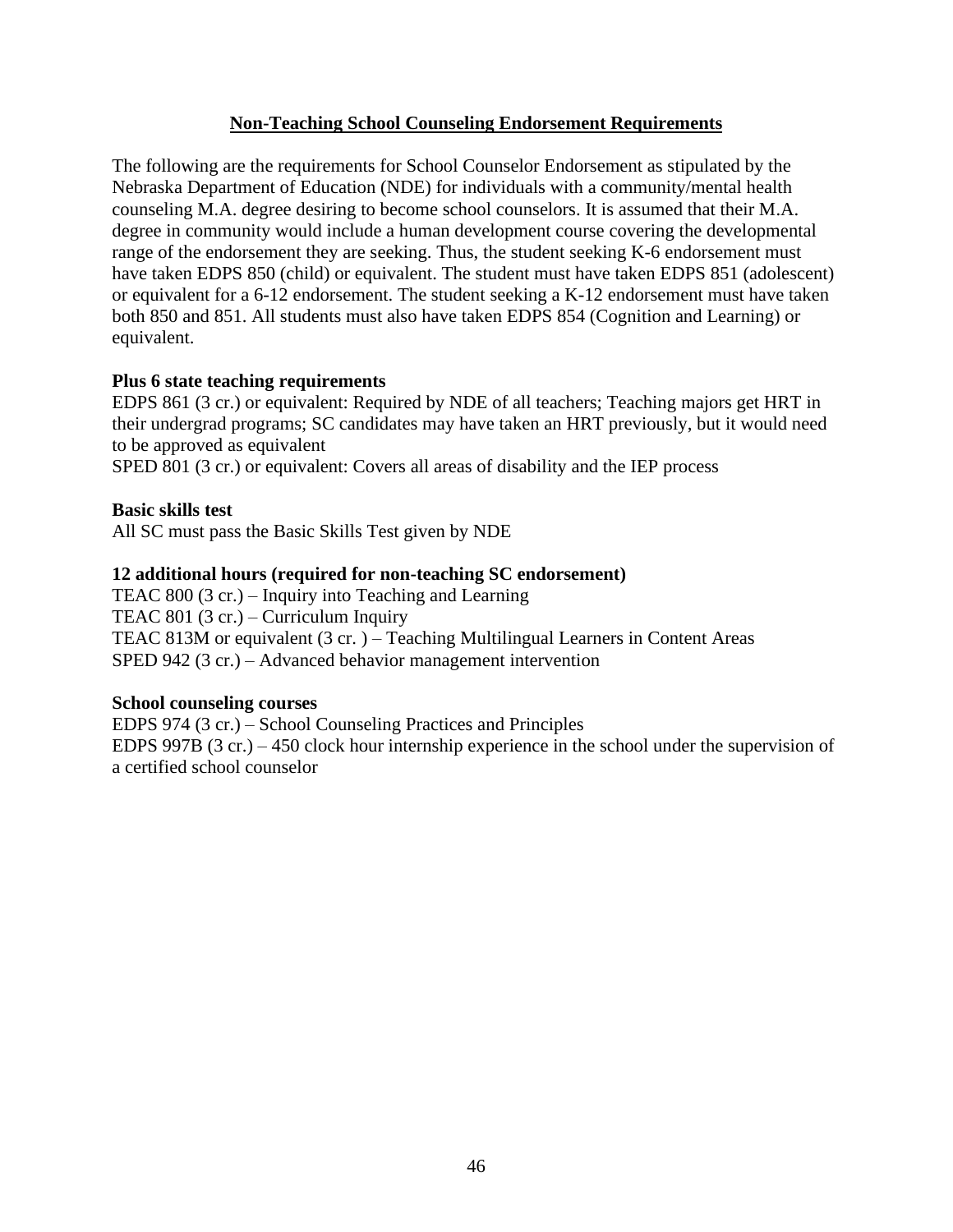## **APPENDIX D - Procedures and Policies Regarding Comprehensive Assessments of Student Compentencies while Enrolled in the Counseling Psychology Graduate Program**

The following policy was adapted from the American Psychological Association Student Competence Task Force of the Council of Chairs of Training Councils (CCTCT) on December 4, 2003, and is the governing policy for our training program in terms of the evaluation of student competencies:

*Students in psychology training programs (at the masters, doctoral, internship, and postdoctoral level) should know – at the outset of their training – that their faculty, training staff, and supervisors have a professional, ethical, and potentially legal obligation to: (a) evaluate the interpersonal competence and emotional well-being of student trainees who are under their supervision and who provide services to clients and consumers, and (b) ensure – insofar as possible – that the trainees who complete their programs are competent to manage future relationships (e.g., client, collegial, professional, public, scholarly, supervisory, teaching) in an effective and appropriate manner. Because of this commitment, professional psychology training programs strive to not "pass along" students with issues or problems (e.g., cognitive, emotional, psychological, interpersonal, technical, and ethical) that may interfere with professional competence to other programs, the profession, employers or the public at large.* 

*Therefore, within a developmental framework and with due regard for the inherent power differences between student and faculty, students, and trainees should know that their faculty, training staff, and supervisors will evaluate their competence in areas other than coursework, seminars, scholarship, comprehensive examinations, or related program requirements. These evaluative areas include, but are not limited to, demonstration of sufficient:* 

- *(a) interpersonal and professional competence (e.g., the ways students relate to diverse individuals, groups, and organizations including clients, peers, faculty, staff, allied professionals and the public)*
- *(b) self-awareness, self-reflection, and self-evaluation (e.g., knowledge of the content and the potential impact of one's own beliefs and values on diverse individuals, groups, and organizations including clients, peers, faculty, staff, allied professionals and the public).*
- *(c) openness to processes of supervision (e.g., the ability and willingness to explore issues that interfere with the appropriate provision of care or impede the professional development or functioning); and*
- *(d) resolution of problems or issues that interfere with professional development or functioning in a satisfactory manner (e.g., by responding constructively to feedback from supervisors or program faculty; by participating in personal therapy in order to resolve problems or issues).*

Please note that the four evaluative areas listed above overlap with the Counseling Psychology Training Values, which address student's willing to engage in self-examination and to learn to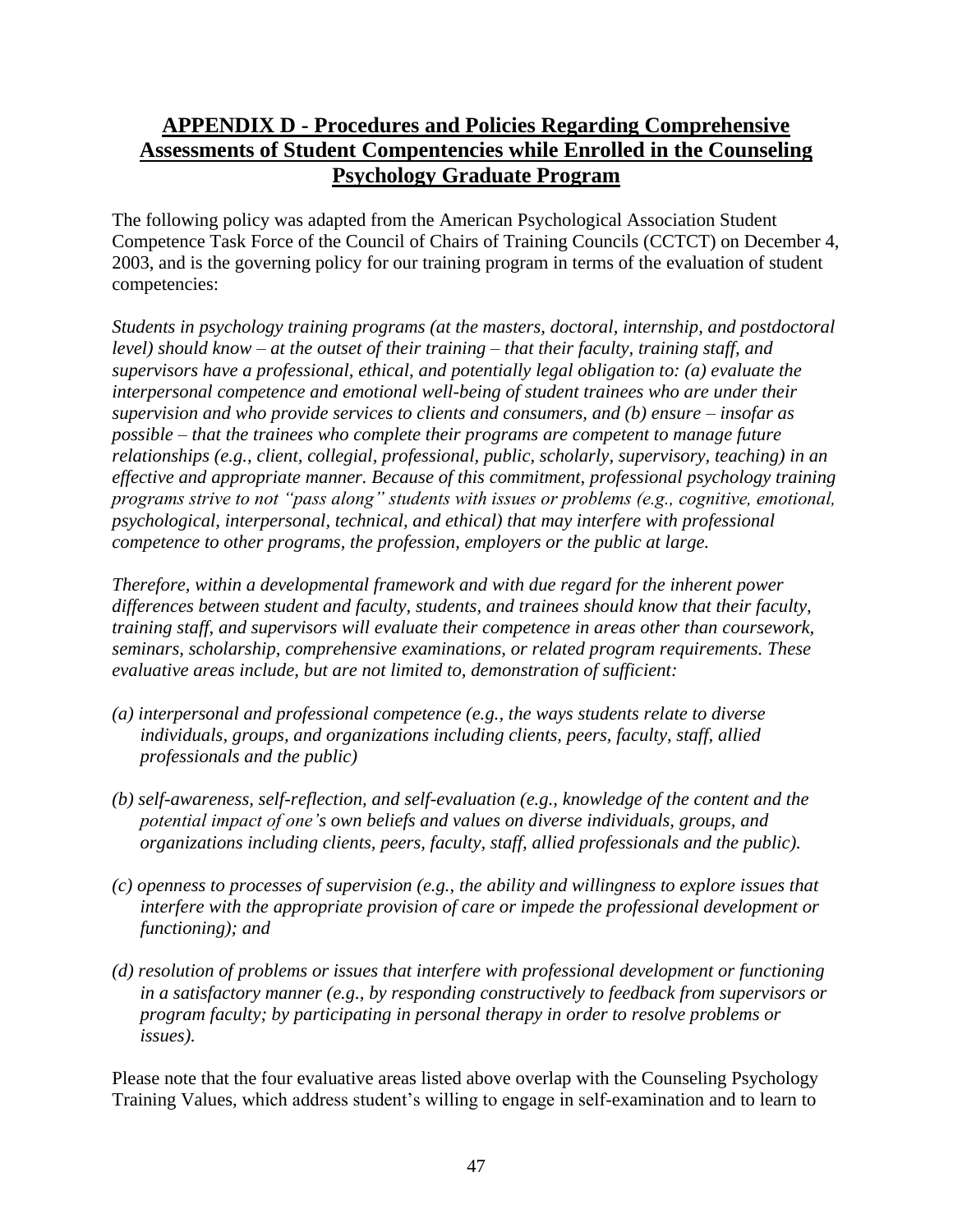interact in an ethical and facilitative manner with individuals who are both culturally similar as well as different from themselves, in terms of both demographics and values. As detailed below, student evaluations will take into account both adherence to the Counseling Psychology Training Values and these four evaluative areas listed above.

This policy is implemented in the Counseling Psychology Training Program through a number of specific mechanisms, occurring at various points in a students' training, which are described below.

## **Yearly Evaluation**

In the Spring Semester of each year, the Counseling Psychology faculty will meet and assess each doctoral student's progress and performance in coursework, seminars, scholarship, comprehensive examinations, assistantships, related program requirements, adherence to the Counseling Psychology Training Values, and the four evaluative areas outlined above. The Annual Evaluation letter is used to assess progress annually. Students deemed to be performing at a satisfactory level of competence will receive feedback in writing concerning their performance in coursework, seminars, scholarship, comprehensive examinations, assistantships, related program requirements, adherence to the Counseling Psychology Training Values, and/or the four evaluative areas outlined above.

If a student is deemed to lack competence in one or more of these areas as determined by a 2/3 majority vote, the student may be placed on probation. A faculty committee may be chosen and empowered to oversee the conditions of the probation and to make all related decisions (i.e., to serve as the decision making body for the Counseling Area Faculty). The student will be provided a letter detailing the actions needed to be taken off probation.<sup>1</sup> If deemed appropriate to the specific situation, the student may be asked to first meet with the faculty or faculty committee to present a plan regarding what they would propose to do to address identified deficits and how the outcomes would be measured (i.e., how will the faculty judge that the plan has worked and that the deficits have been remedied?). In formulating the plan, students will be encouraged to consult with their advisor or any other faculty member. After the meeting in which the student presents their plan, the faculty or faculty committee will take the student's presentation into account, and then outline the exact conditions of probation, which will subsequently be provided to the student in writing.

#### **Ongoing Evaluation**

For the purposes of ongoing evaluation, the decisions and actions outlined in the second paragraph above under *Yearly Evaluation* (i.e., placing a student on probation due to concerns with performance and progress in coursework, seminars, scholarship, comprehensive examinations, related program requirements, adherence to the Counseling Psychology Training Values, and the four evaluative areas outlined above) may also be initiated by the faculty at any time during the academic year. In other words, such actions and decisions are not confined to the yearly meeting.

## **Evaluation for Readiness to Enter Practicum or Field Placement**

To enroll in practicum or field placement, students must have completed all the pre-requisite courses with a grade of "B" or above. Supervisors at both practicum and field placements will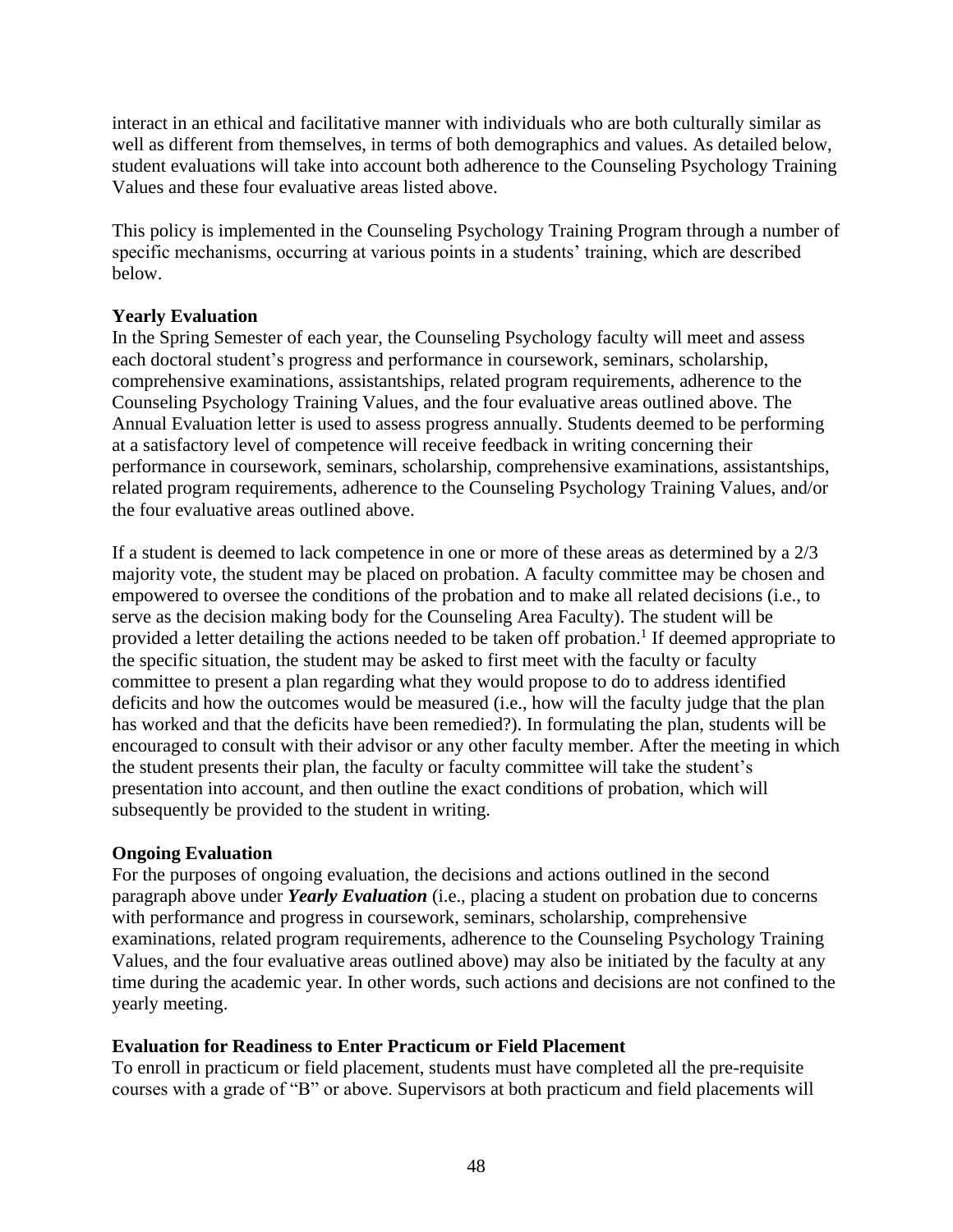also complete a ratings form for competency benchmarks in professional psychology (see Appendix E). This ratings forms will be used to evaluate whether students are ready to enter practicum or field placement training. In addition, the consent of the Counseling Faculty is required; such consent will be granted at a special meeting for this purpose held each semester. At this meeting, the Counseling Faculty will consider all students who have indicated interest in practicum or field placement. Faculty may either grant admission to practicum or field placement, or may deny admission. Admission to practicum will be made based on an evaluation of trainee's successful completion of all pre-requisite courses, adherence to the Counseling Psychology Training Values, and the four evaluative areas outlined above. Decisions to deny enrollment into practicum requires a 2/3 majority vote of all Counseling Faculty present at this meeting.

If faculty deny admission to practicum they shall, at the first denial, provide in writing to the student the reasons why, which can include a non-passing grade in a pre-requisite course, lack of adherence to the Counseling Psychology Training Values, and/or concerns regarding the four areas of competency outlined above. The student will also be placed on probation. A faculty committee may be chosen and empowered to oversee the conditions of the probation and to make all related decisions (i.e., to serve as the decision making body for the Counseling Area Faculty). The student will be provided a letter detailing the actions needed to be taken off probation. If deemed appropriate to the specific situation, the student may be asked to first meet with the faculty or a faculty committee to present a plan regarding what they would propose to do to address identified deficits and how the outcomes would be measured (i.e., how will the faculty judge that the plan has worked and that the deficits have been remedied?). In formulating the plan, students will be encouraged to consult with their advisor or any other faculty member. After the meeting in which the student presents their plan, the faculty or faculty committee will take the student's presentation into account, and then outline the exact conditions of probation (and related re-application to practicum), which will subsequently be provided to the student in writing.

When a denied student seeks entry to practicum again, they must demonstrate what has been done to resolve the previously identified problem or issue. In this case, a second denial into practicum will result in the student no longer being allowed to continue in the program.

#### **Evaluation of Readiness for Internship**

#### *Note: This section pertains only to students in the Doctoral Program*

Evaluation of readiness for internship is an ongoing process that occurs in multiple ways: a) dissertation proposal defense requirement; b) certification of internship eligibility and readiness on APPIC application; and c) ongoing monitoring and evaluation of readiness that includes ratings from both faculty and supervisors on competency benchmarks in professional psychology (see Appendix E)

As per the policy of the Council of Counseling Psychology Training Programs, once a student has submitted a rank order list by the APPIC deadline, the program faculty will not prevent a student from going on internship unless a gross ethical violation has occurred and the internship site is notified.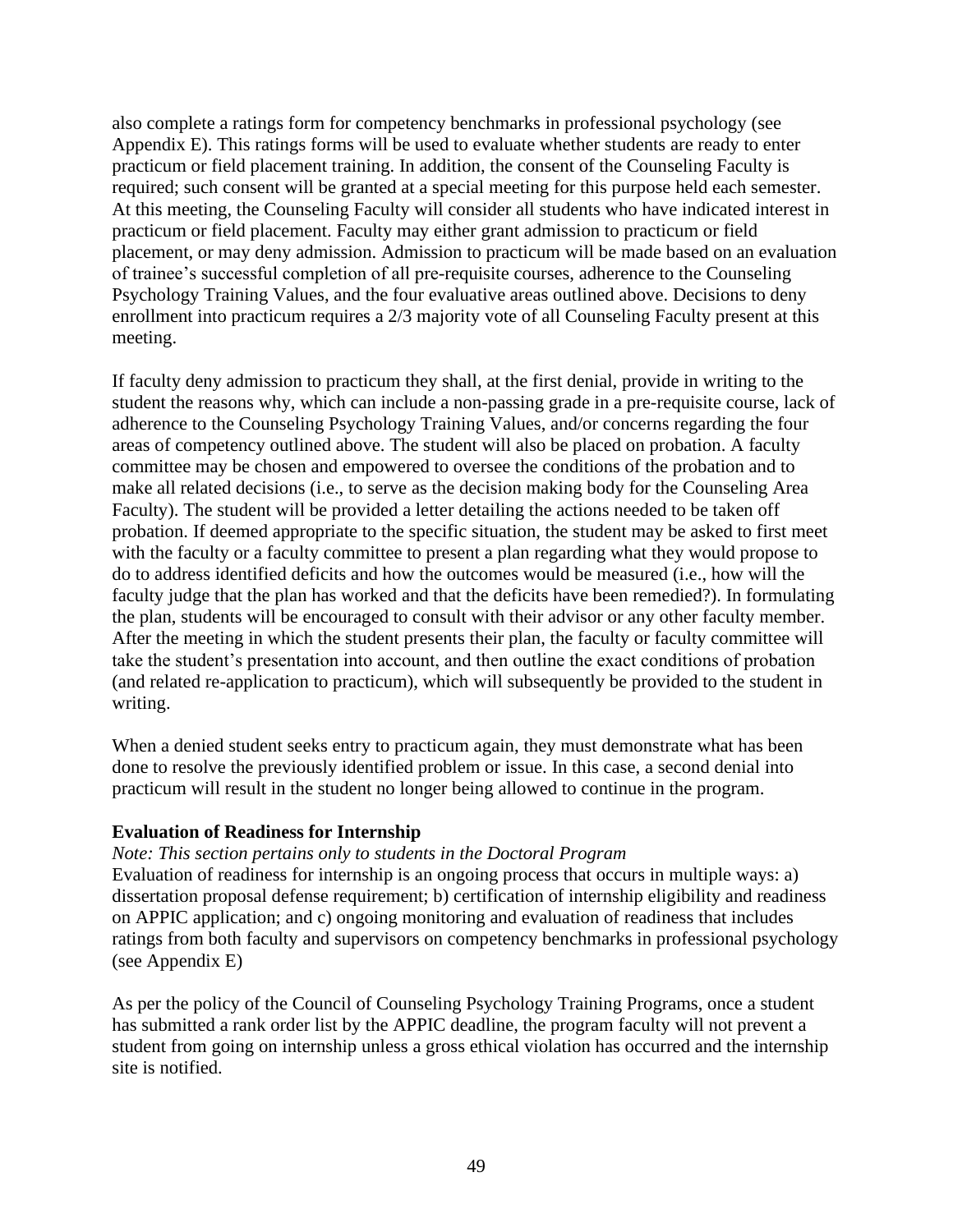#### **Dissertation Proposal Defense Requirement**

To apply for internships, doctoral students in Counseling Psychology must have (a) passed their portfolio defense, and (b) successfully defended their dissertation proposal by October 15<sup>th</sup> of the year they apply for internships.

#### **APPIC Application**

The APPIC Application for Psychology Internship (AAPI) Part 2 (Academic Program's Verification of Internship Eligibility and Readiness) contains an item which states, "The faculty agrees that this student is ready to apply for internship. Yes or No."

In the Winter Semester, students will be asked if they intend to apply for internship the following Fall Semester. Those students who indicate they intend to apply for internship will be evaluated for readiness at a special meeting for this purpose. At this meeting, the Counseling Faculty may either grant or deny permission to apply for internship (i.e., may either deem a student ready to apply for internship or not). The decision that a student is not ready to apply for internship will be determined by a 2/3 majority vote of all Counseling Faculty present at this meeting.

Readiness for application to internship will be made based on an evaluation of trainee's successful completion of all pre-requisite courses and requirements, adherence to the Counseling Psychology Training Values, and the four evaluative areas outlined above. If faculty deny application to internship they shall, at the first denial, provide in writing to the student the reasons why, which can include failure to meet academic standards or pre-requisites (including the dissertation proposal defense requirement outlined above), lack of adherence to the Counseling Psychology Training Values, and/or concerns about the four areas of competency outlined above. The student will also be placed on probation. A faculty committee may be chosen and empowered to oversee the conditions of the probation and to make all related decisions (i.e., to serve as the decision making body for the Counseling Area Faculty). The student will be provided a letter detailing the actions needed to be taken off probation. If deemed appropriate to the specific situation, the student may be asked to first meet with the faculty or a faculty committee to present a plan regarding what they would propose to do to address identified deficits and how the outcomes would be measured (i.e., how will the faculty judge that the plan has worked and that the deficits have been remedied?). In formulating the plan, students will be encouraged to consult with their advisor or any other faculty member. After the meeting in which the student presents their plan, the faculty or faculty committee will take the student's presentation into account, and then outline the exact conditions of probation (and related reapplication to internship), which will subsequently be provided to the student in writing.

When a denied student seeks approval to apply for internship again, they must demonstrate what has been done to resolve the previously identified problem or issue. In this case, a second denial to apply for internship will result in the student no longer being allowed to continue in the program.

#### **Ongoing Monitoring and Evaluation of Readiness for Internship**

The faculty will engage in ongoing monitoring and evaluation of readiness for internship throughout the time between when they deem a student ready to apply for internship (see above) and the time the student submits their internship rank-order to APPIC. Thus, if any concerns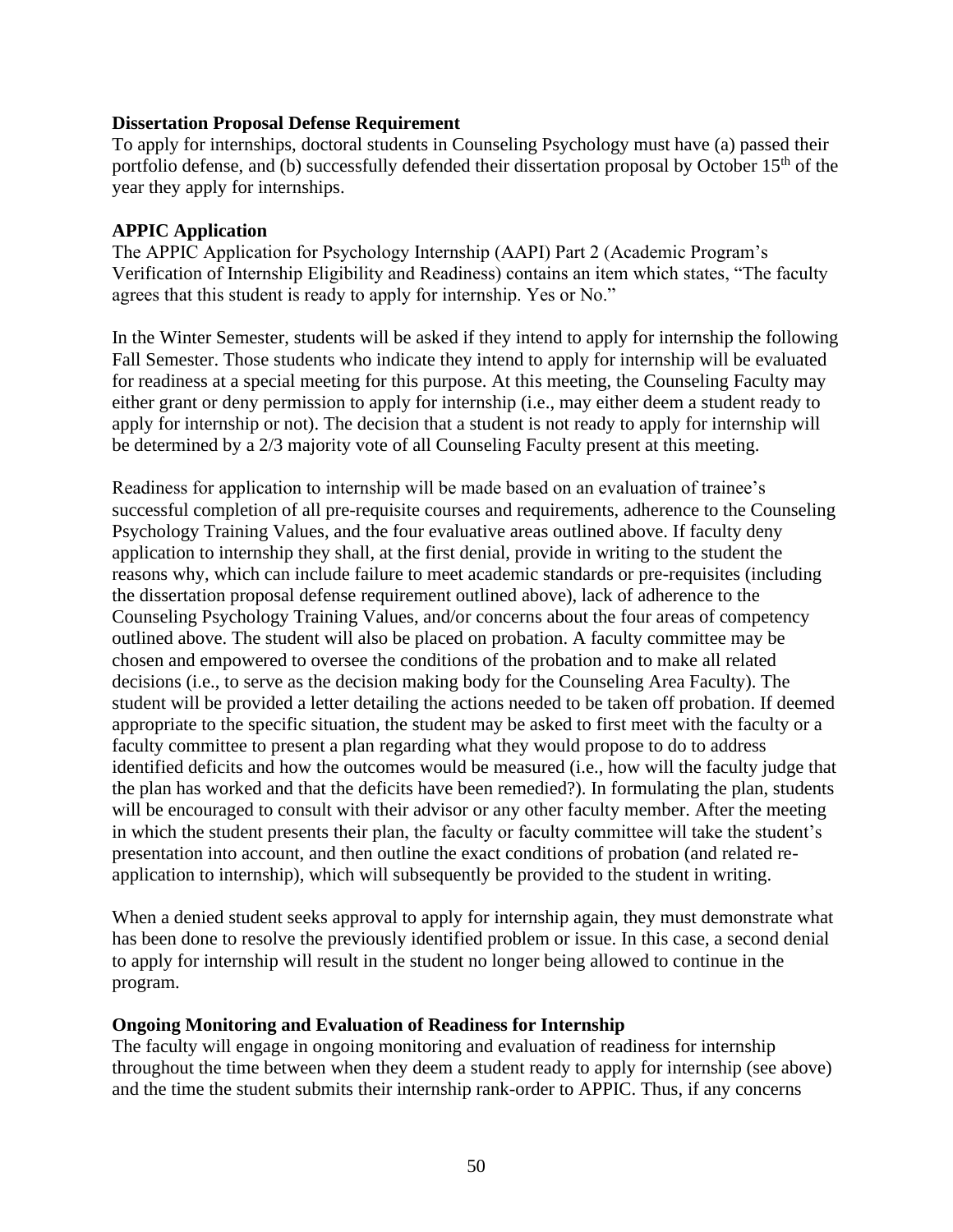surface during this time period regarding whether the student has met academic standards or prerequisites (including the dissertation proposal defense requirement outlined above), lack of adherence to the Counseling Psychology Training Values, and/or regarding the four areas of competency outlined above, the faculty may revoke approval to apply for or go on internship.

If the faculty revoke approval to apply for or go on internship, they shall provide in writing to the student the reasons why, which can include failure to meet academic standards or pre-requisites (including the dissertation proposal defense requirement outlined above), lack of adherence to the Counseling Psychology Training Values, and/or concerns about the four areas of competency outlined above. The student will also be placed on probation. A faculty committee may be chosen and empowered to oversee the conditions of the probation and to make all related decisions (i.e., to serve as the decision making body for the Counseling Area Faculty). The student will be provided a letter detailing the actions needed to be taken off probation. If deemed appropriate to the specific situation, the student may be asked to first meet with the faculty or a faculty committee to present a plan regarding what they would propose to do to address identified deficits and how the outcomes would be measured (i.e., how will the faculty judge that the plan has worked and that the deficits have been remedied?). In formulating the plan, students will be encouraged to consult with their advisor or any other faculty member. After the meeting in which the student presents their plan, the faculty or faculty committee will take the student's presentation into account, and then outline the exact conditions of probation (and related reapplication to internship), which will subsequently be provided to the student in writing.

When a denied student seeks approval to apply for internship again, they must demonstrate what has been done to resolve the previously identified problem or issue. In this case, a second denial to apply for internship will result in the student no longer being allowed to continue in the program.

## **Circumstances in Which Students will No Longer Be Allowed to Continue in the Counseling Psychology Program without the Opportunity for Remediation**

Although it is the intent of the faculty to provide students the opportunity to resolve and/or remediate issues/problems identified at any of the four evaluation/decision points outlined above (yearly evaluation, ongoing evaluation, practicum readiness, internship readiness), there may be extreme circumstances (such as engagement in ethical violations as defined by the APA or ACA ethics codes, or criminal actions, including but not limited to hate crimes) under which the student will not be given such an opportunity for remediation, and will be dismissed from the program. This may occur at any of the evaluation/decision points outlined above or at any point during the student's enrollment in the program.

## **Courses or Requirements Which Cannot Be Repeated, Substituted, or Failed**

1. EDPS 866: Counseling Pre-Practicum cannot be repeated or substituted. A grade of "B" or above is required in this course in order to be admitted to practicum. Thus, a grade of "C," "D," or "F" in 8040 will result in the student no longer being allowed to continue in the program. On the other hand, if a grade of *Incomplete* is given in this course as a direct consequence of an instructor's concern about skill deficits, this will result in the student being placed on probation, with the conditions for probation being to pass the course in a subsequent semester. (Note: Other reasons for *Incomplete* grades can, but not necessarily always will, directly result in probation).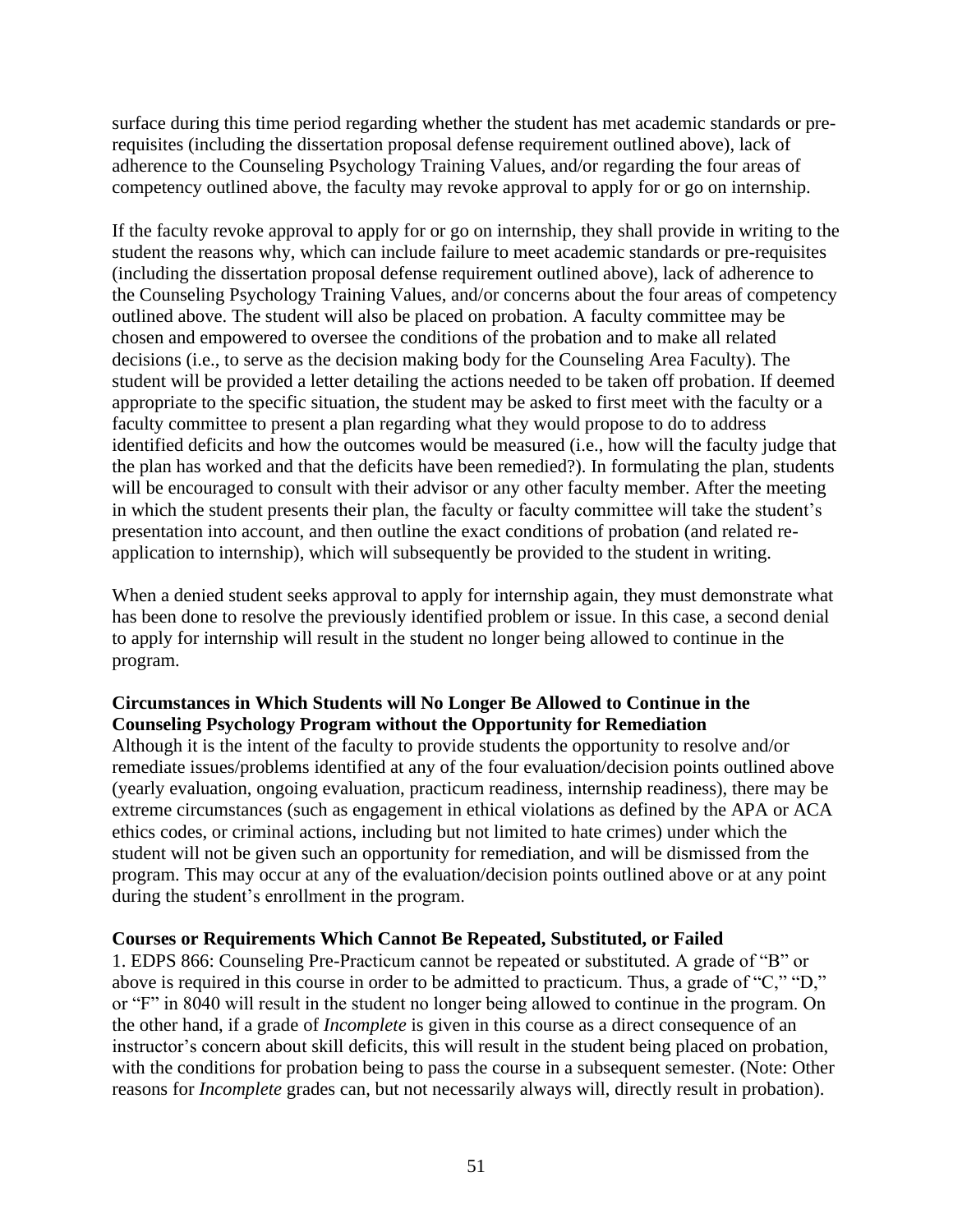In addition, as deemed appropriate by the instructor, the procedures used when a student is denied admission to practicum (see third and fourth paragraphs under *Evaluation for Readiness to Enter Practicum or Field Placement* above) may also be used to delineate additional conditions for probation.

2. A grade of "No Pass" in any EDPS 997G or EDPS 997A course (practicum), or EDPS 997B course (field placement) will result in a student no longer being allowed to continue in the program. It is also important to note that if during any practicum or field placement course, the instructor or supervisor has serious concerns about client welfare, the student may be barred from seeing clients. If this occurs, the instructor may choose to give the student an *Incomplete*  grade for the course, which will result in the student being placed on probation, as will any *Incomplete* given as a direct consequence of an instructor's concern about skill deficits. The procedures used in this case will be the same as those used when a student is denied admission to practicum (see third and fourth paragraphs under *Evaluation for Readiness to Enter Practicum or Field Placement* above). Alternatively, the instructor may assign a grade of "No Pass" for the course; as noted above, a grade of "No Pass" in any practicum or field placement course will result in the student not being allowed to continue in the program.

3. A grade of "No Pass" in EDPS 959 (Pre-doctoral Internship) will result in a student no longer being allowed to continue in the program. Please note that for Internship, a grade of Incomplete will be given for the initial semesters and upon successfully completing the Internship, these Incomplete grades will be changed to a Satisfactory Grade. (Please note that these Incomplete grades are not treated the same as Incomplete grades given for skill deficit reasons in practicum or field placement, which result in academic probation, as described at other points in this document).

## **Important Note: If a student does not agree with any faculty decisions regarding dismissal outlined above, they may use the existing Department Policy on Dismissals and Appeals.**

By signing this document, I agree that I have read and been informed of the *Procedures and Policies Regarding Comprehensive Assessments of Student Competencies while Enrolled in the Counseling Psychology Graduate Program.*

Signature:

Date:

 $1$  For this probation and all other probations referred to in this document, the faculty may recommend personal counseling as part of the conditions of probation, and may also, as appropriate, ask for a release of information so that communication with the therapist may occur.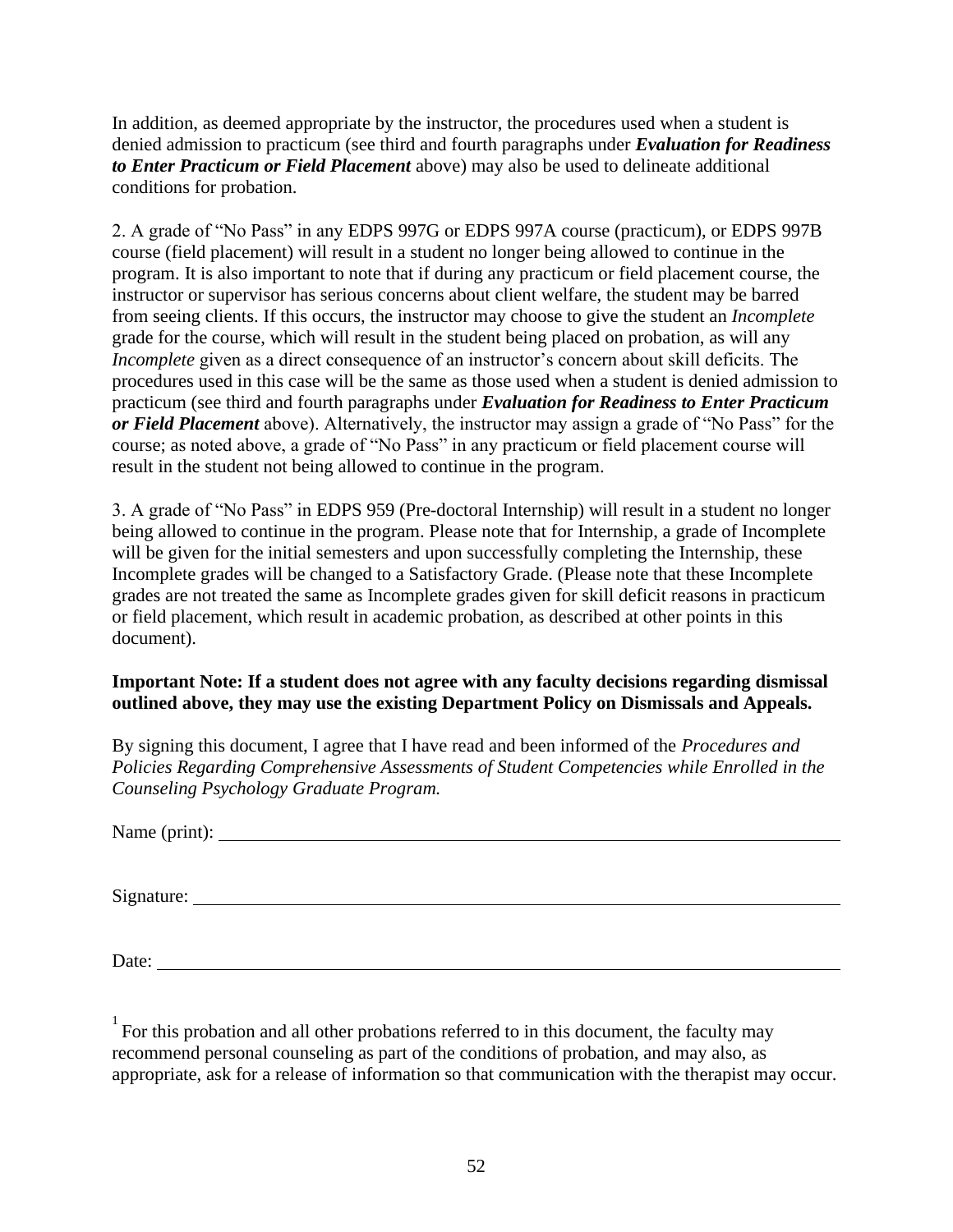## **APPENDIX E - Competency Benchmarks in Professional Psychology Ratings Form**

Trainee Name:

Name of Placement: Date Evaluation Completed: Name of Person Completing Form (please include highest degree earned): Licensed Psychologist: Yes No Was this trainee supervised by individuals also under your supervision? Yes No Type of Review: Initial Review Mid-placement review Final Review Other (please describe): Dates of Training Experience this Review Covers: \_\_\_\_\_ Training Level of Person Being Assessed: Year in Doctoral Program: Intern:

Support for this project was provided by APA and the ASPPB Foundation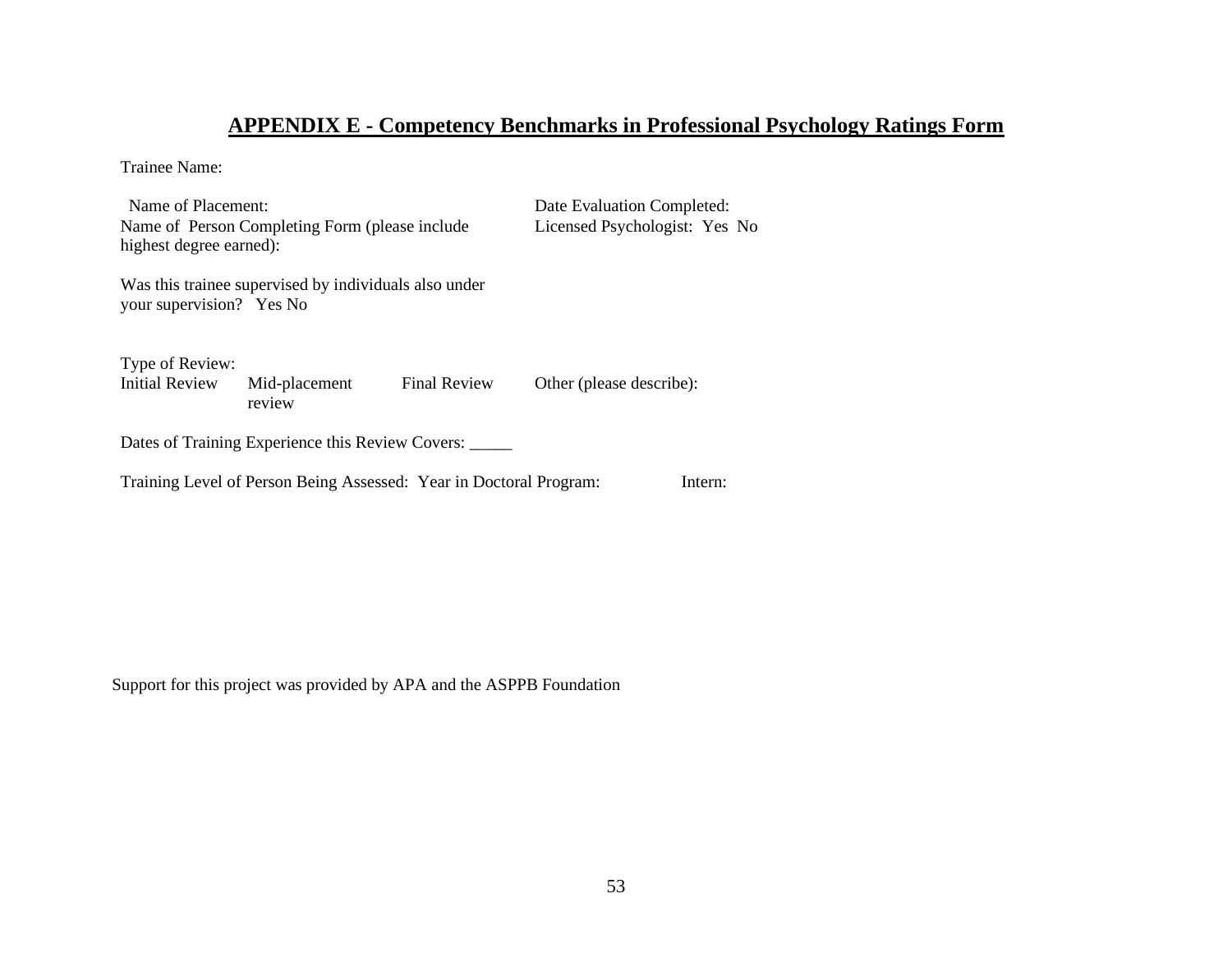**Select the column corresponding to the training level of the person being assessed, and rate items in that column using the using the following frequency scale:**

| $N = N$<br>''arelv | iometimes | )†ter | lmosi<br>A Iways | $\mathbf{W}$ |
|--------------------|-----------|-------|------------------|--------------|
|                    |           |       |                  |              |
|                    |           |       |                  | _____<br>___ |

**If you have not had the opportunity to observe a behavior in question, please indicate this by circling** "No Opportunity to Observe" [N/O].

**Near the end of the rating form, you will have the opportunity to provide a narrative evaluation of the trainee's current level of competence.** 

#### **PROFESSIONALISM**

**Professional Values and Attitudes:** as evidenced in behavior and comportment that reflect the values and attitudes of psychology. **READINESS FOR PRACTICUM READINESS FOR INTERNSHIP READINESS FOR ENTRY TO PRACTICE 1. Integrity -** Honesty, personal responsibility and adherence to professional values **Understands professional values; honest, responsible** 0 1 2 3 4 [N/O] **Adherence to professional values infuses work as psychologist-in-training; recognizes situations that challenge adherence to professional values**  $0 \t 1 \t 2 \t 3 \t 4 \t [N/O]$ **Monitors and independently resolves situations that challenge professional values and integrity** 0 1 2 3 4 [N/O] **2. Deportment Understands how to conduct oneself in a professional manner** 0 1 2 3 4 [N/O] **Communication and physical conduct (including attire) is professionally appropriate, across different settings** 0 1 2 3 4 [N/O] **Conducts self in a professional manner across settings and situations**  0 1 2 3 4 [N/O] **3. Accountability Accountable and reliable**  0 1 2 3 4 [N/O] **Accepts responsibility for own actions**  0 1 2 3 4 [N/O] **Independently accepts personal responsibility across settings and contexts** 0 1 2 3 4 [N/O]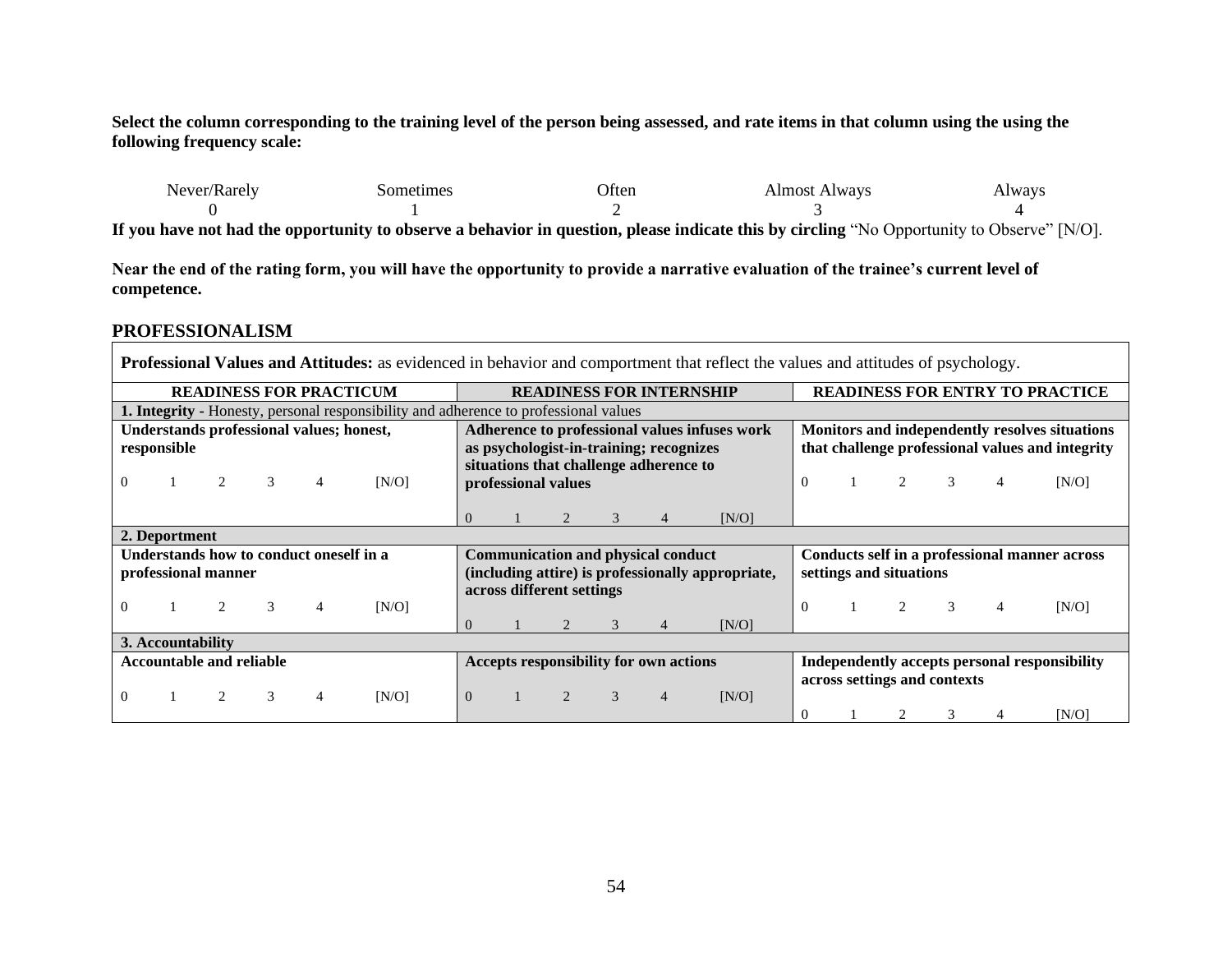$N = 0$  **Sometimes = 1 Often = 2 Almost Always = 3 Always = 4 No Opp. = [N/O]** 

| <b>READINESS FOR PRACTICUM</b>                                                               | <b>READINESS FOR INTERNSHIP</b>                                                                                                                        | <b>READINESS FOR ENTRY TO PRACTICE</b>                   |  |  |  |  |
|----------------------------------------------------------------------------------------------|--------------------------------------------------------------------------------------------------------------------------------------------------------|----------------------------------------------------------|--|--|--|--|
| 4. Concern for the welfare of others                                                         |                                                                                                                                                        |                                                          |  |  |  |  |
| Demonstrates awareness of the need to uphold                                                 | Acts to understand and safeguard the welfare                                                                                                           | Independently acts to safeguard the welfare of           |  |  |  |  |
| and protect the welfare of others                                                            | of others                                                                                                                                              | others                                                   |  |  |  |  |
|                                                                                              |                                                                                                                                                        |                                                          |  |  |  |  |
| $\overline{0}$<br>[N/O]<br>1<br>2<br>4                                                       | $\mathbf{0}$<br>3<br>2<br>$\overline{4}$<br>[N/O]                                                                                                      | $\overline{0}$<br>2<br>3<br>$\overline{4}$<br>[N/O]<br>1 |  |  |  |  |
|                                                                                              |                                                                                                                                                        |                                                          |  |  |  |  |
| 5. Professional Identity                                                                     |                                                                                                                                                        |                                                          |  |  |  |  |
| Demonstrates beginning understanding of self as                                              | Displays emerging professional identity as                                                                                                             | Displays consolidation of professional identity          |  |  |  |  |
| professional; "thinking like a psychologist"                                                 | psychologist; uses resources (e.g., supervision,                                                                                                       | as a psychologist; demonstrates knowledge                |  |  |  |  |
|                                                                                              | literature) for professional development                                                                                                               | about issues central to the field; integrates            |  |  |  |  |
| $\overline{0}$<br>2<br>3<br>[N/O]<br>1<br>4                                                  |                                                                                                                                                        | science and practice                                     |  |  |  |  |
|                                                                                              | $\theta$<br>[N/O]<br>2<br>3                                                                                                                            |                                                          |  |  |  |  |
|                                                                                              |                                                                                                                                                        | 0<br>2<br>3<br>4<br>1                                    |  |  |  |  |
|                                                                                              |                                                                                                                                                        | [N/O]                                                    |  |  |  |  |
|                                                                                              | Individual and Cultural Diversity: Awareness, sensitivity and skills in working professionally with diverse individuals, groups and communities who    |                                                          |  |  |  |  |
|                                                                                              | represent various cultural and personal background and characteristics defined broadly and consistent with APA policy.                                 |                                                          |  |  |  |  |
|                                                                                              | 6. Self as Shaped by Individual and Cultural Diversity (e.g., cultural, individual, and role differences, including those based on age, gender, gender |                                                          |  |  |  |  |
|                                                                                              | identity, race, ethnicity, culture, national origin, religion, sexual orientation, disability, language, and socioeconomic status) and Context         |                                                          |  |  |  |  |
|                                                                                              |                                                                                                                                                        |                                                          |  |  |  |  |
| Demonstrates knowledge, awareness, and                                                       | Monitors and applies knowledge of self as a                                                                                                            | Independently monitors and applies knowledge             |  |  |  |  |
| understanding of one's own dimensions of                                                     | cultural being in assessment, treatment, and                                                                                                           | of self as a cultural being in assessment,               |  |  |  |  |
| diversity and attitudes towards diverse others                                               | consultation                                                                                                                                           | treatment, and consultation                              |  |  |  |  |
|                                                                                              |                                                                                                                                                        |                                                          |  |  |  |  |
| $\Omega$<br>2<br>[N/O]<br>$\mathbf{1}$<br>3<br>4                                             | $\overline{0}$<br>[N/O]<br>$\overline{1}$<br>2<br>3<br>$\overline{4}$                                                                                  | $\Omega$<br>2<br>3<br>4                                  |  |  |  |  |
|                                                                                              |                                                                                                                                                        | [N/O]                                                    |  |  |  |  |
| 7. Others as Shaped by Individual and Cultural Diversity and Context                         |                                                                                                                                                        |                                                          |  |  |  |  |
| Demonstrates knowledge, awareness, and                                                       | Applies knowledge of others as cultural beings                                                                                                         | Independently monitors and applies knowledge             |  |  |  |  |
| understanding of other individuals as cultural                                               | in assessment, treatment, and consultation                                                                                                             | of others as cultural beings in assessment,              |  |  |  |  |
| beings                                                                                       |                                                                                                                                                        | treatment, and consultation                              |  |  |  |  |
|                                                                                              | $\overline{0}$<br>2<br>3<br>[N/O]<br>$\mathbf{1}$<br>$\overline{4}$                                                                                    |                                                          |  |  |  |  |
| 2<br>[N/O]<br>$\overline{0}$<br>3<br>4<br>$\mathbf{1}$                                       |                                                                                                                                                        | $\Omega$<br>2<br>3<br>1<br>4                             |  |  |  |  |
|                                                                                              |                                                                                                                                                        | [N/O]                                                    |  |  |  |  |
| 8. Interaction of Self and Others as Shaped by Individual and Cultural Diversity and Context |                                                                                                                                                        |                                                          |  |  |  |  |
| Demonstrates knowledge, awareness, and                                                       | Applies knowledge of the role of culture in                                                                                                            | Independently monitors and applies knowledge             |  |  |  |  |
| understanding of interactions between self and                                               | interactions in assessment, treatment, and                                                                                                             | of diversity in others as cultural beings in             |  |  |  |  |
| diverse others                                                                               | consultation of diverse others                                                                                                                         | assessment, treatment, and consultation                  |  |  |  |  |
|                                                                                              |                                                                                                                                                        |                                                          |  |  |  |  |
| $\overline{0}$<br>3<br>$\overline{4}$<br>[N/O]<br>1<br>2                                     | $\mathbf{0}$<br>3<br>2<br>$\overline{4}$<br>[N/O]                                                                                                      | 3<br>$\overline{0}$<br>2<br>4<br>[N/O]                   |  |  |  |  |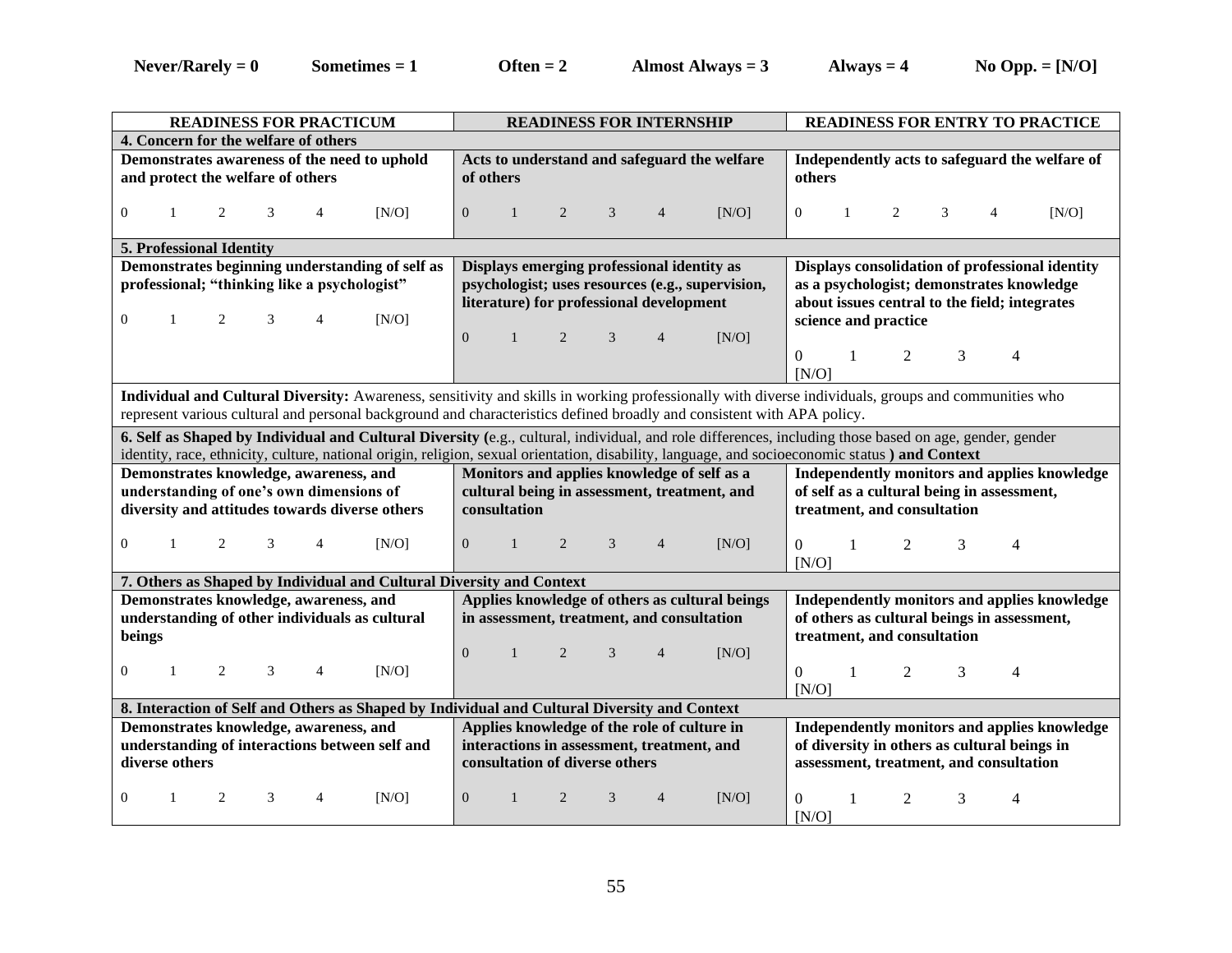| <b>READINESS FOR PRACTICUM</b>                                            | <b>READINESS FOR INTERNSHIP</b>                                                                                                          | <b>READINESS FOR ENTRY TO PRACTICE</b>          |  |  |  |  |
|---------------------------------------------------------------------------|------------------------------------------------------------------------------------------------------------------------------------------|-------------------------------------------------|--|--|--|--|
| 9. Applications based on Individual and Cultural Context                  |                                                                                                                                          |                                                 |  |  |  |  |
| Demonstrates basic knowledge of and sensitivity                           | Applies knowledge, sensitivity, and                                                                                                      | Applies knowledge, skills, and attitudes        |  |  |  |  |
| to the scientific, theoretical, and contextual                            | understanding regarding ICD issues to work                                                                                               | regarding dimensions of diversity to            |  |  |  |  |
| issues related to ICD (as defined by APA policy)                          | effectively with diverse others in assessment,                                                                                           | professional work                               |  |  |  |  |
| as they apply to professional psychology.                                 | treatment, and consultation                                                                                                              |                                                 |  |  |  |  |
| Understands the need to consider ICD issues in                            |                                                                                                                                          | $\Omega$<br>[N/O]<br>2<br>3<br>4                |  |  |  |  |
| all aspects of professional psychology work (e.g.,                        | $\overline{0}$<br>[N/O]<br>$\mathbf{1}$<br>2<br>3<br>$\overline{4}$                                                                      |                                                 |  |  |  |  |
| assessment, treatment, research, relationships                            |                                                                                                                                          |                                                 |  |  |  |  |
| with colleagues)                                                          |                                                                                                                                          |                                                 |  |  |  |  |
|                                                                           |                                                                                                                                          |                                                 |  |  |  |  |
| [N/O]<br>$\overline{0}$<br>2<br>3<br>4                                    |                                                                                                                                          |                                                 |  |  |  |  |
|                                                                           | Ethical Legal Standards and Policy: Application of ethical concepts and awareness of legal issues regarding professional activities with |                                                 |  |  |  |  |
| individuals, groups, and organizations.                                   |                                                                                                                                          |                                                 |  |  |  |  |
| 10. Knowledge of Ethical, Legal and Professional Standards and Guidelines |                                                                                                                                          |                                                 |  |  |  |  |
| Demonstrates basic knowledge of the principles                            | Demonstrates intermediate level knowledge                                                                                                | Demonstrates advanced knowledge and             |  |  |  |  |
| of the APA Ethical Principles and Code of                                 | and understanding of the APA Ethical                                                                                                     | application of the APA Ethical Principles and   |  |  |  |  |
| Conduct [ethical practice and basic skills in                             | Principles and Code of Conduct and other                                                                                                 | Code of Conduct and other relevant ethical,     |  |  |  |  |
| ethical decision making]; demonstrates                                    | relevant ethical/professional codes, standards                                                                                           | legal and professional standards and guidelines |  |  |  |  |
|                                                                           |                                                                                                                                          |                                                 |  |  |  |  |
| beginning level knowledge of legal and                                    | and guidelines, laws, statutes, rules, and                                                                                               |                                                 |  |  |  |  |
| regulatory issues in the practice of psychology                           | regulations                                                                                                                              | $\theta$<br>2<br>3<br>[N/O]<br>4                |  |  |  |  |
| that apply to practice while placed at practicum                          |                                                                                                                                          |                                                 |  |  |  |  |
| setting                                                                   | $\overline{0}$<br>2<br>3<br>[N/O]<br>$\overline{4}$                                                                                      |                                                 |  |  |  |  |
|                                                                           |                                                                                                                                          |                                                 |  |  |  |  |
| $\overline{2}$<br>3<br>[N/O]<br>$\Omega$<br>$\overline{4}$                |                                                                                                                                          |                                                 |  |  |  |  |
| 11. Awareness and Application of Ethical Decision Making                  |                                                                                                                                          |                                                 |  |  |  |  |
| Demonstrates awareness of the importance of                               | Demonstrates knowledge and application of an                                                                                             | Independently utilizes an ethical decision-     |  |  |  |  |
| applying an ethical decision model to practice                            | ethical decision-making model; applies relevant                                                                                          | making model in professional work               |  |  |  |  |
|                                                                           | elements of ethical decision making to a                                                                                                 |                                                 |  |  |  |  |
| [N/O]<br>$\theta$<br>2<br>3<br>4                                          | dilemma                                                                                                                                  | $\Omega$<br>2<br>[N/O]<br>3<br>4                |  |  |  |  |
|                                                                           |                                                                                                                                          |                                                 |  |  |  |  |
|                                                                           | [N/O]<br>$\Omega$<br>2<br>3<br>$\overline{4}$                                                                                            |                                                 |  |  |  |  |
| <b>12. Ethical Conduct</b>                                                |                                                                                                                                          |                                                 |  |  |  |  |
| Displays ethical attitudes and values                                     | Integrates own moral principles/ethical values                                                                                           | Independently integrates ethical and legal      |  |  |  |  |
|                                                                           | in professional conduct                                                                                                                  | standards with all competencies                 |  |  |  |  |
| [N/O]<br>$\Omega$<br>2<br>3<br>4                                          | $\overline{0}$<br>2<br>3<br>[N/O]<br>4                                                                                                   | $\overline{0}$<br>[N/O]<br>2<br>3<br>-1<br>4    |  |  |  |  |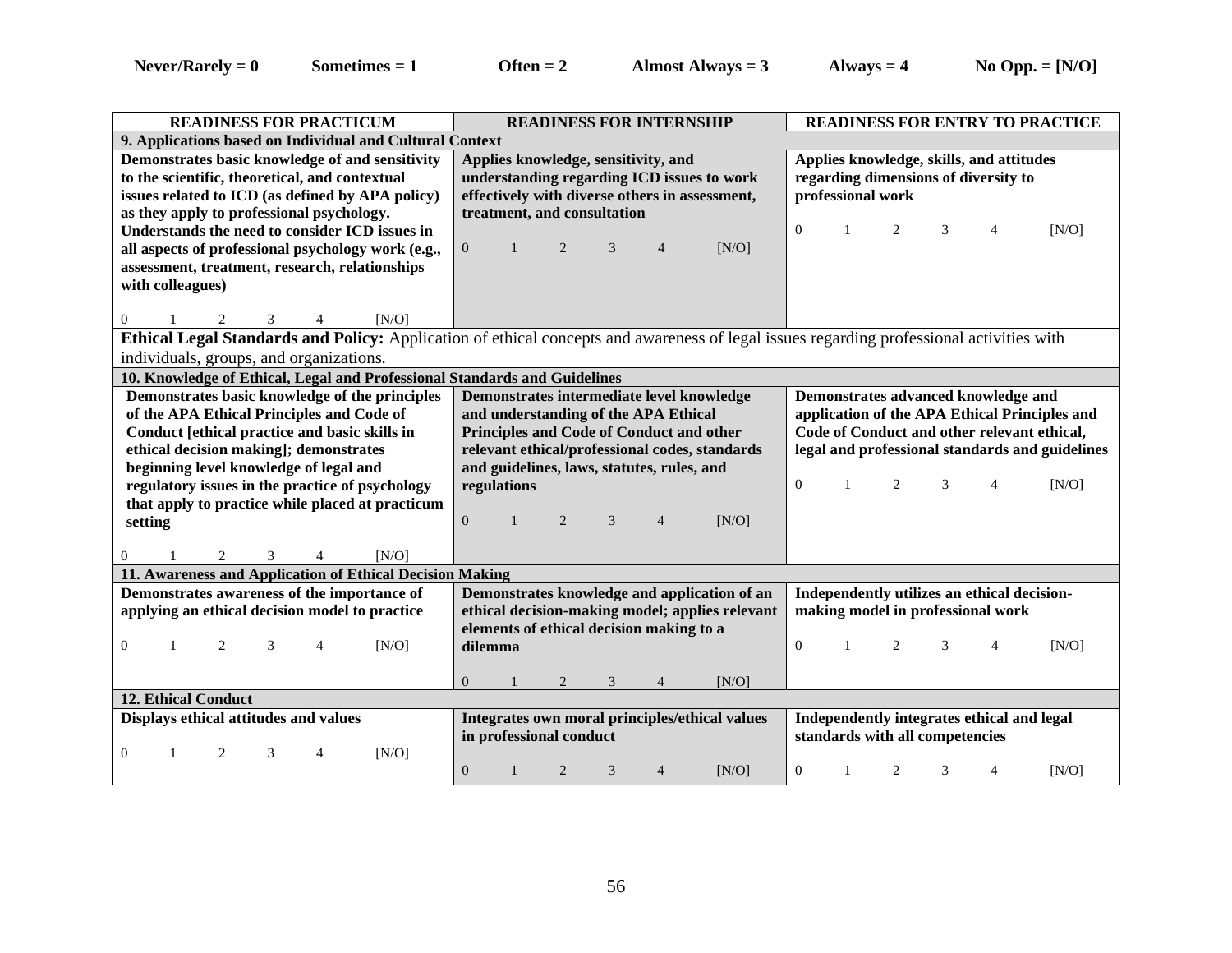| Reflective Practice/Self-Assessment/Self-Care: Practice conducted with personal and professional self-awareness and reflection; with |                                               |                                                                                                       |                            |                          |                                                  |                                                   |                                                    |  |                |   |                                        |                                                |  |
|--------------------------------------------------------------------------------------------------------------------------------------|-----------------------------------------------|-------------------------------------------------------------------------------------------------------|----------------------------|--------------------------|--------------------------------------------------|---------------------------------------------------|----------------------------------------------------|--|----------------|---|----------------------------------------|------------------------------------------------|--|
| awareness of competencies; with appropriate self-care.                                                                               |                                               |                                                                                                       |                            |                          |                                                  |                                                   |                                                    |  |                |   |                                        |                                                |  |
| <b>READINESS FOR PRACTICUM</b>                                                                                                       | <b>READINESS FOR INTERNSHIP</b>               |                                                                                                       |                            |                          |                                                  |                                                   |                                                    |  |                |   | <b>READINESS FOR ENTRY TO PRACTICE</b> |                                                |  |
| <b>13. Reflective Practice</b>                                                                                                       |                                               |                                                                                                       |                            |                          |                                                  |                                                   |                                                    |  |                |   |                                        |                                                |  |
| Displays basic mindfulness and self-awareness;                                                                                       |                                               | Displays broadened self-awareness; utilizes                                                           |                            |                          |                                                  |                                                   | Demonstrates reflectivity in context of            |  |                |   |                                        |                                                |  |
| displays basic reflectivity regarding professional                                                                                   |                                               | self- monitoring; displays reflectivity regarding                                                     |                            |                          |                                                  |                                                   | professional practice (reflection-in-action); acts |  |                |   |                                        |                                                |  |
| practice (reflection-on-action)                                                                                                      | professional practice (reflection-on-action); |                                                                                                       |                            |                          | upon reflection; uses self as a therapeutic tool |                                                   |                                                    |  |                |   |                                        |                                                |  |
|                                                                                                                                      |                                               |                                                                                                       |                            |                          | uses resources to enhance reflectivity;          |                                                   |                                                    |  |                |   |                                        |                                                |  |
| [N/O]<br>$\overline{0}$<br>2                                                                                                         |                                               |                                                                                                       |                            |                          |                                                  | demonstrates elements of reflection-in-action     | $\overline{0}$                                     |  | 2              | 3 | $\overline{4}$                         | [N/O]                                          |  |
|                                                                                                                                      |                                               |                                                                                                       |                            |                          |                                                  |                                                   |                                                    |  |                |   |                                        |                                                |  |
|                                                                                                                                      | $\overline{0}$                                |                                                                                                       | 2                          | 3                        | 4                                                | [N/O]                                             |                                                    |  |                |   |                                        |                                                |  |
| 14. Self-Assessment                                                                                                                  |                                               |                                                                                                       |                            |                          |                                                  |                                                   |                                                    |  |                |   |                                        |                                                |  |
| Demonstrates knowledge of core competencies;                                                                                         |                                               |                                                                                                       |                            |                          |                                                  | Demonstrates broad, accurate self-assessment      |                                                    |  |                |   |                                        | Accurately self-assesses competence in all     |  |
| engages in initial self-assessment re:                                                                                               |                                               |                                                                                                       |                            |                          | of competence; consistently monitors and         |                                                   |                                                    |  |                |   | competency domains; integrates self-   |                                                |  |
| competencies                                                                                                                         |                                               |                                                                                                       |                            |                          |                                                  |                                                   | assessment in practice; recognizes limits of       |  |                |   |                                        |                                                |  |
|                                                                                                                                      |                                               | evaluates practice activities; works to recognize<br>limits of knowledge/skills, and to seek means to |                            |                          |                                                  |                                                   |                                                    |  |                |   |                                        | knowledge/skills and acts to address them; has |  |
|                                                                                                                                      |                                               |                                                                                                       |                            | enhance knowledge/skills |                                                  |                                                   |                                                    |  |                |   |                                        |                                                |  |
| 2<br>3<br>[N/O]<br>$\Omega$<br>4                                                                                                     |                                               |                                                                                                       |                            |                          |                                                  |                                                   |                                                    |  |                |   |                                        | extended plan to enhance knowledge/skills      |  |
|                                                                                                                                      |                                               |                                                                                                       |                            |                          |                                                  |                                                   |                                                    |  |                |   |                                        |                                                |  |
|                                                                                                                                      | $\Omega$                                      |                                                                                                       |                            | 3                        |                                                  | [N/O]                                             | $\overline{0}$                                     |  | 2              | 3 | 4                                      | [N/O]                                          |  |
| <b>15. Self-Care</b> (attention to personal health and well-being to assure effective professional functioning)                      |                                               |                                                                                                       |                            |                          |                                                  |                                                   |                                                    |  |                |   |                                        |                                                |  |
| Understands the importance of self-care in                                                                                           |                                               |                                                                                                       |                            |                          | Monitors issues related to self-care with        |                                                   |                                                    |  |                |   |                                        | Self-monitors issues related to self-care and  |  |
| effective practice; demonstrates knowledge of                                                                                        |                                               |                                                                                                       |                            |                          |                                                  | supervisor; understands the central role of self- |                                                    |  |                |   |                                        | promptly intervenes when disruptions occur     |  |
| self-care methods; attends to self-care                                                                                              |                                               |                                                                                                       | care to effective practice |                          |                                                  |                                                   |                                                    |  |                |   |                                        |                                                |  |
|                                                                                                                                      |                                               |                                                                                                       |                            |                          |                                                  |                                                   | $\Omega$                                           |  | $\overline{2}$ | 3 | $\overline{4}$                         | [N/O]                                          |  |
| $\Omega$<br>2<br>3<br>[N/O]<br>4                                                                                                     | $\overline{0}$                                |                                                                                                       | 2                          | 3                        | $\overline{4}$                                   | [N/O]                                             |                                                    |  |                |   |                                        |                                                |  |
| 16. Participation in Supervision Process                                                                                             |                                               |                                                                                                       |                            |                          |                                                  |                                                   |                                                    |  |                |   |                                        |                                                |  |
| Demonstrates straightforward, truthful, and                                                                                          |                                               |                                                                                                       |                            |                          | <b>Effectively participates in supervision</b>   |                                                   |                                                    |  |                |   |                                        | Independently seeks supervision when needed    |  |
| respectful communication in supervisory                                                                                              |                                               |                                                                                                       |                            |                          |                                                  |                                                   |                                                    |  |                |   |                                        |                                                |  |
| relationship                                                                                                                         | $\Omega$                                      |                                                                                                       | 2                          | 3                        | $\overline{4}$                                   | [N/O]                                             | $\theta$                                           |  | 2              | 3 | 4                                      | [N/O]                                          |  |
| [N/O]                                                                                                                                |                                               |                                                                                                       |                            |                          |                                                  |                                                   |                                                    |  |                |   |                                        |                                                |  |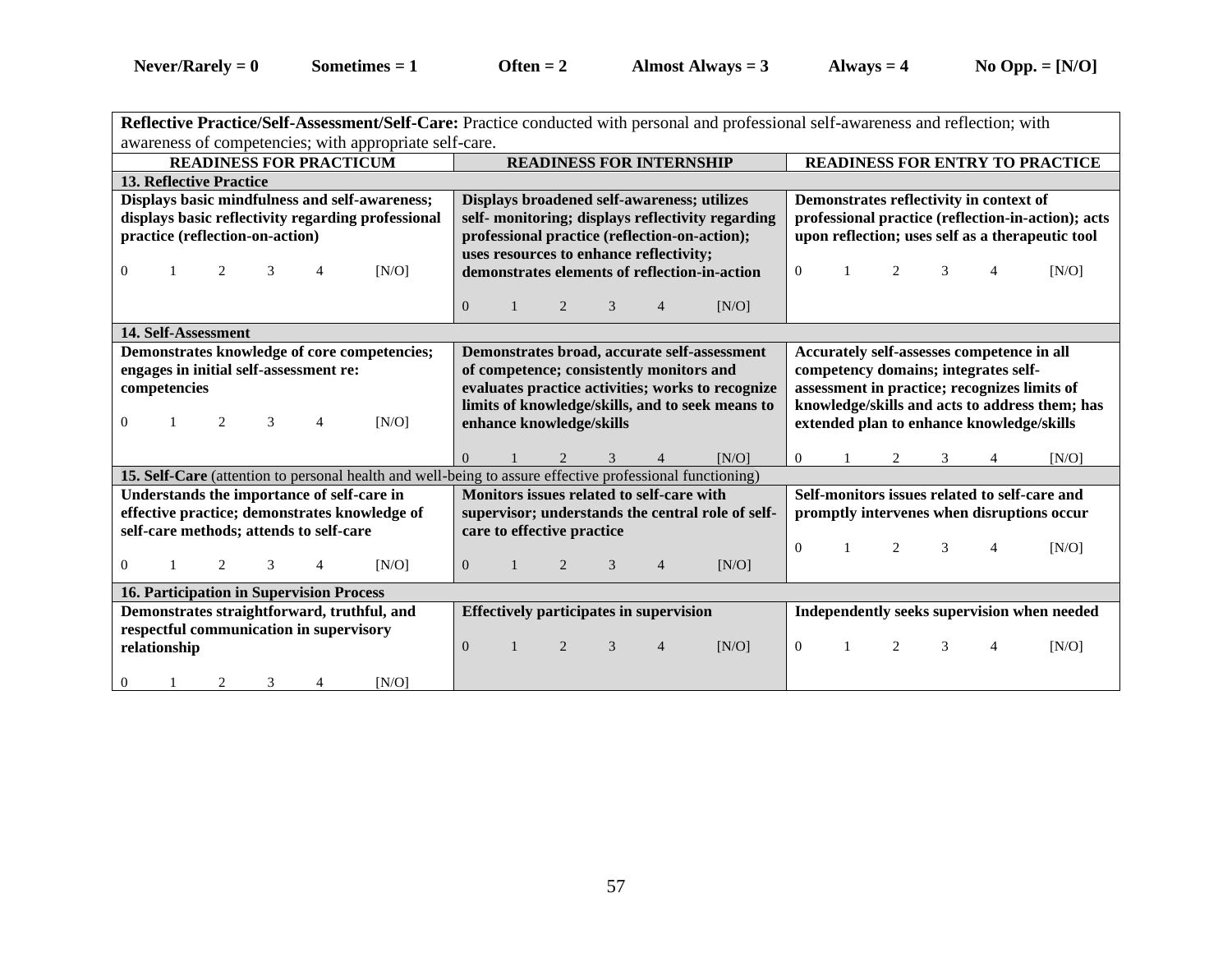## **RELATIONAL**

| <b>READINESS FOR PRACTICUM</b><br><b>READINESS FOR INTERNSHIP</b><br>1. Interpersonal Relationships<br>Forms and maintains productive and respectful<br>Displays interpersonal skills<br>relationships with clients, peers/colleagues,<br>with a wide range of clients, colleagues,<br>[N/O]<br>organizations and communities<br>3<br>supervisors and professionals from other<br>$\Omega$<br>$\overline{4}$<br>disciplines<br>3<br>$\Omega$<br>4<br>$\Omega$<br>3<br>[N/O]<br>2. Affective Skills |                                  | <b>Relationships:</b> Relate effectively and meaningfully with individuals, groups, and/or communities.                                              |  |
|----------------------------------------------------------------------------------------------------------------------------------------------------------------------------------------------------------------------------------------------------------------------------------------------------------------------------------------------------------------------------------------------------------------------------------------------------------------------------------------------------|----------------------------------|------------------------------------------------------------------------------------------------------------------------------------------------------|--|
|                                                                                                                                                                                                                                                                                                                                                                                                                                                                                                    |                                  | <b>READINESS FOR ENTRY TO PRACTICE</b>                                                                                                               |  |
|                                                                                                                                                                                                                                                                                                                                                                                                                                                                                                    |                                  |                                                                                                                                                      |  |
|                                                                                                                                                                                                                                                                                                                                                                                                                                                                                                    |                                  | Develops and maintains effective relationships                                                                                                       |  |
|                                                                                                                                                                                                                                                                                                                                                                                                                                                                                                    |                                  | [N/O]                                                                                                                                                |  |
|                                                                                                                                                                                                                                                                                                                                                                                                                                                                                                    |                                  |                                                                                                                                                      |  |
| advanced interpersonal skills<br>satisfactorily; provides effective feedback to<br>2<br>[N/O]<br>3<br>$\overline{4}$<br>others and receives feedback nondefensively<br>$\Omega$<br>2<br>$\Omega$<br>3<br>$\overline{4}$<br>3<br>$\theta$<br>2<br>[N/O]<br>4                                                                                                                                                                                                                                        | <b>Displays affective skills</b> | <b>Negotiates differences and handles conflict</b><br><b>Manages difficult communication; possesses</b><br>[N/O]                                     |  |
| <b>3. Expressive Skills</b>                                                                                                                                                                                                                                                                                                                                                                                                                                                                        |                                  |                                                                                                                                                      |  |
| Communicates ideas, feelings, and information<br>Communicates clearly using verbal, nonverbal,<br>Verbal, nonverbal, and written<br>clearly using verbal, nonverbal, and written<br>and written skills in a professional context;<br>demonstrates clear understanding and use of<br>skills<br>professional language<br>2<br>[N/O]<br>3<br>$\Omega$<br>$\overline{4}$<br>language and concepts<br>$\theta$<br>$\mathcal{D}_{\mathcal{L}}$<br>$\mathcal{R}$<br>[N/O]<br>2<br>3<br>0<br>4             |                                  | communications are informative, articulate,<br>succinct, sophisticated, and well-integrated;<br>demonstrates thorough grasp of professional<br>[N/O] |  |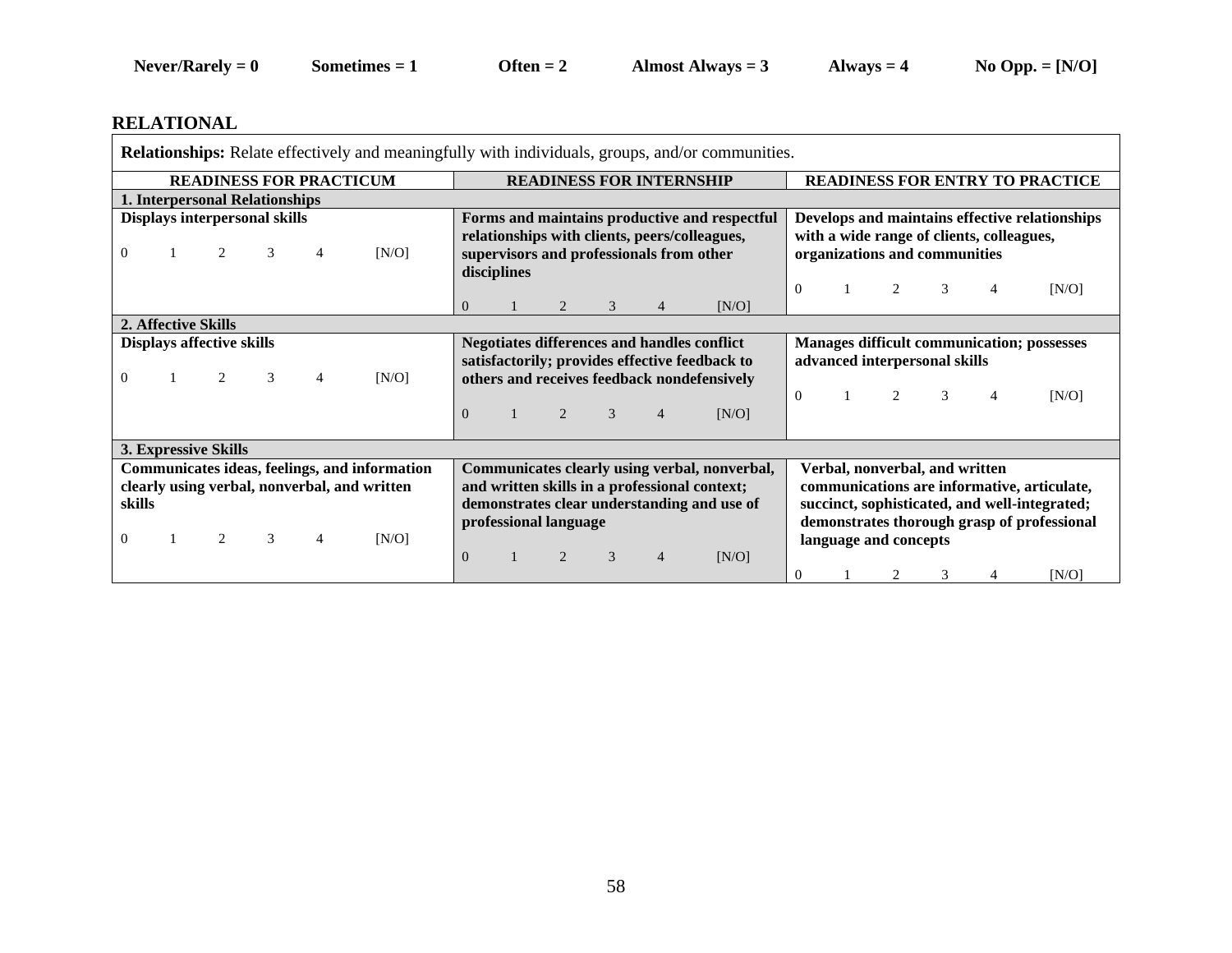## **SCIENCE**

| Scientific Knowledge and Methods: Understanding of research, research methodology, techniques of data collection and analysis, biological    |                                                     |                                                   |  |  |  |  |  |  |
|----------------------------------------------------------------------------------------------------------------------------------------------|-----------------------------------------------------|---------------------------------------------------|--|--|--|--|--|--|
| bases of behavior, cognitive-affective bases of behavior, and development across the lifespan. Respect for scientifically derived knowledge. |                                                     |                                                   |  |  |  |  |  |  |
| <b>READINESS FOR PRACTICUM</b>                                                                                                               | <b>READINESS FOR INTERNSHIP</b>                     | <b>READINESS FOR ENTRY TO PRACTICE</b>            |  |  |  |  |  |  |
| 1. Scientific Mindedness                                                                                                                     |                                                     |                                                   |  |  |  |  |  |  |
| Displays critical scientific thinking                                                                                                        | Values and applies scientific methods to            | Independently applies scientific methods to       |  |  |  |  |  |  |
|                                                                                                                                              | professional practice                               | practice                                          |  |  |  |  |  |  |
| [N/O]<br>$\overline{0}$<br>2                                                                                                                 |                                                     |                                                   |  |  |  |  |  |  |
|                                                                                                                                              | $\overline{0}$<br>[N/O]                             | [N/O]<br>2<br>3<br>$\overline{0}$                 |  |  |  |  |  |  |
| 2. Scientific Foundation of Psychology                                                                                                       |                                                     |                                                   |  |  |  |  |  |  |
| Demonstrates understanding of psychology as a                                                                                                | Demonstrates intermediate level knowledge of        | Demonstrates advanced level knowledge of          |  |  |  |  |  |  |
| science                                                                                                                                      | core science (i.e., scientific bases of behavior)   | core science (i.e., scientific bases of behavior) |  |  |  |  |  |  |
|                                                                                                                                              |                                                     |                                                   |  |  |  |  |  |  |
| [N/O]<br>0                                                                                                                                   | [N/O]<br>$\overline{0}$<br>3                        | [N/O]<br>2<br>3<br>0                              |  |  |  |  |  |  |
| 3. Scientific Foundation of Professional Practice                                                                                            |                                                     |                                                   |  |  |  |  |  |  |
| Understands the scientific foundation of                                                                                                     | Demonstrates knowledge, understanding, and          | Independently applies knowledge and               |  |  |  |  |  |  |
| professional practice                                                                                                                        | application of the concept of evidence-based        | understanding of scientific foundations to        |  |  |  |  |  |  |
|                                                                                                                                              | practice                                            | practice                                          |  |  |  |  |  |  |
| [N/O]<br>$\Omega$<br>2<br>3<br>$\overline{4}$                                                                                                |                                                     |                                                   |  |  |  |  |  |  |
|                                                                                                                                              | [N/O]<br>$\Omega$<br>2<br>3<br>$\overline{4}$       | IN/O<br>3                                         |  |  |  |  |  |  |
| Research/Evaluation: Generating research that contributes to the professional knowledge base and/or evaluates the effectiveness of various   |                                                     |                                                   |  |  |  |  |  |  |
| professional activities                                                                                                                      |                                                     |                                                   |  |  |  |  |  |  |
| 4. Scientific Approach to Knowledge Generation                                                                                               |                                                     |                                                   |  |  |  |  |  |  |
| Participates effectively in scientific endeavors                                                                                             | Demonstrates development of skills and habits       | <b>Generates knowledge</b>                        |  |  |  |  |  |  |
| when available                                                                                                                               | in seeking, applying, and evaluating theoretical    |                                                   |  |  |  |  |  |  |
|                                                                                                                                              | and research knowledge relevant to the              | $\Omega$<br>2<br>3<br>$\overline{4}$<br>[N/O]     |  |  |  |  |  |  |
| [N/O]<br>2<br>$\theta$<br>3<br>4                                                                                                             | practice of psychology                              |                                                   |  |  |  |  |  |  |
|                                                                                                                                              |                                                     |                                                   |  |  |  |  |  |  |
|                                                                                                                                              | [N/O]<br>$\overline{0}$                             |                                                   |  |  |  |  |  |  |
| 5. Application of Scientific Method to Practice                                                                                              |                                                     |                                                   |  |  |  |  |  |  |
| No expectation at this level                                                                                                                 | Demonstrates knowledge of application of            | Applies scientific methods of evaluating          |  |  |  |  |  |  |
|                                                                                                                                              | scientific methods to evaluating practices,         | practices, interventions, and programs            |  |  |  |  |  |  |
|                                                                                                                                              | interventions, and programs                         |                                                   |  |  |  |  |  |  |
|                                                                                                                                              |                                                     | $\Omega$<br>[N/O]<br>2<br>3<br>4                  |  |  |  |  |  |  |
|                                                                                                                                              | $\overline{0}$<br>2<br>3<br>[N/O]<br>$\overline{4}$ |                                                   |  |  |  |  |  |  |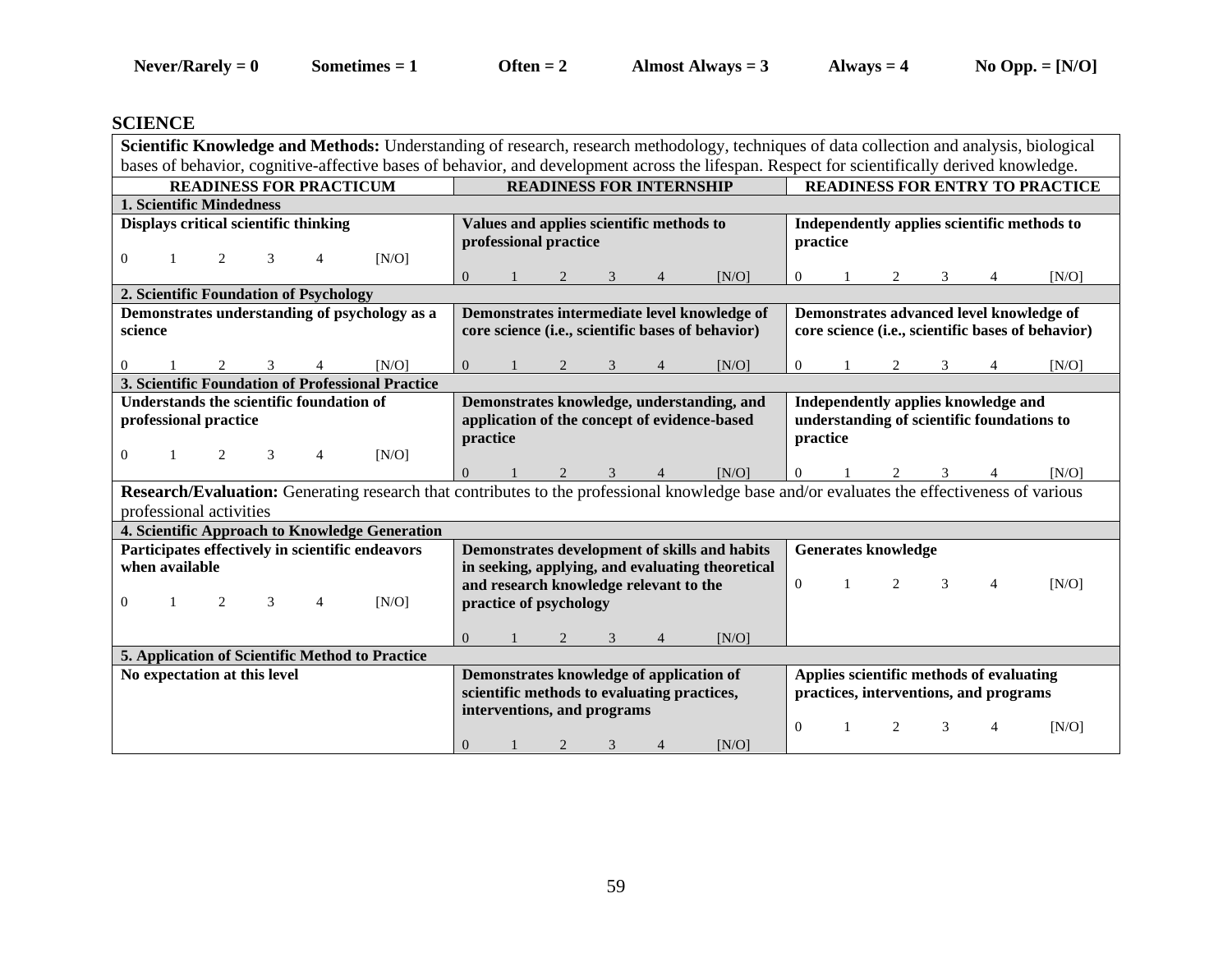## **APPLICATION**

| Evidence-Based Practice: Integration of research and clinical expertise in the context of patient factors.                                                                                                                                                                                                                            |                                                                                                                                                                                                                                                    |                                                                                                                                                                                                                                                                   |  |  |  |  |  |  |
|---------------------------------------------------------------------------------------------------------------------------------------------------------------------------------------------------------------------------------------------------------------------------------------------------------------------------------------|----------------------------------------------------------------------------------------------------------------------------------------------------------------------------------------------------------------------------------------------------|-------------------------------------------------------------------------------------------------------------------------------------------------------------------------------------------------------------------------------------------------------------------|--|--|--|--|--|--|
| <b>READINESS FOR PRACTICUM</b>                                                                                                                                                                                                                                                                                                        | <b>READINESS FOR INTERNSHIP</b>                                                                                                                                                                                                                    | <b>READINESS FOR ENTRY TO PRACTICE</b>                                                                                                                                                                                                                            |  |  |  |  |  |  |
| 1. Knowledge and Application of Evidence-Based Practice                                                                                                                                                                                                                                                                               |                                                                                                                                                                                                                                                    |                                                                                                                                                                                                                                                                   |  |  |  |  |  |  |
| Demonstrates basic knowledge of scientific,<br>theoretical, and contextual bases of assessment,<br>intervention and other psychological<br>applications; demonstrates basic knowledge of<br>the value of evidence-based practice and its role<br>in scientific psychology<br>[N/O]<br>$\overline{0}$<br>2<br>$\overline{4}$<br>1<br>3 | Applies knowledge of evidence-based practice,<br>including empirical bases of assessment,<br>intervention, and other psychological<br>applications, clinical expertise, and client<br>preferences<br>$\Omega$<br>2<br>3<br>[N/O]<br>$\overline{4}$ | Independently applies knowledge of evidence-<br>based practice, including empirical bases of<br>assessment, intervention, and other<br>psychological applications, clinical expertise,<br>and client preferences<br>$\overline{c}$<br>$\Omega$<br>[N/O]<br>3<br>4 |  |  |  |  |  |  |
| Assessment: Assessment and diagnosis of problems, capabilities and issues associated with individuals, groups, and/or organizations.                                                                                                                                                                                                  |                                                                                                                                                                                                                                                    |                                                                                                                                                                                                                                                                   |  |  |  |  |  |  |
| 2. Knowledge of Measurement and Psychometrics                                                                                                                                                                                                                                                                                         |                                                                                                                                                                                                                                                    |                                                                                                                                                                                                                                                                   |  |  |  |  |  |  |
| Demonstrates basic knowledge of the scientific,<br>theoretical, and contextual basis of test<br>construction and interviewing<br>[N/O]<br>$\Omega$<br>2<br>3                                                                                                                                                                          | Selects assessment measures with attention to<br>issues of reliability and validity<br>$\Omega$<br>[N/O]<br>2<br>3<br>$\overline{4}$                                                                                                               | Independently selects and implements multiple<br>methods and means of evaluation in ways that<br>are responsive to and respectful of diverse<br>individuals, couples, families, and groups and<br>context<br>[N/O]<br>$\overline{0}$<br>2<br>3<br>4               |  |  |  |  |  |  |
| 3. Knowledge of Assessment Methods                                                                                                                                                                                                                                                                                                    |                                                                                                                                                                                                                                                    |                                                                                                                                                                                                                                                                   |  |  |  |  |  |  |
| Demonstrates basic knowledge of administration<br>and scoring of traditional assessment measures,<br>models and techniques, including clinical<br>interviewing and mental status exam<br>[N/O]<br>$\overline{0}$<br>2<br>$\mathbf{1}$<br>3<br>4                                                                                       | Demonstrates awareness of the strengths and<br>limitations of administration, scoring and<br>interpretation of traditional assessment<br>measures as well as related technological<br>advances                                                     | Independently understands the strengths and<br>limitations of diagnostic approaches and<br>interpretation of results from multiple<br>measures for diagnosis and treatment planning<br>$\Omega$<br>$\overline{2}$<br>3<br>[N/O]<br>1<br>4                         |  |  |  |  |  |  |
|                                                                                                                                                                                                                                                                                                                                       | [N/O]<br>$\overline{0}$<br>2<br>3<br>$\overline{4}$                                                                                                                                                                                                |                                                                                                                                                                                                                                                                   |  |  |  |  |  |  |
| <b>4. Application of Assessment Methods</b>                                                                                                                                                                                                                                                                                           |                                                                                                                                                                                                                                                    |                                                                                                                                                                                                                                                                   |  |  |  |  |  |  |
| Demonstrates knowledge of measurement across<br>domains of functioning and practice settings<br>3<br>$\theta$<br>1<br>2<br>[N/O]<br>4                                                                                                                                                                                                 | Selects appropriate assessment measures to<br>answer diagnostic question<br>2<br>$\overline{0}$<br>3<br>[N/O]<br>$\overline{4}$                                                                                                                    | Independently selects and administers a variety<br>of assessment tools and integrates results to<br>accurately evaluate presenting question<br>appropriate to the practice site and broad area<br>of practice                                                     |  |  |  |  |  |  |
|                                                                                                                                                                                                                                                                                                                                       |                                                                                                                                                                                                                                                    | 2<br>3<br>[N/O]<br>$\theta$<br>4<br>-1                                                                                                                                                                                                                            |  |  |  |  |  |  |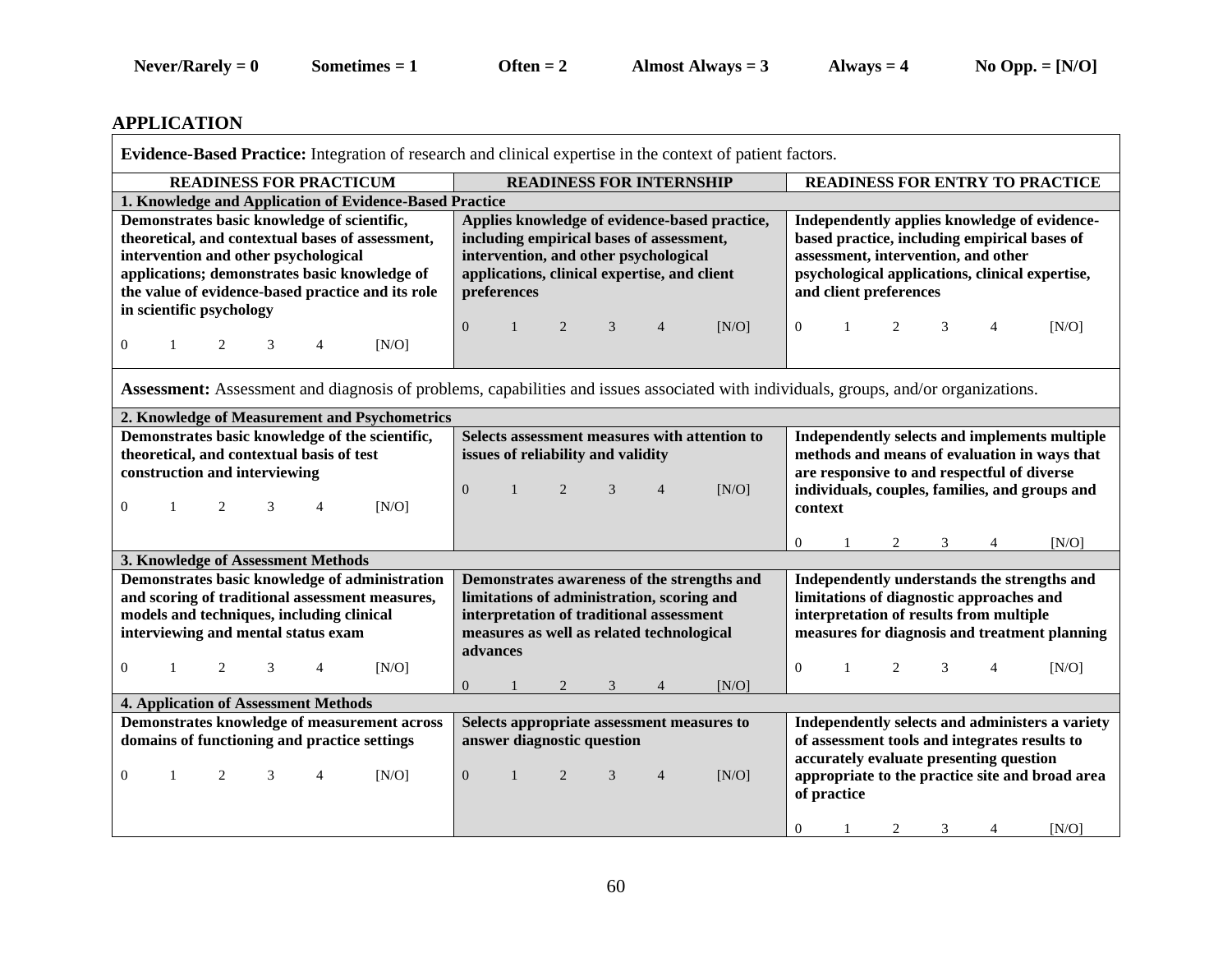**Never/Rarely = 0 Sometimes = 1 Often = 2 Almost Always = 3 Always = 4 No Opp. = [N/O]**

| <b>READINESS FOR PRACTICUM</b>                                                                                                                        | <b>READINESS FOR INTERNSHIP</b>                            | <b>READINESS FOR ENTRY TO PRACTICE</b>                   |  |  |  |  |  |  |
|-------------------------------------------------------------------------------------------------------------------------------------------------------|------------------------------------------------------------|----------------------------------------------------------|--|--|--|--|--|--|
| 5. Diagnosis                                                                                                                                          |                                                            |                                                          |  |  |  |  |  |  |
| Demonstrates basic knowledge regarding the                                                                                                            | Applies concepts of normal/abnormal behavior               | Utilizes case formulation and diagnosis for              |  |  |  |  |  |  |
| range of normal and abnormal behavior in the                                                                                                          | to case formulation and diagnosis in the context           | intervention planning in the context of stages of        |  |  |  |  |  |  |
| context of stages of human development and                                                                                                            | of stages of human development and diversity               | human development and diversity                          |  |  |  |  |  |  |
| diversity                                                                                                                                             |                                                            |                                                          |  |  |  |  |  |  |
|                                                                                                                                                       | $\overline{0}$<br>3<br>[N/O]<br>2<br>$\overline{4}$        | $\overline{0}$<br>3<br>$\overline{4}$<br>[N/O]<br>2<br>1 |  |  |  |  |  |  |
| 2<br>IN/O<br>$\overline{0}$<br>3<br>4                                                                                                                 |                                                            |                                                          |  |  |  |  |  |  |
| 6. Conceptualization and Recommendations                                                                                                              |                                                            |                                                          |  |  |  |  |  |  |
| Demonstrates basic knowledge of formulating                                                                                                           | Utilizes systematic approaches of gathering                | Independently and accurately conceptualizes              |  |  |  |  |  |  |
| diagnosis and case conceptualization                                                                                                                  | data to inform clinical decision-making                    | the multiple dimensions of the case based on             |  |  |  |  |  |  |
|                                                                                                                                                       |                                                            | the results of assessment                                |  |  |  |  |  |  |
| [N/O]<br>$\boldsymbol{0}$<br>2<br>4                                                                                                                   | $\mathbf{0}$<br>3<br>2<br>[N/O]<br>$\overline{4}$          |                                                          |  |  |  |  |  |  |
|                                                                                                                                                       |                                                            | $\Omega$<br>3<br>$\overline{4}$<br>[N/O]<br>1<br>2       |  |  |  |  |  |  |
| 7. Communication of Assessment Findings                                                                                                               |                                                            |                                                          |  |  |  |  |  |  |
| Demonstrates awareness of models of report                                                                                                            | Writes adequate assessment reports and                     | Communicates results in written and verbal               |  |  |  |  |  |  |
| writing and progress notes                                                                                                                            | progress notes and communicates assessment                 | form clearly, constructively, and accurately in          |  |  |  |  |  |  |
|                                                                                                                                                       | findings verbally to client                                | a conceptually appropriate manner                        |  |  |  |  |  |  |
| [N/O]<br>$\overline{0}$<br>2<br>3<br>4                                                                                                                |                                                            |                                                          |  |  |  |  |  |  |
|                                                                                                                                                       | $\mathbf{0}$<br>2<br>3<br>$\overline{4}$<br>[N/O]          | $\overline{0}$<br>2<br>3<br>$\overline{4}$<br>[N/O]<br>1 |  |  |  |  |  |  |
|                                                                                                                                                       |                                                            |                                                          |  |  |  |  |  |  |
| <b>Intervention:</b> Interventions designed to alleviate suffering and to promote health and well-being of individuals, groups, and/or organizations. |                                                            |                                                          |  |  |  |  |  |  |
|                                                                                                                                                       |                                                            |                                                          |  |  |  |  |  |  |
| 8. Intervention planning                                                                                                                              |                                                            |                                                          |  |  |  |  |  |  |
| Displays basic understanding of the relationship                                                                                                      | Formulates and conceptualizes cases and plans              | Independently plans interventions; case                  |  |  |  |  |  |  |
| between assessment and intervention                                                                                                                   | interventions utilizing at least one consistent            | conceptualizations and intervention plans are            |  |  |  |  |  |  |
|                                                                                                                                                       | theoretical orientation                                    | specific to case and context                             |  |  |  |  |  |  |
| $\Omega$<br>[N/O]<br>2<br>3<br>4                                                                                                                      |                                                            |                                                          |  |  |  |  |  |  |
|                                                                                                                                                       | $\overline{0}$<br>[N/O]<br>3<br>2<br>$\overline{4}$        | [N/O]<br>$\Omega$<br>4<br>2<br>3                         |  |  |  |  |  |  |
| 9. Skills                                                                                                                                             |                                                            |                                                          |  |  |  |  |  |  |
|                                                                                                                                                       |                                                            |                                                          |  |  |  |  |  |  |
| Displays basic helping skills                                                                                                                         | <b>Displays clinical skills</b>                            | Displays clinical skills with a wide variety of          |  |  |  |  |  |  |
|                                                                                                                                                       |                                                            | clients and uses good judgment even in                   |  |  |  |  |  |  |
| $\theta$<br>2<br>3<br>[N/O]<br>4                                                                                                                      | $\Omega$<br>$\overline{2}$<br>3<br>[N/O]<br>$\overline{4}$ | unexpected or difficult situations                       |  |  |  |  |  |  |
|                                                                                                                                                       |                                                            | [N/O]<br>$\Omega$<br>2<br>3<br>4                         |  |  |  |  |  |  |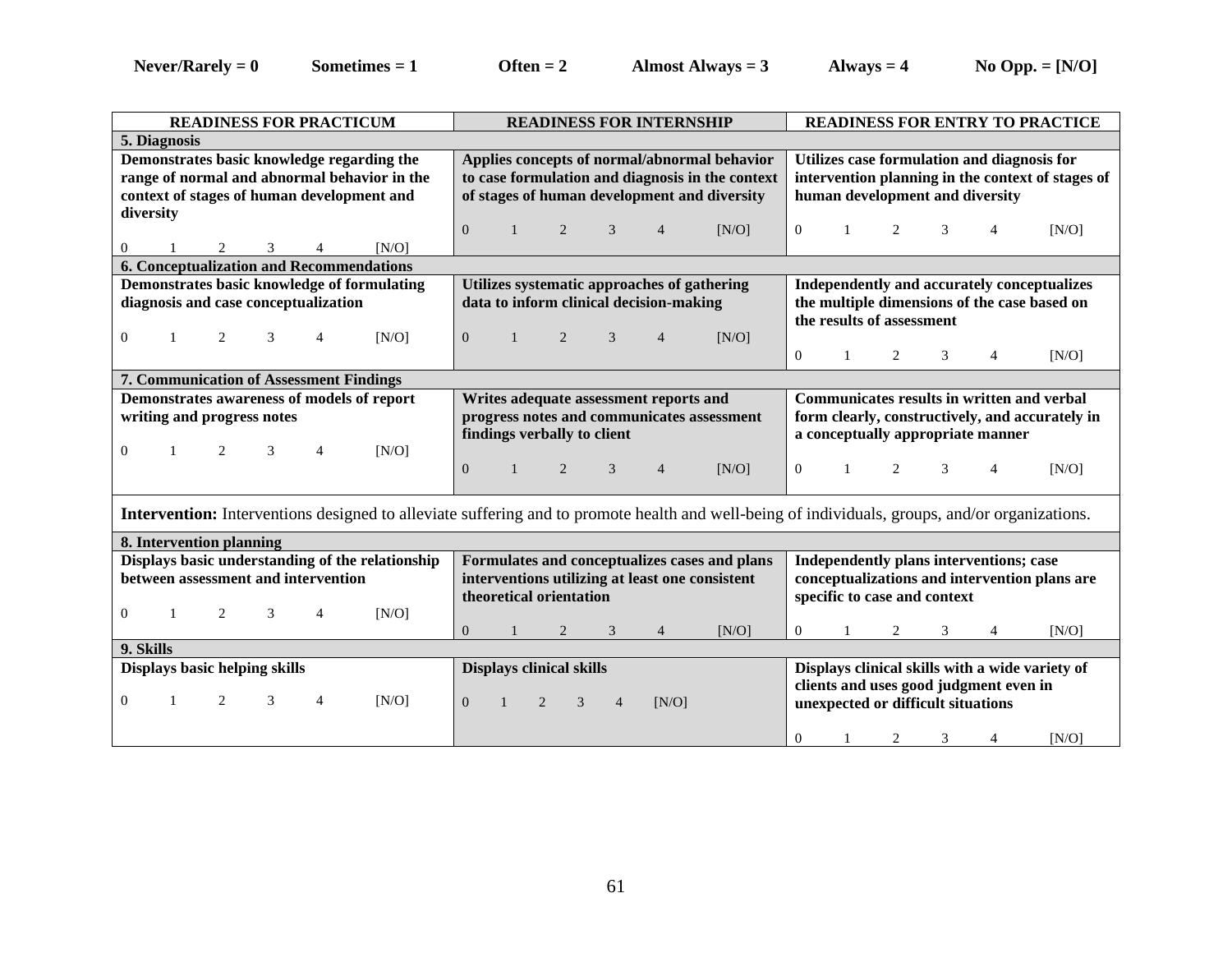| <b>READINESS FOR PRACTICUM</b>                                                                                                   | <b>READINESS FOR INTERNSHIP</b>                                                                 | <b>READINESS FOR ENTRY TO PRACTICE</b>          |  |  |  |  |  |
|----------------------------------------------------------------------------------------------------------------------------------|-------------------------------------------------------------------------------------------------|-------------------------------------------------|--|--|--|--|--|
| 10. Intervention Implementation                                                                                                  |                                                                                                 |                                                 |  |  |  |  |  |
| Demonstrates basic knowledge of intervention                                                                                     | Implements evidence-based interventions                                                         | Implements interventions with fidelity to       |  |  |  |  |  |
| strategies                                                                                                                       |                                                                                                 | empirical models and flexibility to adapt where |  |  |  |  |  |
|                                                                                                                                  | [N/O]<br>$\overline{0}$<br>3<br>2<br>$\overline{4}$                                             | appropriate                                     |  |  |  |  |  |
| 3<br>[N/O]<br>2<br>0<br>4                                                                                                        |                                                                                                 |                                                 |  |  |  |  |  |
|                                                                                                                                  |                                                                                                 | $\Omega$<br>3<br>[N/O]<br>2<br>1<br>4           |  |  |  |  |  |
|                                                                                                                                  |                                                                                                 |                                                 |  |  |  |  |  |
| 11. Progress Evaluation                                                                                                          |                                                                                                 |                                                 |  |  |  |  |  |
| Demonstrates basic knowledge of the assessment                                                                                   | <b>Evaluates treatment progress and modifies</b>                                                | Independently evaluates treatment progress      |  |  |  |  |  |
| of intervention progress and outcome                                                                                             | treatment planning as indicated, utilizing                                                      | and modifies planning as indicated, even in the |  |  |  |  |  |
|                                                                                                                                  | established outcome measures                                                                    | absence of established outcome measures         |  |  |  |  |  |
| 3<br>[N/O]<br>$\overline{0}$<br>2<br>1<br>4                                                                                      |                                                                                                 |                                                 |  |  |  |  |  |
|                                                                                                                                  | $\overline{0}$<br>[N/O]<br>2<br>3                                                               | [N/O]<br>$\overline{0}$<br>3<br>2<br>4          |  |  |  |  |  |
| <b>Consultation:</b> The ability to provide expert guidance or professional assistance in response to a client's needs or goals. |                                                                                                 |                                                 |  |  |  |  |  |
| 12. Role of Consultant                                                                                                           |                                                                                                 |                                                 |  |  |  |  |  |
| No expectation at this level                                                                                                     | Demonstrates knowledge of the consultant's                                                      | Determines situations that require different    |  |  |  |  |  |
|                                                                                                                                  | role and its unique features as distinguished<br>role functions and shifts roles accordingly to |                                                 |  |  |  |  |  |
|                                                                                                                                  | from other professional roles (such as                                                          | meet referral needs                             |  |  |  |  |  |
|                                                                                                                                  | therapist, supervisor, teacher)                                                                 |                                                 |  |  |  |  |  |
|                                                                                                                                  |                                                                                                 | $\Omega$<br>4<br>2<br>3<br>[N/O]                |  |  |  |  |  |
|                                                                                                                                  | $\overline{0}$<br>[N/O]                                                                         |                                                 |  |  |  |  |  |
| 13. Addressing Referral Question                                                                                                 |                                                                                                 |                                                 |  |  |  |  |  |
| No expectation at this level                                                                                                     | Demonstrates knowledge of and ability to select                                                 | Demonstrates knowledge of and ability to select |  |  |  |  |  |
|                                                                                                                                  | appropriate means of assessment to answer                                                       | appropriate and contextually sensitive means    |  |  |  |  |  |
|                                                                                                                                  |                                                                                                 |                                                 |  |  |  |  |  |
|                                                                                                                                  | referral questions                                                                              | of assessment/data gathering that answers       |  |  |  |  |  |
|                                                                                                                                  |                                                                                                 | consultation referral question                  |  |  |  |  |  |
|                                                                                                                                  | $\overline{0}$<br>[N/O]<br>2<br>3<br>4                                                          |                                                 |  |  |  |  |  |
|                                                                                                                                  |                                                                                                 | [N/O]<br>$\overline{0}$<br>2<br>3<br>4          |  |  |  |  |  |
| 14. Communication of Consultation Findings                                                                                       |                                                                                                 |                                                 |  |  |  |  |  |
| No expectation at this level                                                                                                     | Identifies literature and knowledge about                                                       | Applies knowledge to provide effective          |  |  |  |  |  |
|                                                                                                                                  | process of informing consultee of assessment                                                    | assessment feedback and to articulate           |  |  |  |  |  |
|                                                                                                                                  | findings                                                                                        | appropriate recommendations                     |  |  |  |  |  |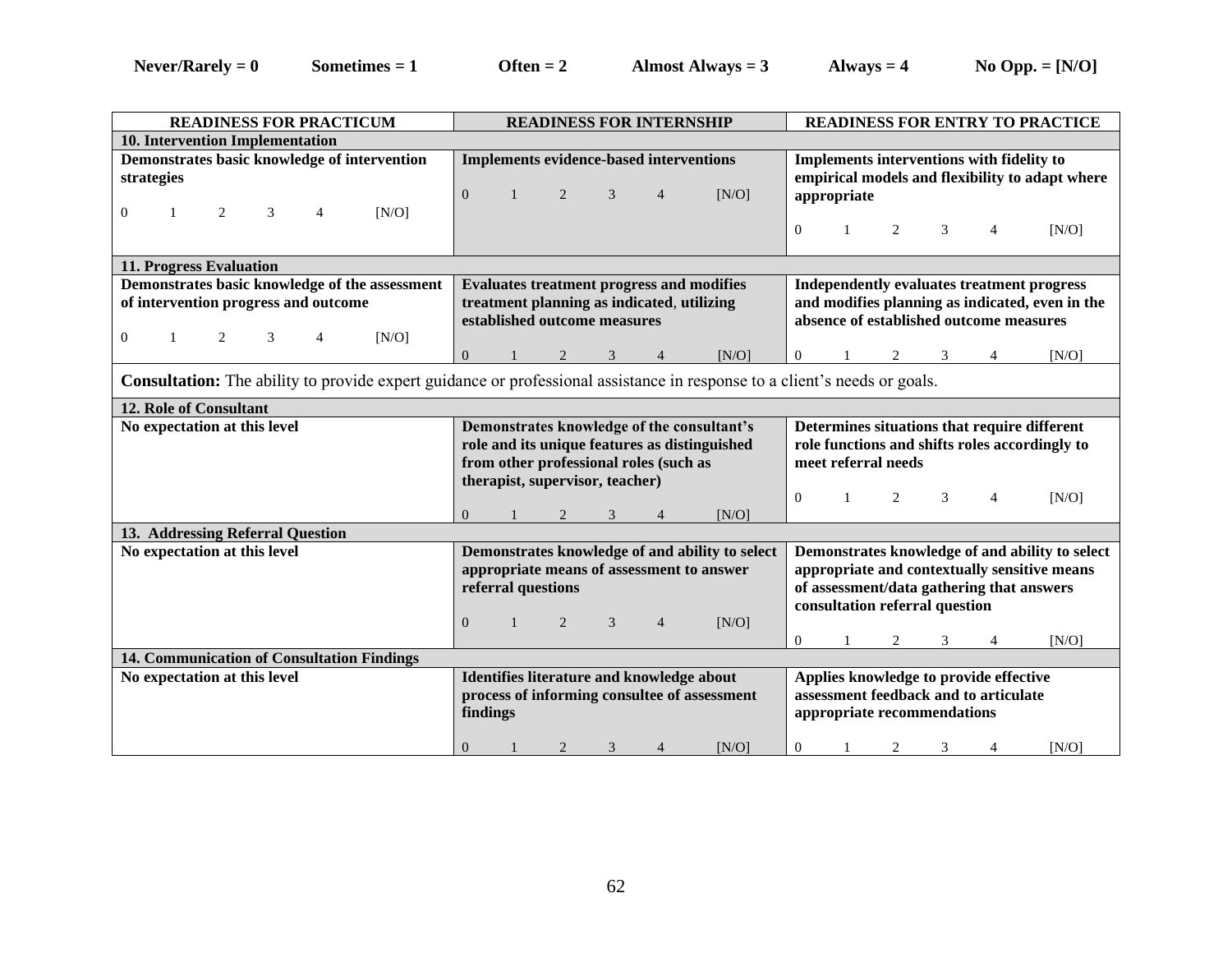| <b>READINESS FOR PRACTICUM</b>                 | <b>READINESS FOR INTERNSHIP</b> |                                                                                                                                     |                                |  |  |       |  |  |                                                                                                                                             |  |  | <b>READINESS FOR ENTRY TO PRACTICE</b> |  |  |
|------------------------------------------------|---------------------------------|-------------------------------------------------------------------------------------------------------------------------------------|--------------------------------|--|--|-------|--|--|---------------------------------------------------------------------------------------------------------------------------------------------|--|--|----------------------------------------|--|--|
| <b>15. Application of Consultation Methods</b> |                                 |                                                                                                                                     |                                |  |  |       |  |  |                                                                                                                                             |  |  |                                        |  |  |
| No expectation at this level                   |                                 | Identifies res literature relevant to consultation<br>methods (assessment and intervention) within<br>systems, clients, or settings |                                |  |  |       |  |  | Applies literature to provide effective<br>consultative services (assessment and<br>intervention) in most routine and some<br>complex cases |  |  |                                        |  |  |
|                                                | $\overline{0}$                  |                                                                                                                                     | $1 \qquad 2 \qquad 3 \qquad 4$ |  |  | [N/O] |  |  |                                                                                                                                             |  |  | [N/O]                                  |  |  |

## **EDUCATION**

| <b>Teaching:</b> Providing instruction, disseminating knowledge, and evaluating acquisition of knowledge and skill in professional psychology. |                              |                                                                                                                                        |   |                |       |          |                  |                |                              |                                 |                                                |                                                                                  |                                                |   |   |                                          |                                               |
|------------------------------------------------------------------------------------------------------------------------------------------------|------------------------------|----------------------------------------------------------------------------------------------------------------------------------------|---|----------------|-------|----------|------------------|----------------|------------------------------|---------------------------------|------------------------------------------------|----------------------------------------------------------------------------------|------------------------------------------------|---|---|------------------------------------------|-----------------------------------------------|
| <b>READINESS FOR PRACTICUM</b>                                                                                                                 |                              |                                                                                                                                        |   |                |       |          |                  |                |                              | <b>READINESS FOR INTERNSHIP</b> |                                                |                                                                                  |                                                |   |   |                                          | <b>READINESS FOR ENTRY TO PRACTICE</b>        |
| 1. Knowledge                                                                                                                                   |                              |                                                                                                                                        |   |                |       |          |                  |                |                              |                                 |                                                |                                                                                  |                                                |   |   |                                          |                                               |
|                                                                                                                                                | No exptecation at this level |                                                                                                                                        |   |                |       |          |                  |                | and how they impact teaching |                                 | Demonstrates awareness of theories of learning | Demonstrates knowledge of didactic learning<br>strategies and how to accommodate |                                                |   |   |                                          |                                               |
| $\theta$                                                                                                                                       |                              | $\overline{c}$                                                                                                                         | 3 | $\overline{4}$ | [N/O] | $\theta$ |                  | 2              | 3                            |                                 | [N/O]                                          |                                                                                  |                                                |   |   | developmental and individual differences |                                               |
|                                                                                                                                                |                              |                                                                                                                                        |   |                |       |          |                  |                |                              |                                 |                                                | $\Omega$                                                                         |                                                | 2 | 3 | $\overline{4}$                           | [N/O]                                         |
| 2. Skills                                                                                                                                      |                              |                                                                                                                                        |   |                |       |          |                  |                |                              |                                 |                                                |                                                                                  |                                                |   |   |                                          |                                               |
|                                                                                                                                                | No expectation at this level |                                                                                                                                        |   |                |       |          | teaching methods |                |                              |                                 | Demonstrates knowledge of application of       |                                                                                  |                                                |   |   |                                          | Applies teaching methods in multiple settings |
| $\Omega$                                                                                                                                       |                              |                                                                                                                                        | 3 | $\overline{4}$ | [N/O] | $\Omega$ |                  | $\overline{c}$ | 3                            | $\overline{4}$                  | [N/O]                                          | $\Omega$                                                                         |                                                | 2 | 3 | $\overline{4}$                           | IN/O1                                         |
| Supervision: Supervision and training in the professional knowledge base of enhancing and monitoring the professional functioning of others.   |                              |                                                                                                                                        |   |                |       |          |                  |                |                              |                                 |                                                |                                                                                  |                                                |   |   |                                          |                                               |
|                                                                                                                                                | 3. Expectations and Roles    |                                                                                                                                        |   |                |       |          |                  |                |                              |                                 |                                                |                                                                                  |                                                |   |   |                                          |                                               |
|                                                                                                                                                |                              | Demonstrates basic knowledge of expectations<br>Demonstrates knowledge of, purpose for, and<br>for supervision<br>roles in supervision |   |                |       |          |                  |                |                              | issues of the supervisor role   |                                                |                                                                                  | Understands the ethical, legal, and contextual |   |   |                                          |                                               |
| $\Omega$                                                                                                                                       |                              | 2                                                                                                                                      | 3 | $\overline{4}$ | [N/O] | $\theta$ |                  | 2              | 3                            | $\overline{4}$                  | [N/O]                                          | $\Omega$                                                                         |                                                | 2 | 3 | $\overline{4}$                           | [N/O]                                         |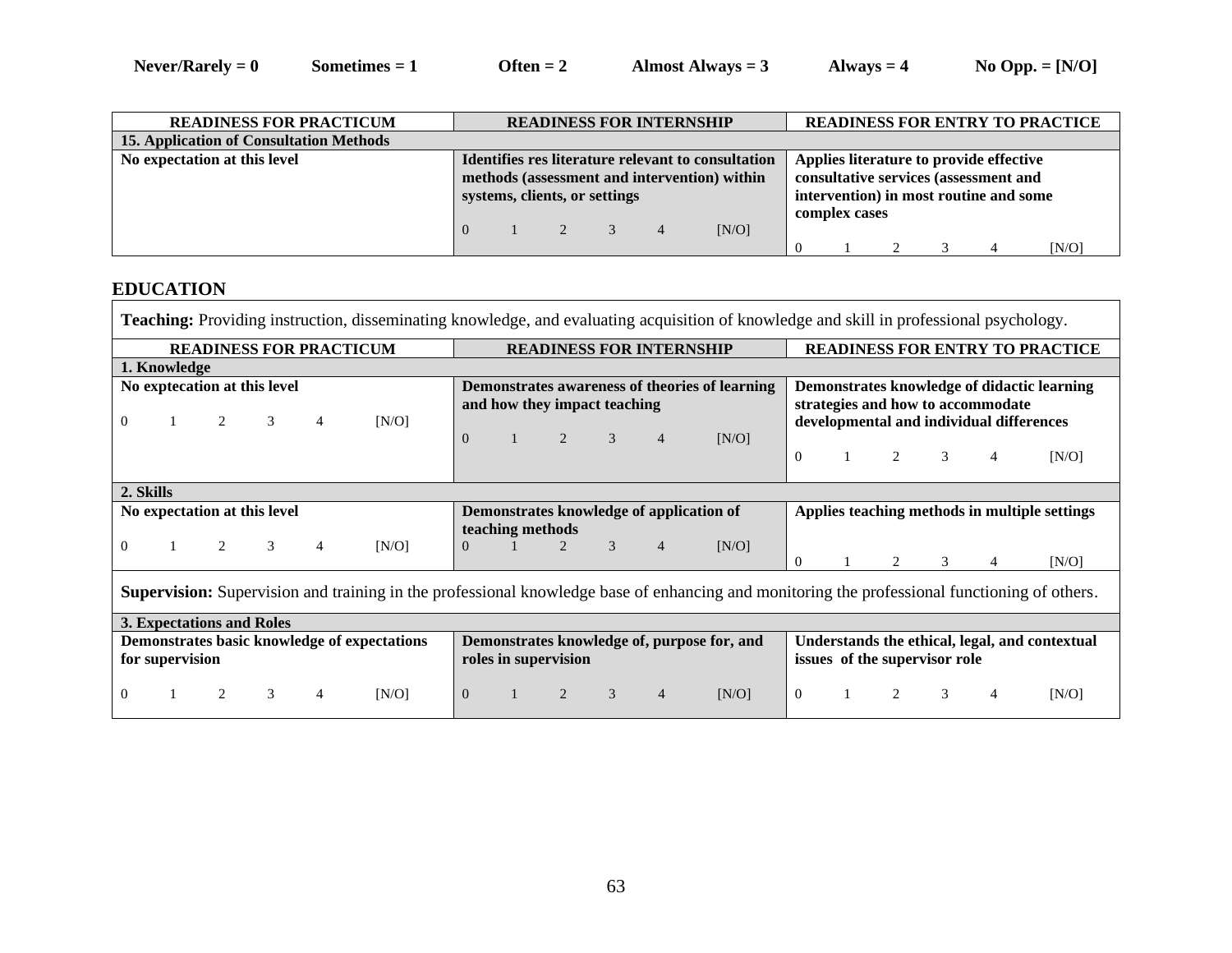| <b>READINESS FOR PRACTICUM</b>                                                                | <b>READINESS FOR INTERNSHIP</b>                                                                                                                                                                                                                                                        | <b>READINESS FOR ENTRY TO PRACTICE</b>                                                                                                                     |  |  |  |  |  |  |
|-----------------------------------------------------------------------------------------------|----------------------------------------------------------------------------------------------------------------------------------------------------------------------------------------------------------------------------------------------------------------------------------------|------------------------------------------------------------------------------------------------------------------------------------------------------------|--|--|--|--|--|--|
| <b>4. Processes and Procedures</b>                                                            |                                                                                                                                                                                                                                                                                        |                                                                                                                                                            |  |  |  |  |  |  |
| No expectation at this level<br>[N/O]<br>0<br>4                                               | Identifies and tracks progress achieving the<br>goals and tasks of supervision; demonstrates<br>basic knowledge of supervision models and<br>practices                                                                                                                                 | Demonstrates knowledge of supervision models<br>and practices; demonstrates knowledge of and<br>effectively addresses limits of competency to<br>supervise |  |  |  |  |  |  |
|                                                                                               | $\Omega$<br>[N/O]                                                                                                                                                                                                                                                                      | [N/O]<br>4                                                                                                                                                 |  |  |  |  |  |  |
| <b>5. Skills Development</b>                                                                  |                                                                                                                                                                                                                                                                                        |                                                                                                                                                            |  |  |  |  |  |  |
| Displays interpersonal skills of communication<br>and openness to feedback<br>[N/O]<br>0<br>4 | Demonstrates knowledge of the supervision<br>literature and how clinicians develop to be<br>skilled professionals                                                                                                                                                                      | Engages in professional reflection about one's<br>clinical relationships with supervisees, as well<br>as supervisees' relationships with their clients     |  |  |  |  |  |  |
|                                                                                               | $\Omega$<br>3<br>[N/O]<br>$\overline{4}$                                                                                                                                                                                                                                               | [N/O]<br>3<br>0<br>4                                                                                                                                       |  |  |  |  |  |  |
| <b>6. Supervisory Practices</b>                                                               |                                                                                                                                                                                                                                                                                        |                                                                                                                                                            |  |  |  |  |  |  |
| No expectation at this level                                                                  | Provides effective supervised supervision to less<br>Provides helpful supervisory input in peer and<br>advanced students, peers, or other service<br>group supervision<br>providers in typical cases appropriate to the<br>$\Omega$<br>3<br>[N/O]<br>service setting<br>$\overline{4}$ |                                                                                                                                                            |  |  |  |  |  |  |
|                                                                                               |                                                                                                                                                                                                                                                                                        | [N/O]<br>3<br>4                                                                                                                                            |  |  |  |  |  |  |

#### **SYSTEMS**

**Interdisciplinary Systems:** Knowledge of key issues and concepts in related disciplines. Identify and interact with professionals in multiple disciplines.

| <b>READINESS FOR PRACTICUM</b>                                                |                              |  |  |  |                                                                                                                                                                                                                                                                                                                                                                                   |  | <b>READINESS FOR INTERNSHIP</b> |  |  |  |       |  | <b>READINESS FOR ENTRY TO PRACTICE</b> |                     |  |  |       |
|-------------------------------------------------------------------------------|------------------------------|--|--|--|-----------------------------------------------------------------------------------------------------------------------------------------------------------------------------------------------------------------------------------------------------------------------------------------------------------------------------------------------------------------------------------|--|---------------------------------|--|--|--|-------|--|----------------------------------------|---------------------|--|--|-------|
| 1. Knowledge of the Shared and Distinctive Contributions of Other Professions |                              |  |  |  |                                                                                                                                                                                                                                                                                                                                                                                   |  |                                 |  |  |  |       |  |                                        |                     |  |  |       |
| 0                                                                             | No expectation at this level |  |  |  | Demonstrates awareness of multiple and<br>Demonstrates beginning, basic knowledge of<br>the viewpoints and contributions of other<br>differing worldviews, roles, professional<br>standards, and contributions across contexts<br>[N/O]<br>professions/ professionals<br>and systems; demonstrates intermediate level<br>knowledge of common and distinctive roles of<br>$\Omega$ |  |                                 |  |  |  |       |  |                                        |                     |  |  |       |
|                                                                               |                              |  |  |  |                                                                                                                                                                                                                                                                                                                                                                                   |  |                                 |  |  |  | [N/O] |  |                                        | other professionals |  |  | [N/O] |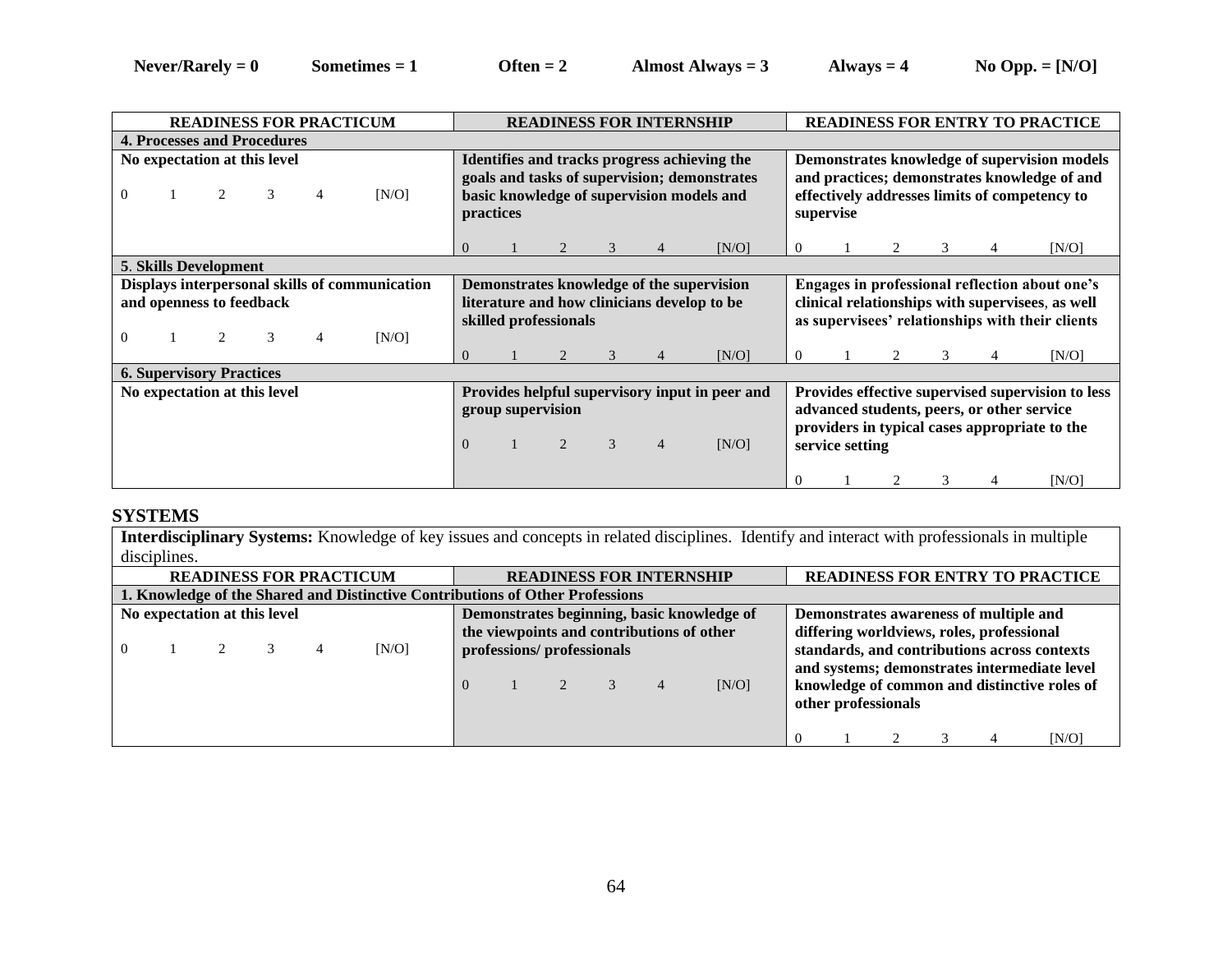| <b>READINESS FOR PRACTICUM</b>                                                                                                                        | <b>READINESS FOR INTERNSHIP</b>                                                                                                                 | <b>READINESS FOR ENTRY TO PRACTICE</b>                                                                                                                                    |  |  |  |  |  |  |  |  |  |
|-------------------------------------------------------------------------------------------------------------------------------------------------------|-------------------------------------------------------------------------------------------------------------------------------------------------|---------------------------------------------------------------------------------------------------------------------------------------------------------------------------|--|--|--|--|--|--|--|--|--|
| 2. Functioning in Multidisciplinary and Interdisciplinary Contexts                                                                                    |                                                                                                                                                 |                                                                                                                                                                           |  |  |  |  |  |  |  |  |  |
| <b>Cooperates with others</b><br>3<br>[N/O]<br>$\boldsymbol{0}$<br>1<br>2<br>4                                                                        | Demonstrates beginning knowledge of<br>strategies that promote interdisciplinary<br>collaboration vs. multidisciplinary functioning             | Demonstrates beginning, basic knowledge of<br>and ability to display the skills that support<br>effective interdisciplinary team functioning                              |  |  |  |  |  |  |  |  |  |
|                                                                                                                                                       | $\mathbf{0}$<br>2<br>3<br>[N/O]<br>$\mathbf{1}$<br>$\overline{4}$                                                                               | $\overline{0}$<br>2<br>3<br>[N/O]<br>1<br>4                                                                                                                               |  |  |  |  |  |  |  |  |  |
| 3. Understands how Participation in Interdisciplinary Collaboration/Consultation Enhances Outcomes                                                    |                                                                                                                                                 |                                                                                                                                                                           |  |  |  |  |  |  |  |  |  |
| No expectation at this level<br>$\theta$<br>3<br>[N/O]<br>1<br>2<br>4                                                                                 | Demonstrates knowledge of how participating<br>in interdisciplinary collaboration/consultation<br>can be directed toward shared goals           | Participates in and initiates interdisciplinary<br>collaboration/consultation directed toward<br>shared goals                                                             |  |  |  |  |  |  |  |  |  |
|                                                                                                                                                       | $\overline{0}$<br>$\mathbf{1}$<br>2<br>3<br>$\overline{4}$<br>[N/O]                                                                             | 2<br>$\overline{0}$<br>3<br>4<br>[N/O]<br>-1                                                                                                                              |  |  |  |  |  |  |  |  |  |
| 4. Respectful and Productive Relationships with Individuals from Other Professions                                                                    |                                                                                                                                                 |                                                                                                                                                                           |  |  |  |  |  |  |  |  |  |
| Demonstrates awareness of the benefits of<br>forming collaborative relationships with other<br>professionals                                          | Develops and maintains collaborative<br>relationships and respect for other<br>professionals                                                    | Develops and maintains collaborative<br>relationships over time despite differences                                                                                       |  |  |  |  |  |  |  |  |  |
| [N/O]<br>3<br>$\overline{0}$                                                                                                                          | [N/O]<br>$\mathbf{0}$<br>3<br>2                                                                                                                 | $\overline{0}$<br>2<br>3<br>$\left[\mathrm{N}/\mathrm{O}\right]$<br>-1<br>4                                                                                               |  |  |  |  |  |  |  |  |  |
| Management-Administration: Manage the direct delivery of services (DDS) and/or the administration of organizations, programs, or agencies<br>$OPA$ ). |                                                                                                                                                 |                                                                                                                                                                           |  |  |  |  |  |  |  |  |  |
| 5. Appraisal of Management and Leadership                                                                                                             |                                                                                                                                                 |                                                                                                                                                                           |  |  |  |  |  |  |  |  |  |
| $\mathbf{0}$<br>2<br>3<br>$\overline{4}$<br>[N/O]<br>1                                                                                                | Forms autonomous judgment of organization's<br>management and leadership<br>2<br>3<br>$\overline{0}$<br>$\mathbf{1}$<br>[N/O]<br>$\overline{4}$ | Develops and offers constructive criticism and<br>suggestions regarding management and<br>leadership of organization<br>2<br>$\mathbf{0}$<br>3<br>$\overline{4}$<br>[N/O] |  |  |  |  |  |  |  |  |  |
| 6. Management                                                                                                                                         |                                                                                                                                                 |                                                                                                                                                                           |  |  |  |  |  |  |  |  |  |
| No expectation at this level                                                                                                                          | Demonstrates awareness of roles of                                                                                                              | Participates in management of direct delivery                                                                                                                             |  |  |  |  |  |  |  |  |  |
| $\mathbf{1}$<br>2<br>3<br>$\overline{4}$<br>[N/O]<br>$\theta$                                                                                         | management in organizations<br>2<br>3<br>[N/O]<br>$\overline{0}$<br>$\overline{4}$                                                              | of professional services; responds<br>appropriately in management hierarchy<br>[N/O]<br>$\boldsymbol{0}$<br>2<br>3<br>4                                                   |  |  |  |  |  |  |  |  |  |
|                                                                                                                                                       |                                                                                                                                                 |                                                                                                                                                                           |  |  |  |  |  |  |  |  |  |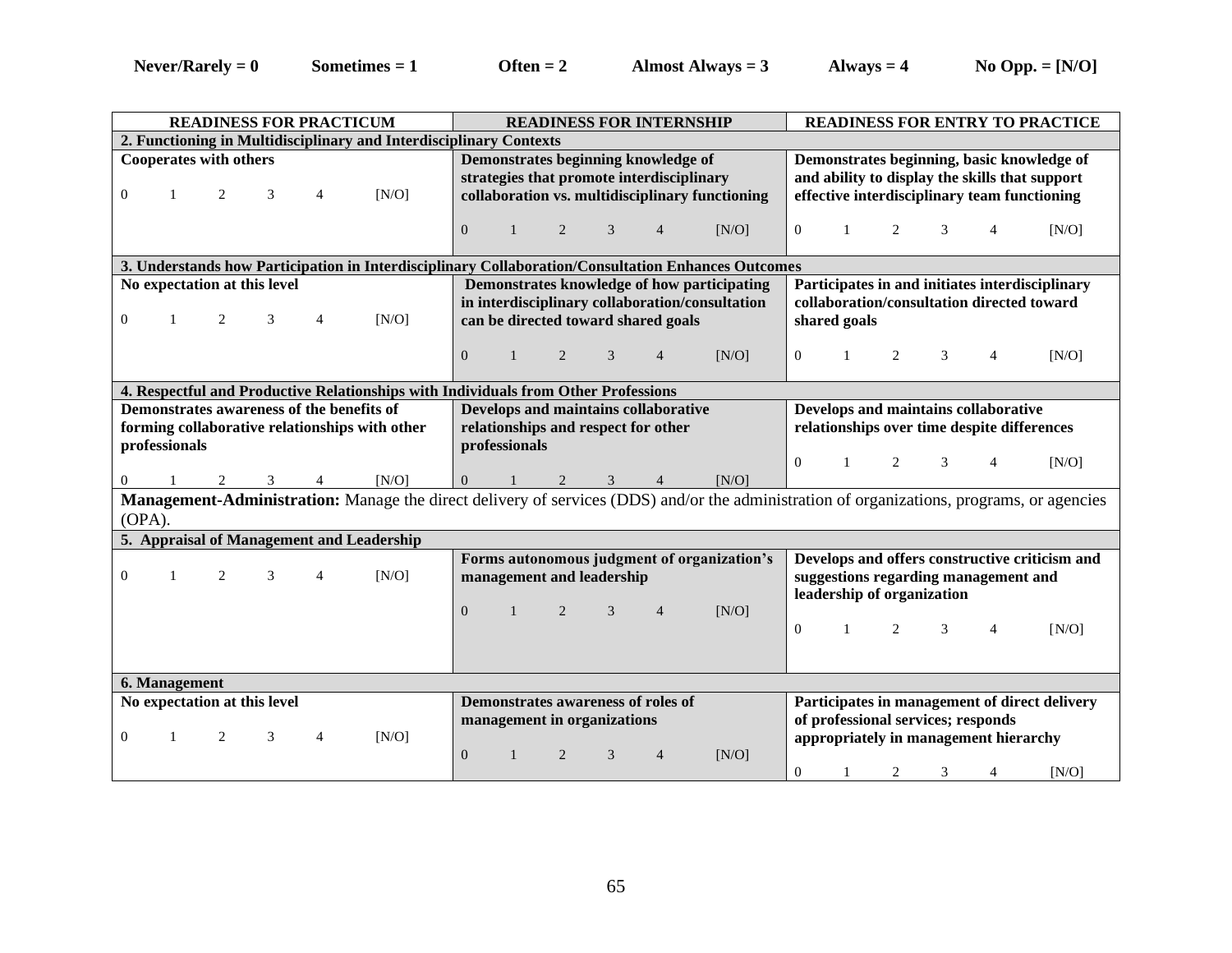| <b>READINESS FOR PRACTICUM</b>                                                                                                                  | <b>READINESS FOR INTERNSHIP</b>                                                                                                                                          | <b>READINESS FOR ENTRY TO PRACTICE</b>                                                                                                |  |  |  |  |  |
|-------------------------------------------------------------------------------------------------------------------------------------------------|--------------------------------------------------------------------------------------------------------------------------------------------------------------------------|---------------------------------------------------------------------------------------------------------------------------------------|--|--|--|--|--|
| <b>7. Administration</b>                                                                                                                        |                                                                                                                                                                          |                                                                                                                                       |  |  |  |  |  |
| <b>Complies with regulations</b><br>[N/O]<br>2<br>$\Omega$<br>4                                                                                 | Demonstrates knowledge of and ability to<br>effectively function within professional settings<br>and organizations, including compliance with<br>policies and procedures | Demonstrates emerging ability to participate in<br>administration of clinical program<br>$\Omega$<br>2<br>$\mathcal{R}$<br>4<br>[N/O] |  |  |  |  |  |
|                                                                                                                                                 | $\Omega$<br>[N/O]<br>3                                                                                                                                                   |                                                                                                                                       |  |  |  |  |  |
| 8. Leadership                                                                                                                                   |                                                                                                                                                                          |                                                                                                                                       |  |  |  |  |  |
| No expectation at this level                                                                                                                    | No expectation at this level                                                                                                                                             | Participates in system change and management                                                                                          |  |  |  |  |  |
|                                                                                                                                                 | $\overline{0}$<br>[N/O]<br>$\overline{c}$<br>3<br>$\overline{4}$                                                                                                         | structure<br>$\mathcal{E}$<br>[N/O]<br>$\mathfrak{D}$<br>0                                                                            |  |  |  |  |  |
|                                                                                                                                                 | Advocacy: Actions targeting the impact of social, political, economic or cultural factors to promote change at the individual (client),                                  |                                                                                                                                       |  |  |  |  |  |
| institutional, and/or systems level.                                                                                                            |                                                                                                                                                                          |                                                                                                                                       |  |  |  |  |  |
| 9. Empowerment                                                                                                                                  |                                                                                                                                                                          |                                                                                                                                       |  |  |  |  |  |
| Demonstrates awareness of social, political,<br>economic and cultural factors that impact<br>individuals, institutions and systems, in addition | Uses awareness of the social, political,<br>economic or cultural factors that may impact<br>human development in the context of service                                  | Intervenes with client to promote action on<br>factors impacting development and functioning                                          |  |  |  |  |  |
| to other factors that may lead them to seek                                                                                                     | provision                                                                                                                                                                | $\Omega$<br>2<br>[N/O]<br>4                                                                                                           |  |  |  |  |  |
| intervention                                                                                                                                    | 3<br>$\theta$<br>$\overline{c}$<br>[N/O]<br>$\overline{4}$                                                                                                               |                                                                                                                                       |  |  |  |  |  |
| IN/O<br>2<br>3<br>0<br>4                                                                                                                        |                                                                                                                                                                          |                                                                                                                                       |  |  |  |  |  |
| 10. Systems Change                                                                                                                              |                                                                                                                                                                          |                                                                                                                                       |  |  |  |  |  |
| Understands the differences between individual<br>and institutional level interventions and system's<br>level change                            | Promotes change at the level of institutions,<br>community, or society                                                                                                   |                                                                                                                                       |  |  |  |  |  |
| 2<br>[N/O]<br>3<br>0<br>4                                                                                                                       | 3<br>[N/O]<br>$\Omega$<br>2<br>$\overline{4}$                                                                                                                            | $\Omega$<br>3<br>[N/O]<br>4                                                                                                           |  |  |  |  |  |